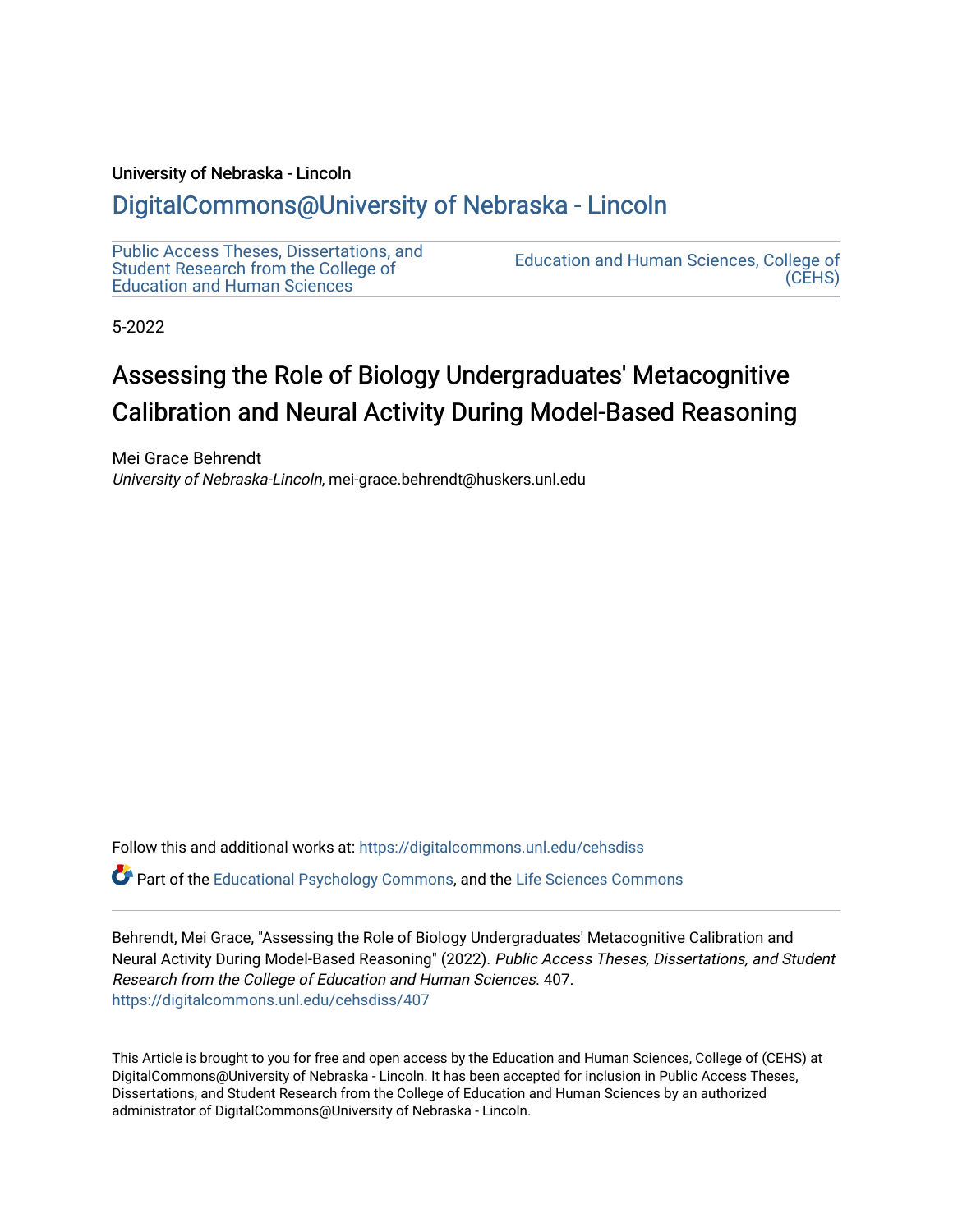# ASSESSING THE ROLE OF BIOLOGY UNDERGRADUATES' METACOGNITIVE CALIBRATION AND NEURAL ACTIVITY DURING MODEL-BASED

### REASONING

by

Mei Grace Behrendt

## A THESIS

Presented to the Faculty of

The Graduate College at the University of Nebraska

In Partial Fulfillment of Requirements

For the Degree of Master of Arts

Major: Educational Psychology

Under the Supervision of Professor Caron A.C. Clark

Lincoln, Nebraska

May, 2022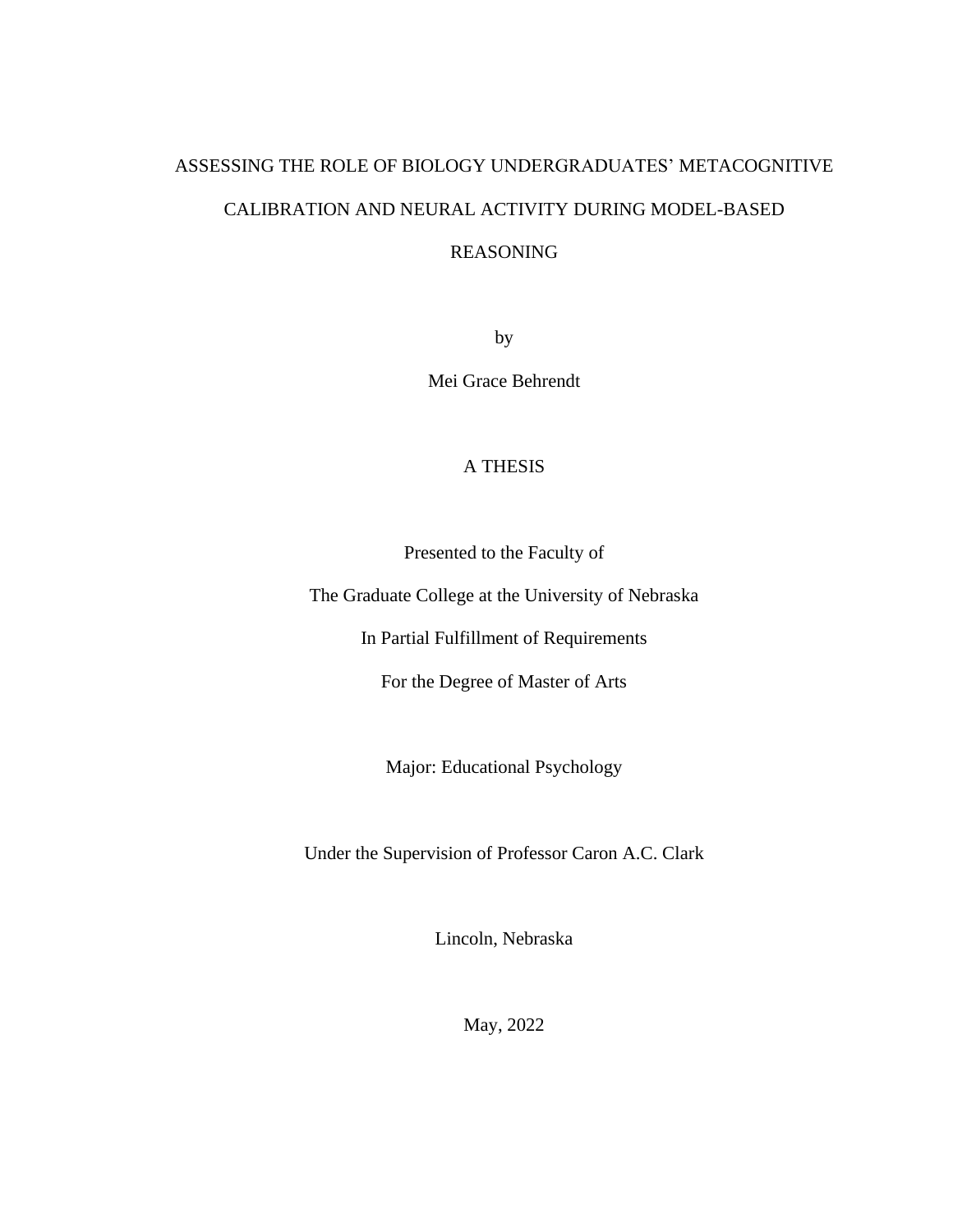# ASSESSING THE ROLE OF BIOLOGY UNDERGRADUATES' METACOGNITIVE CALIBRATION AND NEURAL ACTIVITY DURING MODEL-BASED

## REASONING

Mei Grace Behrendt, M.A.

University of Nebraska, 2022

Advisor: Caron A.C. Clark

Metacognition refers to the critical awareness of or ability to monitor, regulate, control, and sequence of one's thoughts and performance. There is limited research that examines the relationship between metacognition and (a) academic performance and (b) general cognition among undergraduates. Moreover, there is an even greater paucity of literature that focuses more specifically on undergraduate biology students' neural activity in relation to their metacognition.

This study aimed to examine the relationship between undergraduate life sciences students' metacognitive calibration, i.e., their capacity to self-evaluate their own performance, and their behavioral performance and brain activity during a biological error reasoning task. Thirty-four undergraduate students (*Mage*= 19.47, 85% female) from a Midwestern university completed a model reasoning task during functional magnetic resonance imaging (fMRI). Two distinct groups of students with individual differences— Calibrated and Non-Calibrated—emerged based on the match of their task accuracy to their self-reported confidence in their accuracy.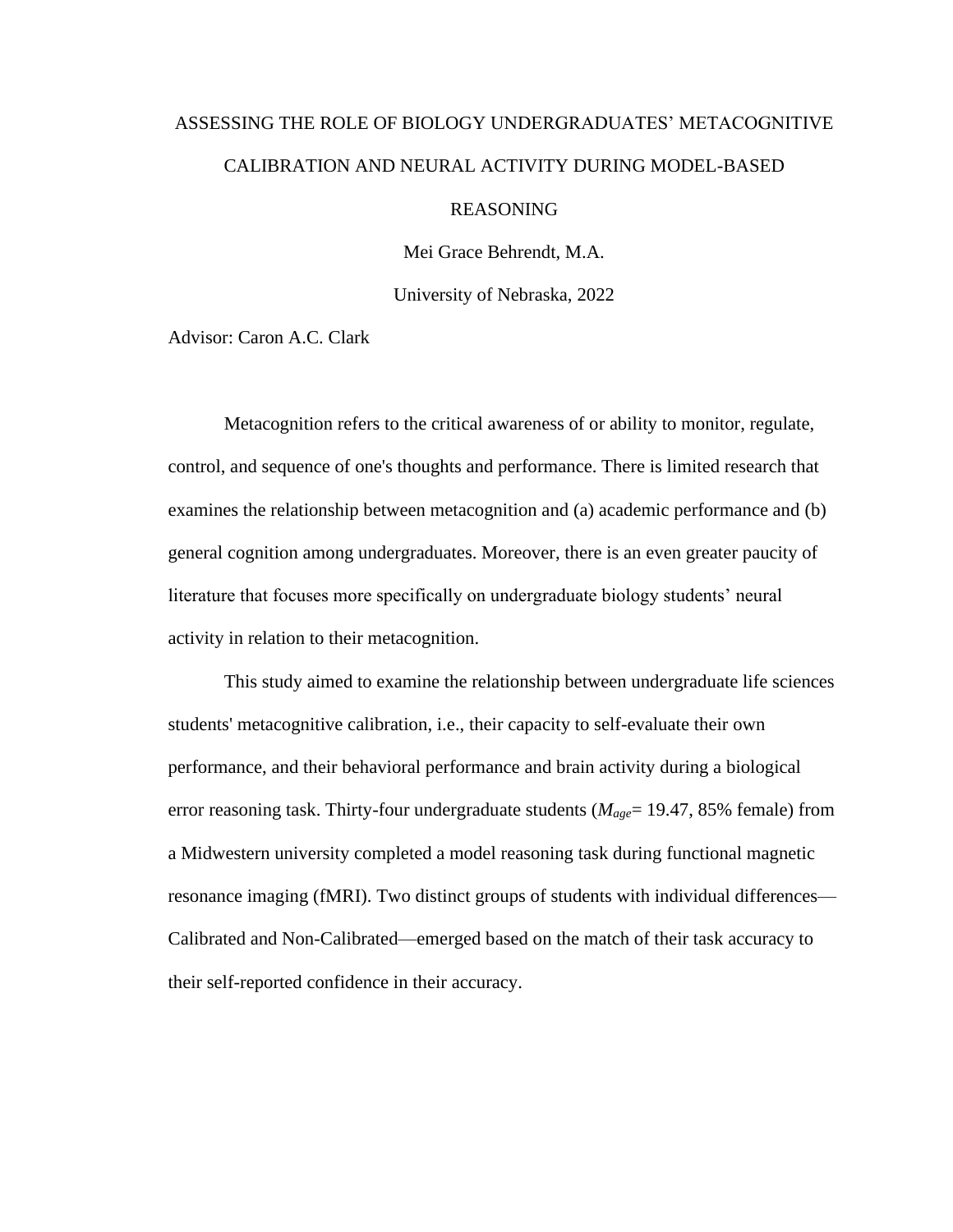General patterns indicated that participants tended to overestimate their performance. Findings indicated that task accuracy was associated with stronger activation in the left middle frontal gyrus when evaluating correct models. Additionally, students in the Calibrated group showed higher levels of activity in the anterior cingulate gyrus on trials they were confident on in the model evaluation task than students in the Non-Calibrated group. These results suggest that students in the Calibrated group are better at recognizing the need for effortful and strategic reasoning during trials that demand error detection and that they, therefore, deploy PFC during these trials. These findings also highlight metacognition, and specifically students' self-monitoring, as a core target for STEM educators to promote effective reasoning, as well as a need to nurture and foster metacognition and self-awareness in the classroom.

*Keywords:* metacognition, calibration, self-awareness, brain, biology, error detection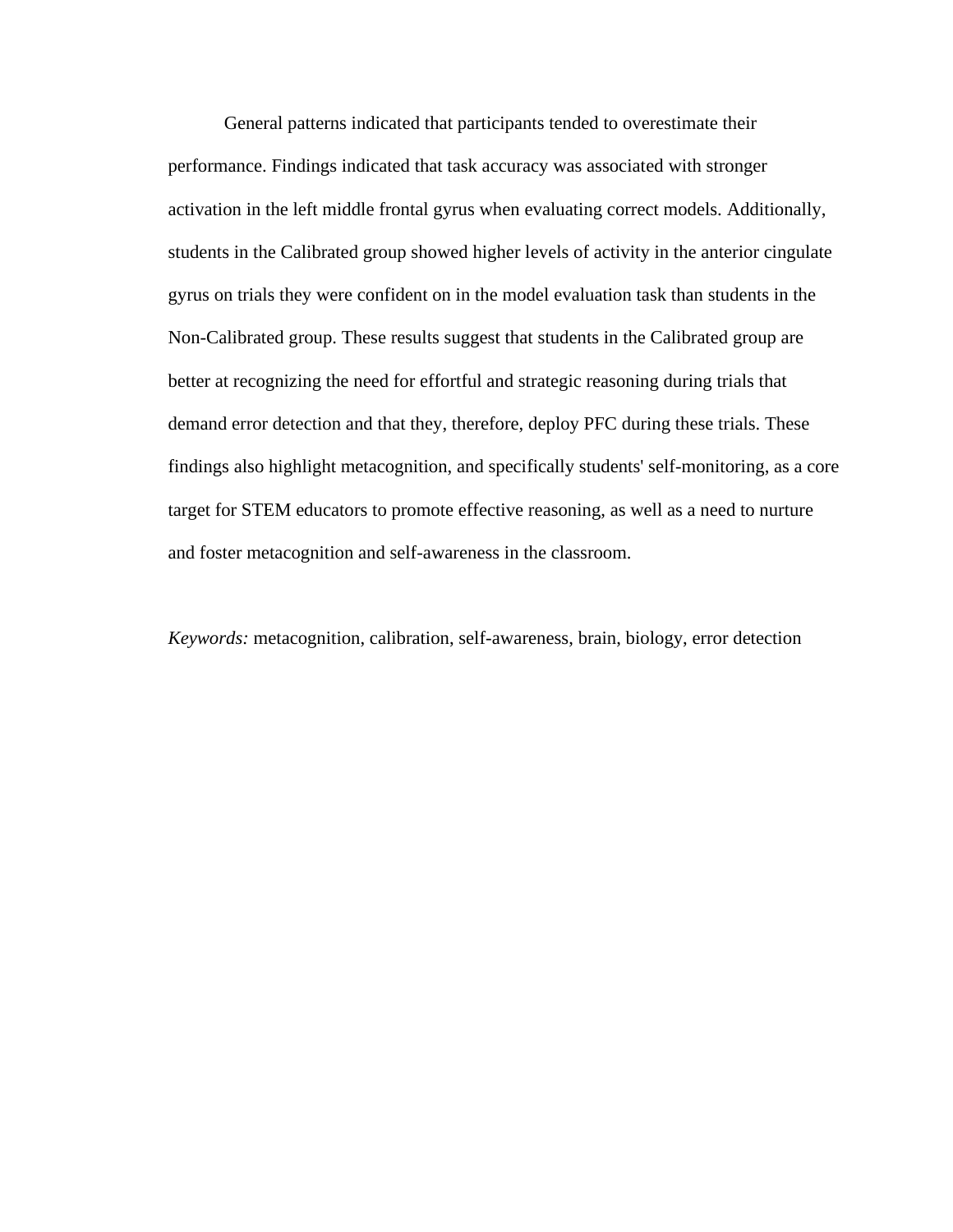#### **Author's Acknowledgements**

This thesis would not have been made possible without the constant exchange of ideas among my advisors, colleagues, and family. I am especially indebted to my advisor, Dr. Caron Clark, for her invaluable feedback, expertise, and innovative guidance, as well as her unwavering support. I would also like to thank the members of the Neurobehavioral Effects of Modeling (NEMO) Lab, particularly Dr. Joseph Dauer and Dr. Tammy Long, for their unique expertise and leadership throughout this research process. I am privileged to have been invited to work in such a collaborative and vibrant research lab. Lastly, I would like to extend my gratitude to Dr. Eric Buhs for providing additional feedback on this thesis, as well as his continuous encouragement throughout my program of studies.

Additionally, I would like to thank the Center for Brain, Biology, and Behavior (CB3) MRI Staff and Administrators for allowing me to use the space and for contributing to my research.

Lastly, my parents and my sister have provided unstinting love and patience. Thank you for your unfailing support for my academic interests and continuous inspiration. Your support was invaluable to me in completing this thesis, and I could not have made this journey without your motivation, guidance, and trust.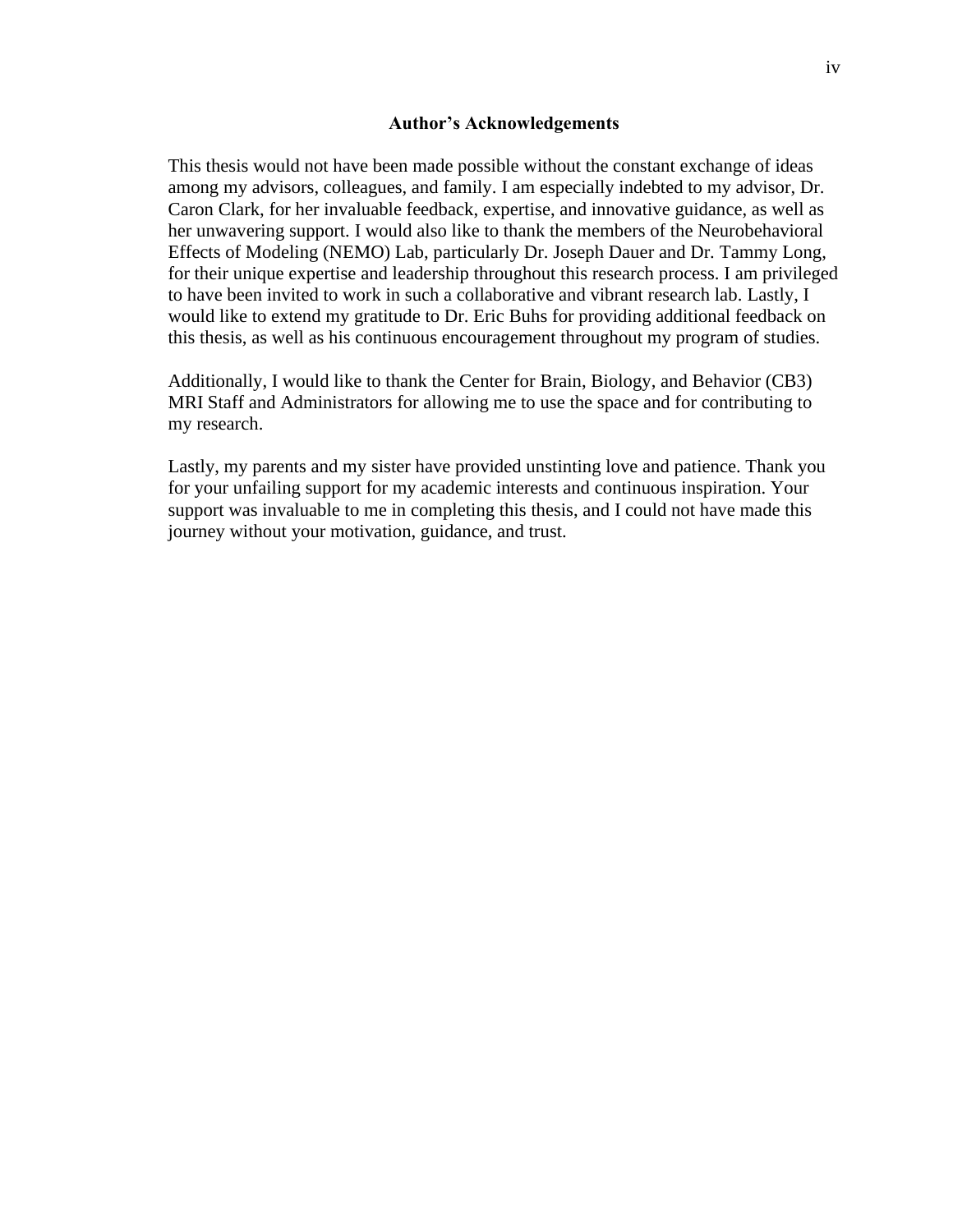## **Table of Contents**

| Metacognition: Links to Academic Performance and Confidence10 |
|---------------------------------------------------------------|
|                                                               |
|                                                               |
| Conceptual Change in Science Learning and its Relation to     |
|                                                               |
|                                                               |
|                                                               |
|                                                               |
|                                                               |
|                                                               |
|                                                               |
|                                                               |
|                                                               |
|                                                               |
|                                                               |
|                                                               |
| Behavioral Results from Model Evaluation Task26               |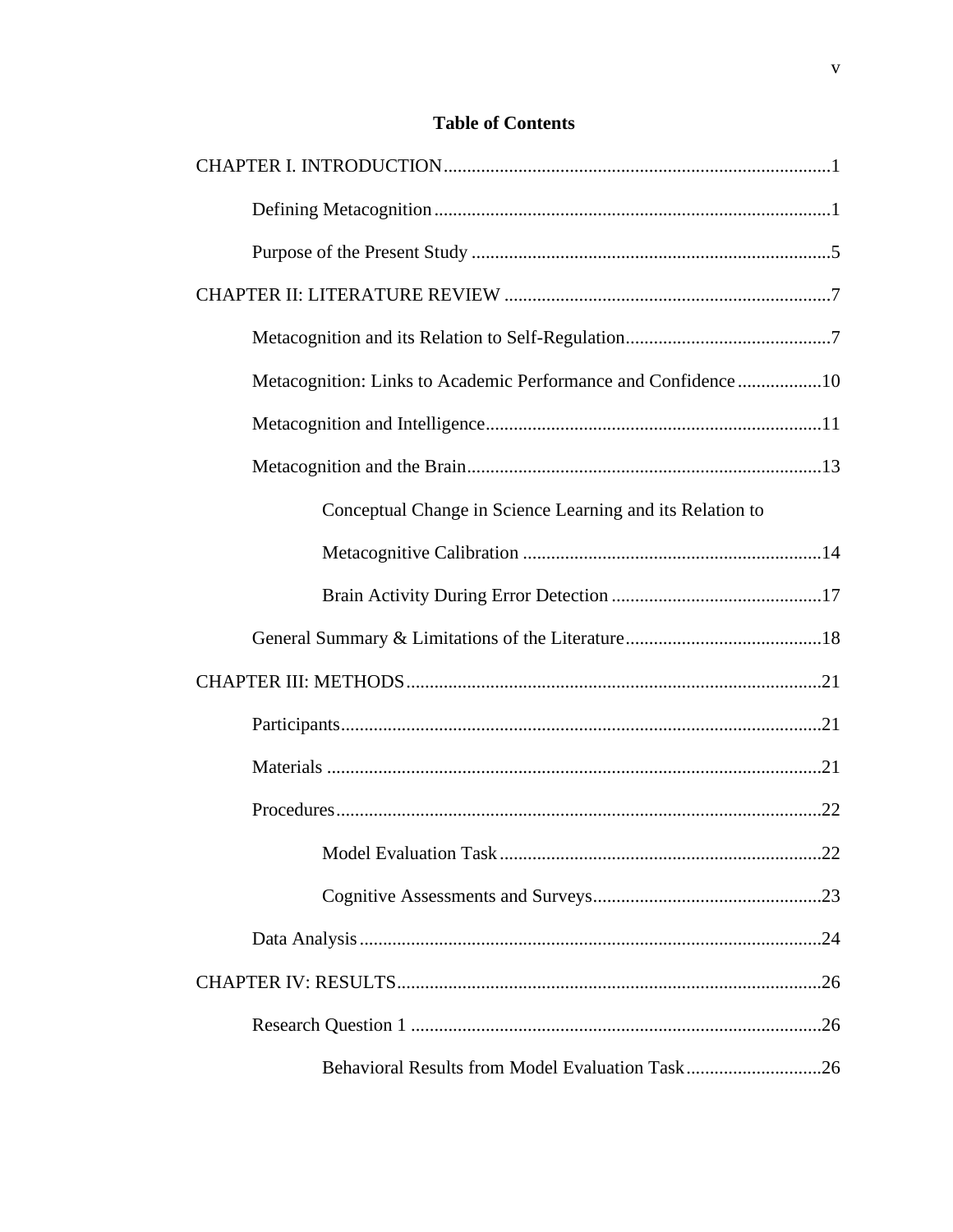| Neuroimaging Results from Model Evaluation Task 27                 |  |
|--------------------------------------------------------------------|--|
|                                                                    |  |
|                                                                    |  |
|                                                                    |  |
|                                                                    |  |
| Reported Positive Negative Affective Scale Results30               |  |
|                                                                    |  |
| Metacognitive Calibration and Academic Performance31               |  |
|                                                                    |  |
|                                                                    |  |
| Relation between Metacognition, General Cognition, and Learning 35 |  |
|                                                                    |  |
|                                                                    |  |
|                                                                    |  |
|                                                                    |  |
|                                                                    |  |
|                                                                    |  |
|                                                                    |  |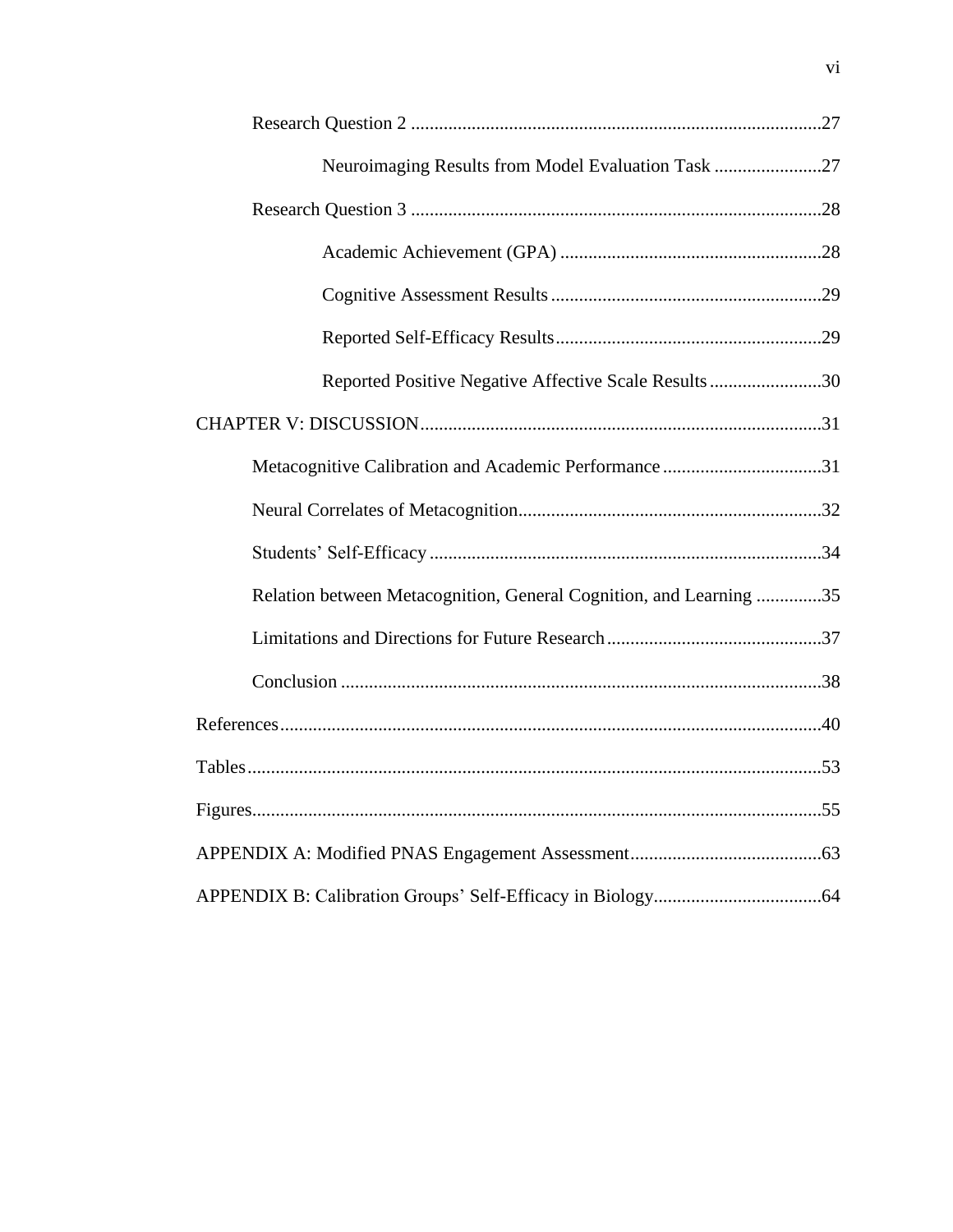## **Tables**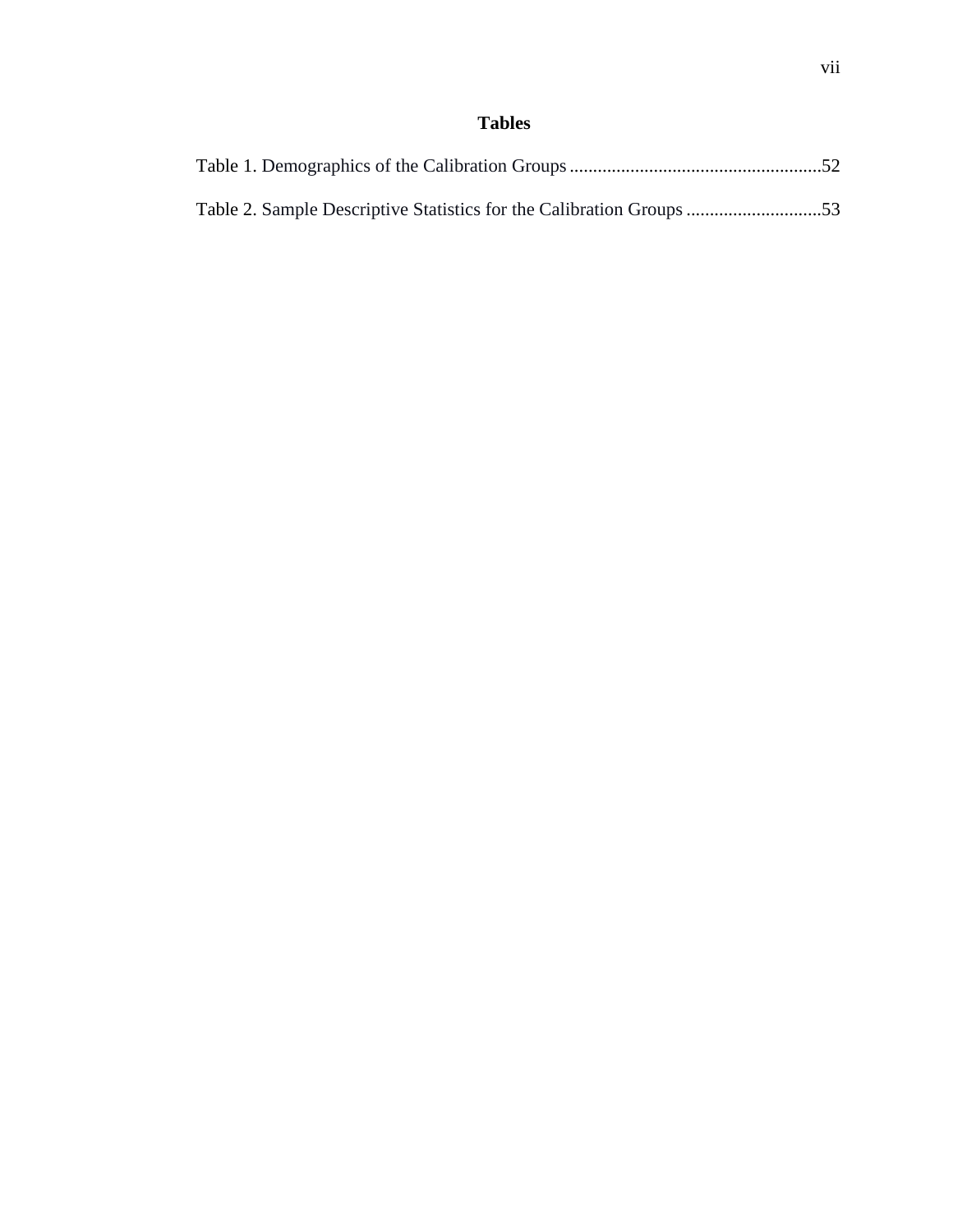# **Figures**

| Figure 2. Total Accurate Responses to Total Confident Responses55               |  |
|---------------------------------------------------------------------------------|--|
|                                                                                 |  |
|                                                                                 |  |
| Figure 5. Students' Neural Activity When Evaluating Correct Models58            |  |
| Figure 6. Calibrated Group's Neural Activity While Making Confident Judgments59 |  |
|                                                                                 |  |
|                                                                                 |  |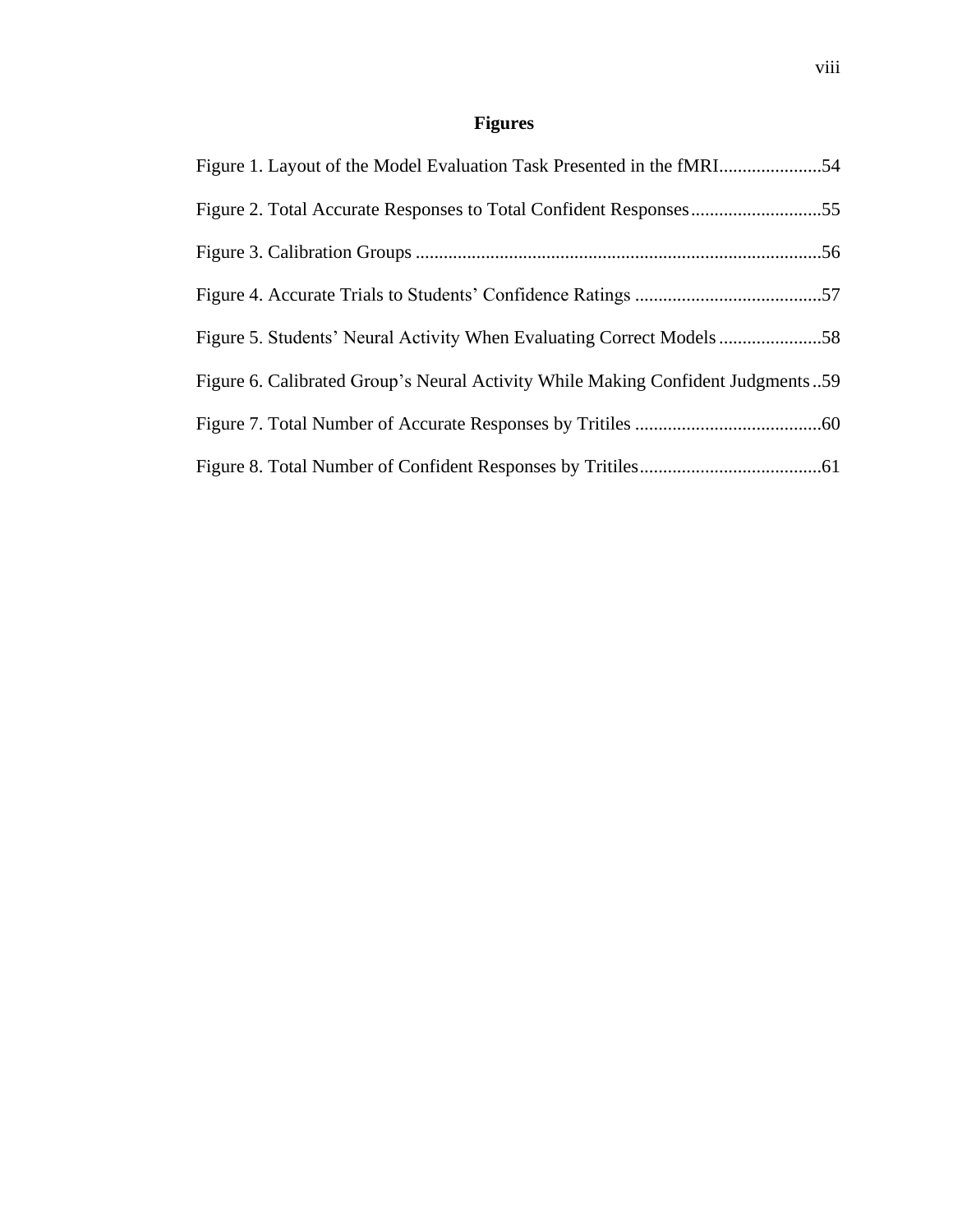#### CHAPTER I

#### **INTRODUCTION**

Self-regulation, the amount of control students have over their own cognition, motivation, behavior, and emotions, lies at the heart of learning. Self-regulation involves the extent to which students are functionally engaged in their learning acquisition while also being self-motivated and behaviorally active (Zimmerman & Martinez-Pons, 1988). Successful and efficient learners demonstrate high levels of self-regulation in order to accomplish a task or a goal by correcting and monitoring the effectiveness of strategies, as well as by evaluating and self-reflecting on past behaviors to gain more control over future events (Roebers, 2017). Additionally, self-regulation includes multiple metacognitive skills. Metacognition refers to one's knowledge of cognition (declarative) and self-awareness of the need to understand and control one's learning and thinking processes. When learners develop high self-regulation and metacognitive skills, they can consciously revise and reconstruct concepts to advance their knowledge (e.g., conceptual change), which is key to learning.

#### **Defining Metacognition**

In cognitive research, the discovery and study of metacognition has been widely recognized. The initial, yet provisional, definition of metacognition is "thinking about thinking" (Flavell, 1979). However, a more precise definition seeks to understand metacognition as the critical awareness of or ability to monitor, regulate, control, and sequence one's thoughts and performance (Cross & Paris, 1988). Contemporary conceptualizations generally divide metacognition into two distinct classifications: knowledge about cognition (including self-monitoring) and self-regulatory mechanisms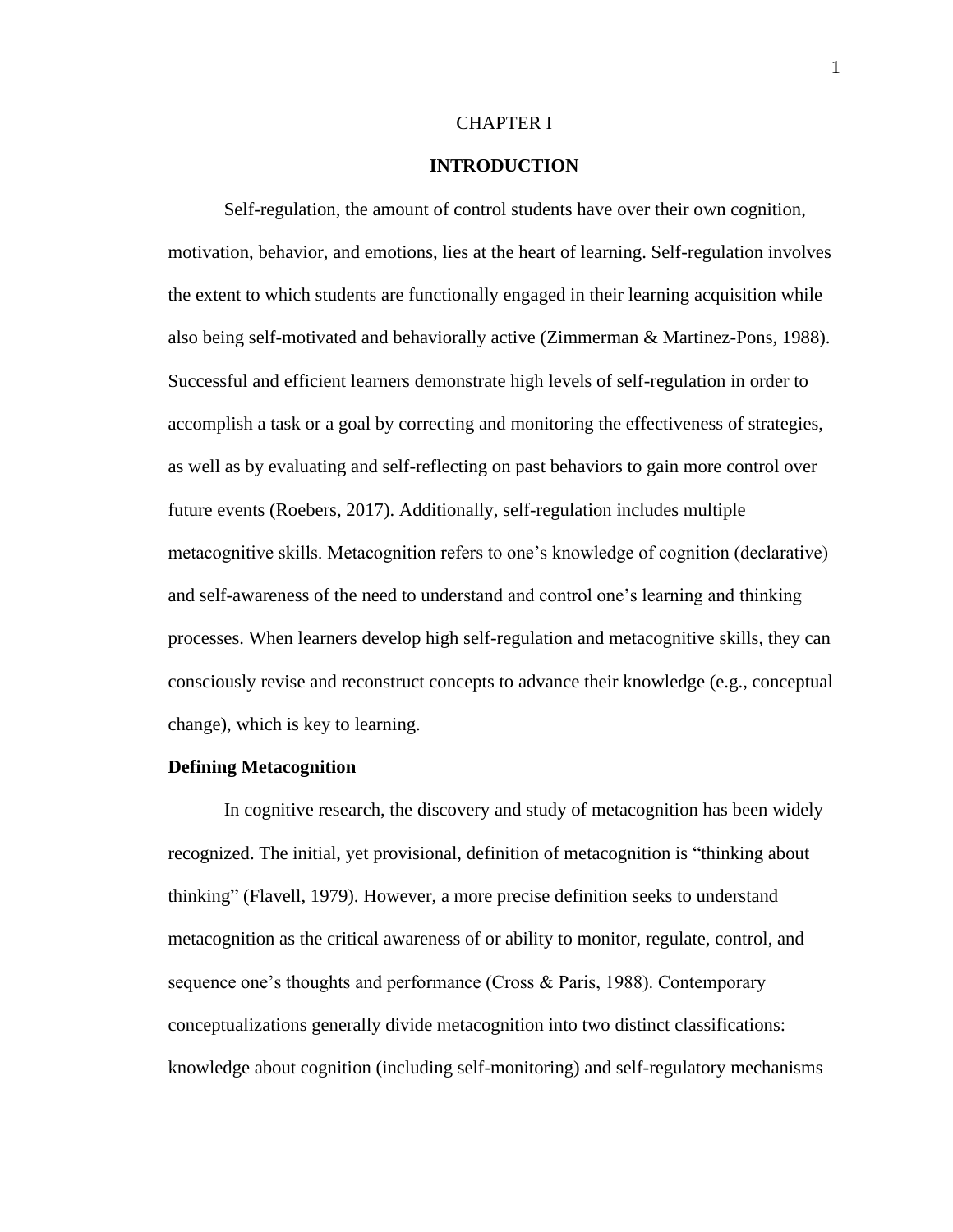(Cross & Paris, 1988; Flavell, 1979; (Kruger & Dunning, 1999). Self-monitoring is concerned with knowing how well one is performing and with recognizing whether one is likely to be accurate or erroneous in judgment or behavior. On the other hand, metacognitive regulation is the process of organizing one's cognition, including planning, being aware of one's comprehension, task performance, and evaluating the efficacy of strategies. Self-monitoring and metacognitive regulation are both important for this study because they are skills that help students learn how to self-assess their behavior and to evaluate the effectiveness of their learning strategies.

In the wake of Cross and Paris (1988), Schunk and Zimmerman (1994) were the first researchers to integrate self-regulation and metacognition into academic settings. In his self-regulated learning model, Zimmerman (2013) focused on the learner's beliefs about their ability to engage in actions, thoughts, emotions, and behaviors in order to achieve a goal, as well as on how they self-monitor and self-reflect on their progress. Research indicates that both self-regulation and metacognition are essential to learning because students who self-regulate tend to have both high self-efficacy in performing a specific task and high levels of self-discipline (Bandura, 2001). These qualities mean that self-regulated learners are also more likely to persist in the face of difficult learning tasks (Paris & Newman, 1990; Winne, 2010). Self-regulation is a technique that allows students to view learning within a proactive, constructivist approach, rather than considering the learning process as a passive act where learning occurs as the result of instruction imposed from the outside (Zimmerman, 2002).

As Zimmerman (2002) noted, several executive control functions are necessary for students to complete complex academic tasks. First, learners need to be able to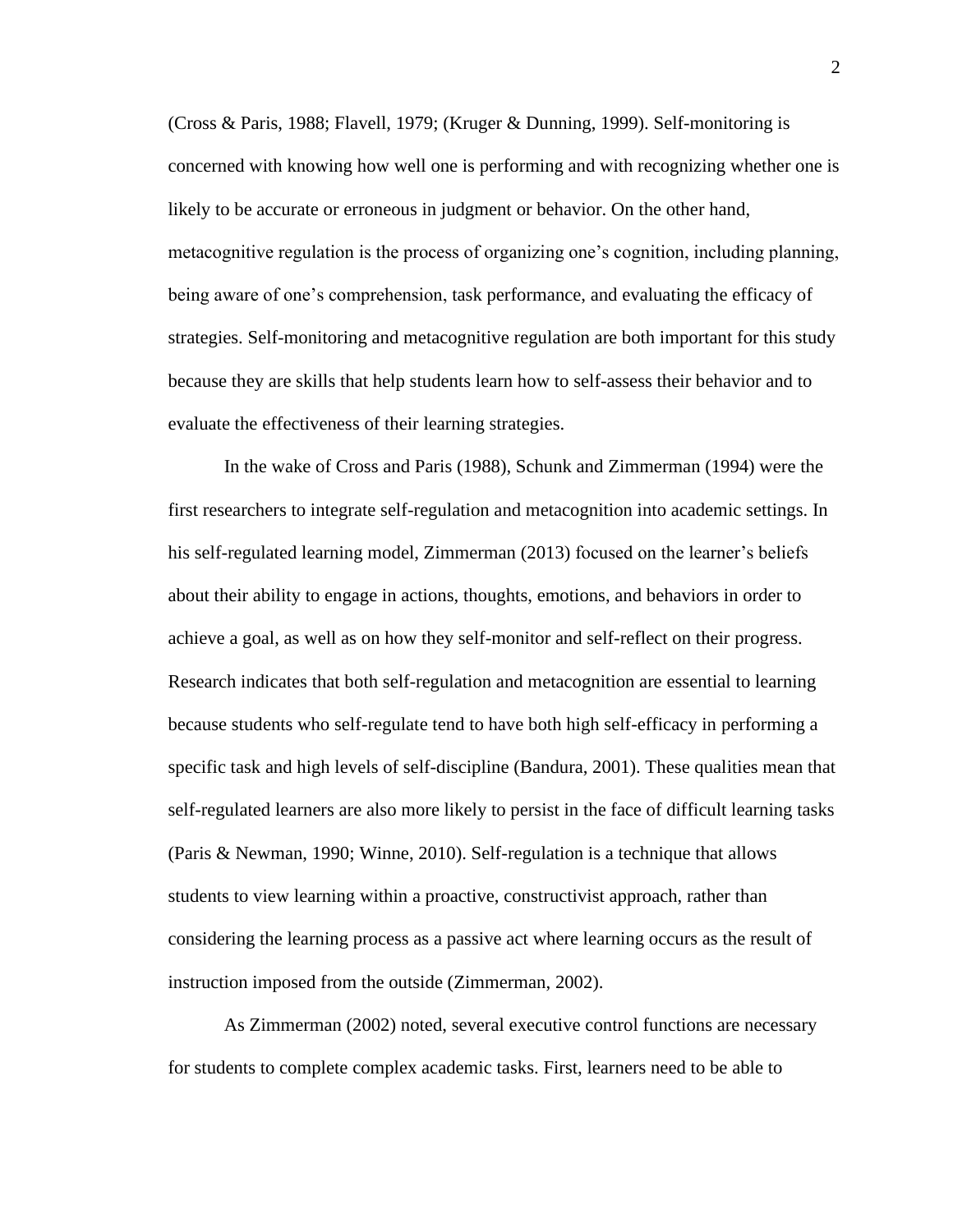understand their general level of knowledge, as well as their thought processes (metacognitive knowledge) and to regulate their knowledge. For example, students with effective metacognitive knowledge skills can distinguish concepts they have already mastered from those they need to continue to study. Second is monitoring, which includes assessing comprehension while progressing through a task, as well as evaluating and revising the effectiveness of current strategies. The third and last executive functions are failure detection and failure correction. While failure detection refers to correctly identifying and detecting errors, failure correction indicates going back and fixing any known errors. In general, if learners lack the skills to produce correct answers, they cannot determine whether their answers are right or wrong, which exposes undeveloped skills in the areas of metacognitive judgment, self-awareness, and self-calibration.

In educational psychology, calibration is defined by how accurately individuals assess their confidence in their own knowledge (Stone, 2000). Effective self-monitoring relies on accurate or well-calibrated performance assessments (Pieschl, 2009). Research studies that examine calibration often ask participants to predict the correctness of their responses to test items (Wollenschläger et al, 2016). Calibration accuracy typically is defined as the degree of comparison between learners' true and the learners' selfpredicted task performance (Andrade, 2019), where learners' levels of confidence should correlate positively with their performance.

Students who lack regulatory skills tend to make inaccurate judgments of their own performance. In the absence of accurate external or self-delivered feedback, learners are unlikely to recognize the need to implement effortful strategies that improve performance (Zimmerman, 2013). Conversely, calibrated performance judgments are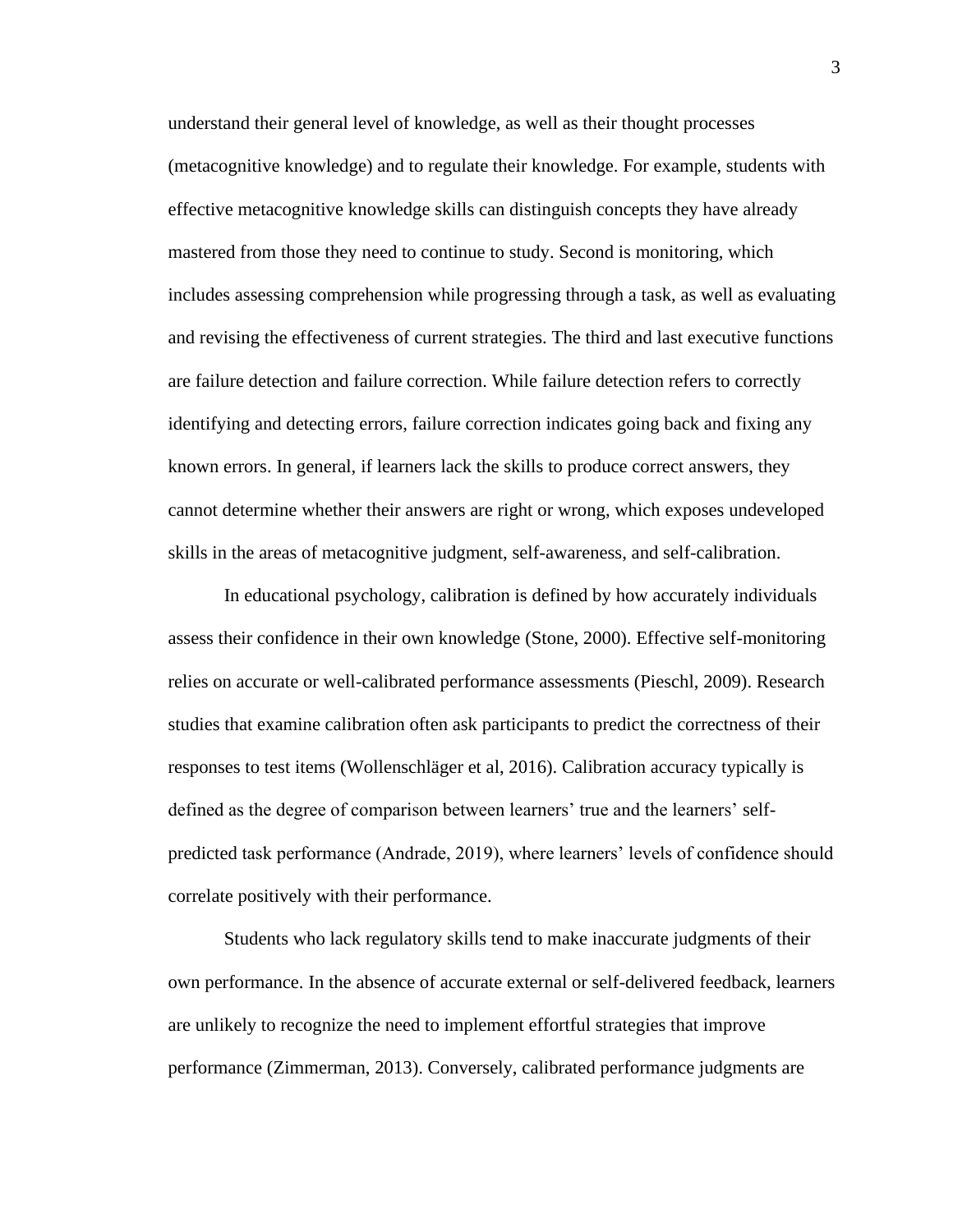likely to support both reflection and recognition of the need to deploy cognitive resources. In addition to self-calibration and self-awareness, reported self-confidence in one's performance is an important concept in understanding metacognition. Measures of confidence allow researchers to compare the level of students' confidence to their accuracy in performances. Confidence estimates tend to be higher when correct and lower when incorrect (Fleming et al., 2010). However, more specifically, lowerperforming students tend to be more overconfident in their performance predictions, and higher-performing learners tend to be more accurate or underconfident (Dunning et al., 2003; Kruger & Dunning, 1999; Hacker, 2000). Assessments of students' confidence in their performance offer one means of assessing their self-awareness and calibration of their own performance. Research aims to reveal how self-regulation and calibration can, ultimately, help students become more accurate in and self-aware of their self-monitoring skills and regulating their knowledge acquisition.

Limited research exists on the neural correlates of self-regulation and metacognition. Zimmerman's Self-Regulated Learning theory infers that students with efficient task strategies possess higher levels of self-monitoring skills. That is, students with high metacognitive calibration will also have high self-regulation and self-awareness skills, suggesting that they might be inclined to engage in error checking and in error detection. Additionally, these students might also have higher activation in the prefrontal cortex (PFC), given the important role this brain region plays in self-awareness and executive function (Friedman & Robbins, 2022).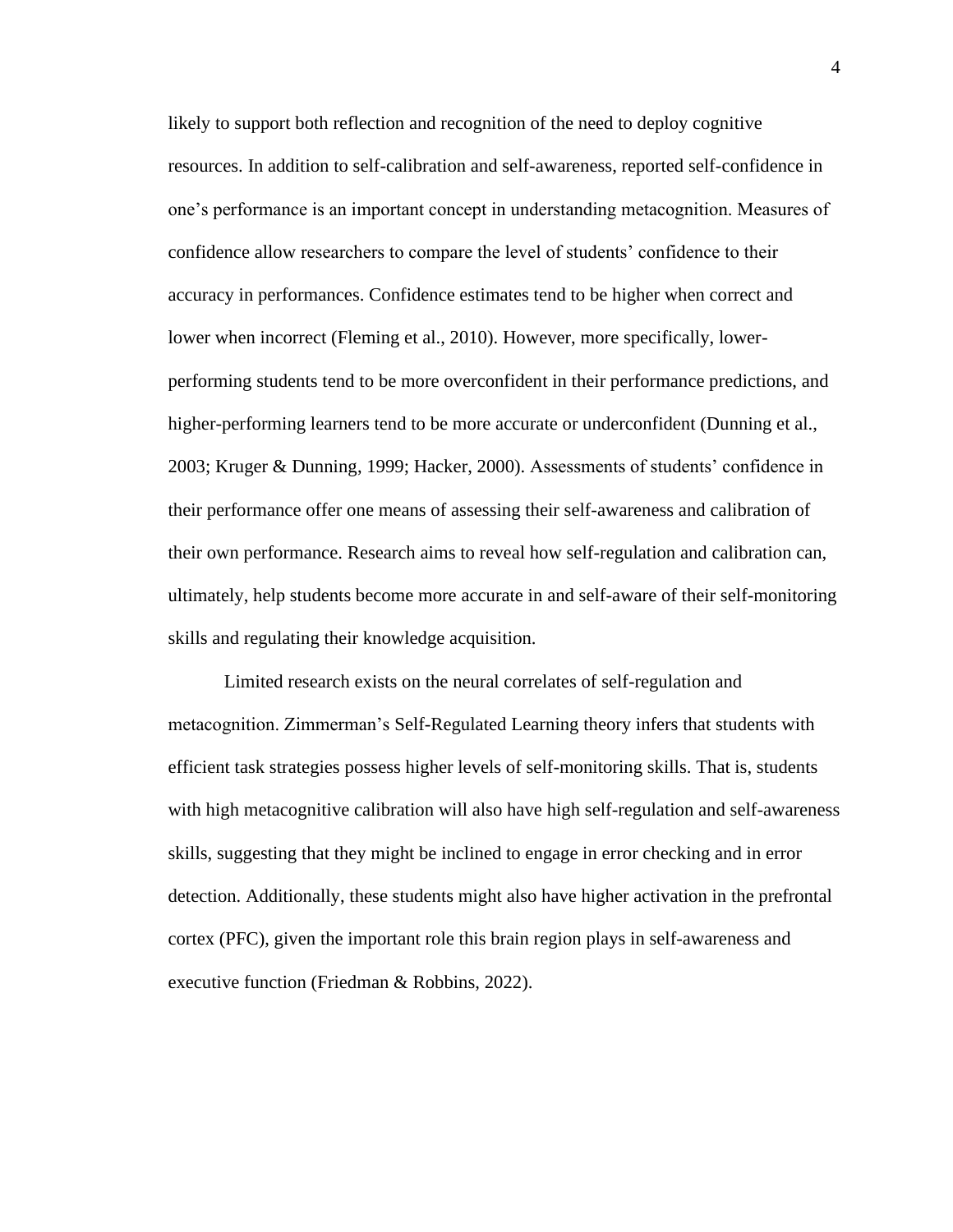#### **Purpose of the Present Study**

The purpose of this study is to investigate the relationship between undergraduate life sciences students' metacognitive calibration and their behavioral performance and brain activity when engaged in reasoning about the accuracy of biological models. Model-based reasoning is a core area of STEM education and offers a relevant context for understanding how metacognitive calibration contributes to STEM learning. There is currently only limited research that examines the relationship between metacognition and academic performance among undergraduates as a whole. Although common themes frequently appear in the self-regulation and metacognitive literature, there is an even greater paucity of literature that focuses more specifically on undergraduate biology students' neural activity regarding metacognition. Given the opportunity to conduct such research, several intriguing questions arise. The main research questions guiding this thesis are as follows:

- *1. Because recent research has indicated that students tend to overestimate their metacognitive and self-regulatory skills, can we identify whether life sciences undergraduate students attending a Midwestern university can be classified as Calibrated or Non-Calibrated based on performance assessments?*
- *2. In light of question one above, if students can be grouped based on calibration, do the members of the two groups differ in neural activity?*
- *3. How does students' calibration relate to academic achievements, such as Grade Point Average (GPA) and to their general cognitive performance?*

Our laboratory study hypothesized that undergraduates can be categorized as either Calibrated or Non-Calibrated based on their confidence and task performance.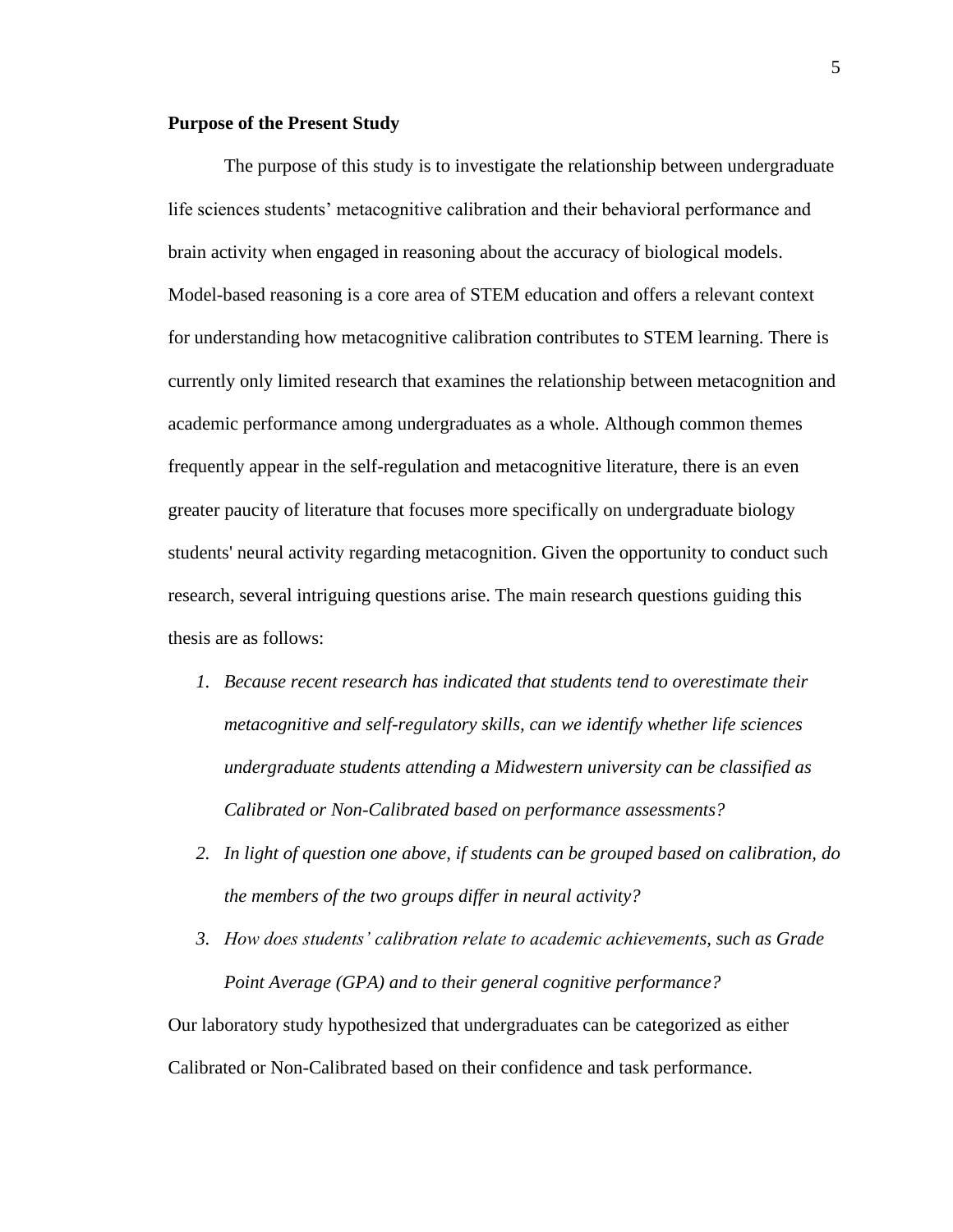Furthermore, we predicted that Calibrated students would exhibit higher activity in anterior brain regions, including the lateral prefrontal cortex (PFC) and anterior cingulate cortex (ACC), especially when evaluating models that contained misconceptions or errors. The rationale for these hypotheses is based on the literature reviewed in the next chapter.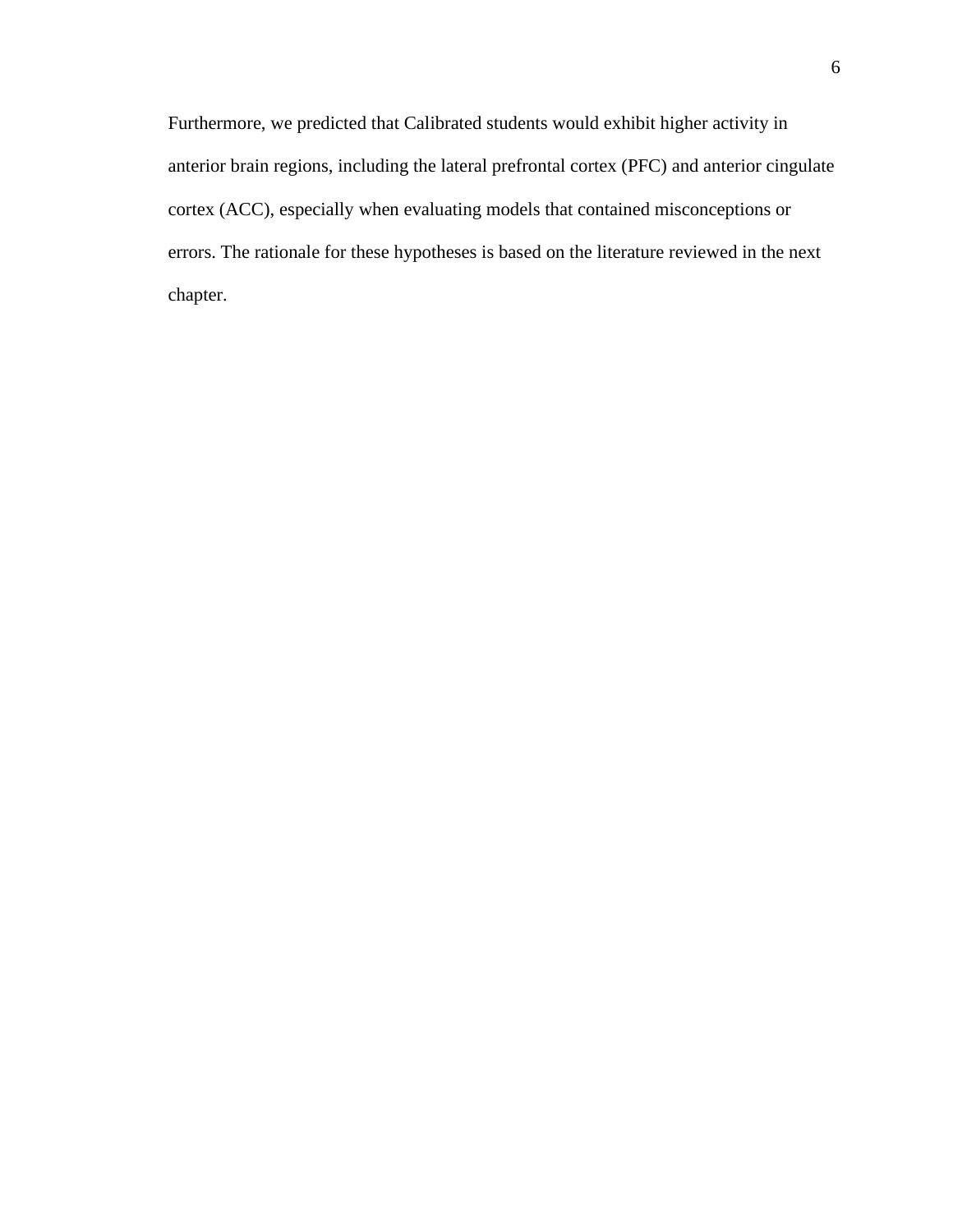#### CHAPTER II

#### **LITERATURE REVIEW**

#### **Metacognition and its Relation to Self-Regulation**

Over the past several decades, the topic of metacognition has gained attention within the field of educational psychology. In the late 1970s, Flavell broadly coined and defined the term metacognition as "thinking about thinking." Flavell (1979) focused on the interaction among metacognitive knowledge, experiences, goals, and strategies. He suggested that the developmental process of metacognitive skills is contingent on how learners create, evaluate, and revise tasks, goals, and strategies. Zimmerman (1986) further defined metacognition as the ability to adjust behavioral, environmental functioning in response to changing academic demands. In addition, Pintrich (1994) defined academic metacognition as a construct comprised of three major elements. The first is active control over learning-related behaviors. The second involves how students learn to control their emotions (e.g., self-regulation of motivation and affect). The third is the amount of control the individual has over various cognitive strategies for learning (e.g., rehearsal and memory strategies).

Over time, educational psychologists have further developed the definition of metacognition to incorporate the cognitive awareness, management, and control of one's thoughts (Cross & Paris, 1998; Kuhn & Dean, 2004). Schraw and colleagues (2006) also suggested that metacognition should be classified under self-regulated learning because self-regulated learning involves concepts of self-awareness, motivation, and higher cognitive processes. While the definition continues to be updated, researchers tend to agree that metacognition consists of the following two components (Cross & Paris, 1988;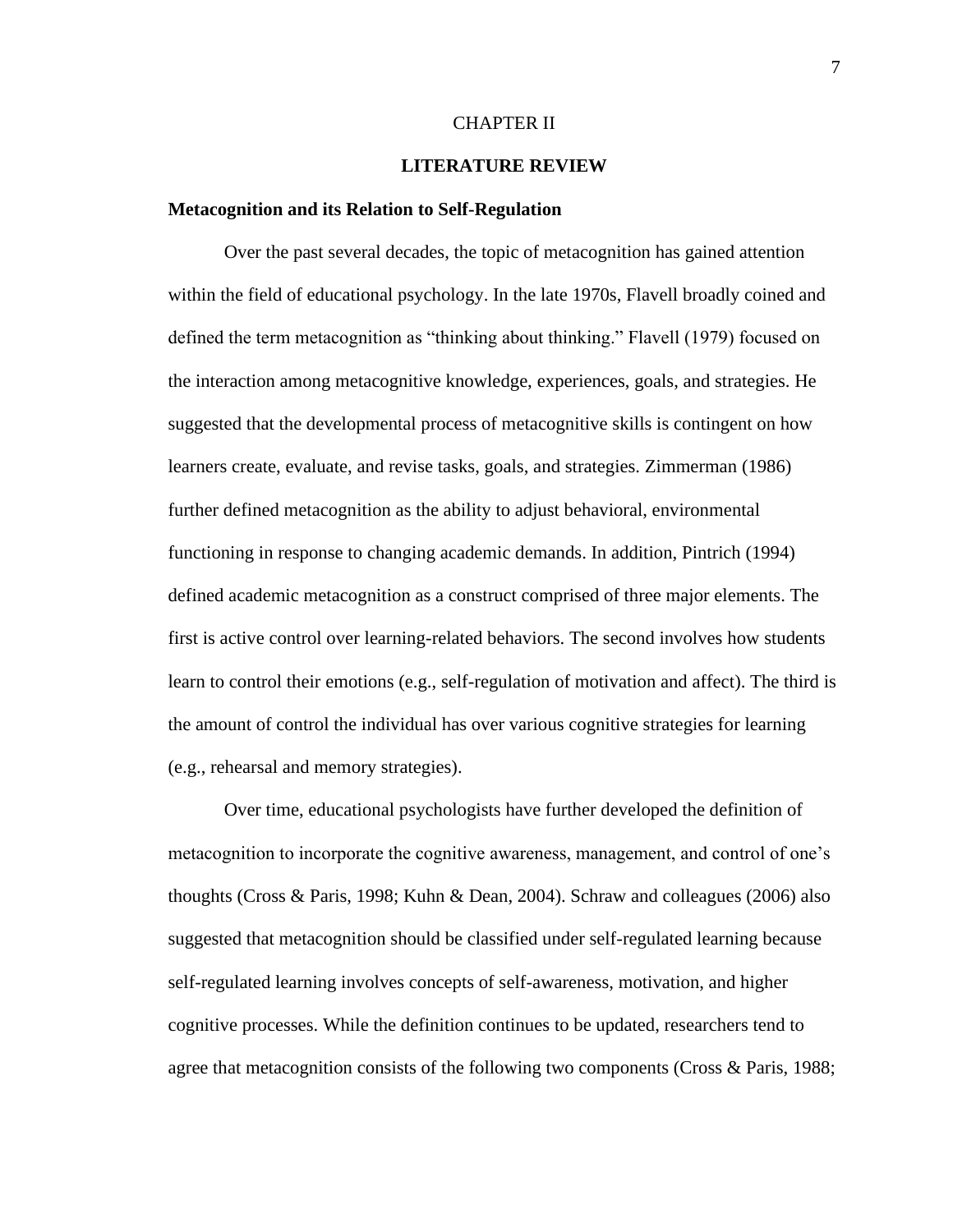Flavell, 1979): knowledge about cognition (metacognitive knowledge) and regulation of cognition (metacognitive regulation). Metacognitive knowledge is the knowledge, awareness, and deeper understanding of one's cognitive processes, which is expanded through self-evaluation.

One main component of metacognition regulation is the individual's monitoring of cognition through planning, regulating, and evaluating (Cross & Paris, 1988). Metacognitive research primarily focuses on individuals' subjective, introspective responses following their performances. Metacognitive monitoring and judgments are typically studied by comparing the accuracy of individuals' responses on tasks to their level of confidence about their performances. For example, Stanton et al. (2015) explored biology undergraduates' metacognitive monitoring and judgments by examining both their exam performances and their study habits. While most students were willing to reflect on and adjust their study plans, researchers found that many actually do not identify appropriate learning strategies or carry out their new plans. In other words, students may need additional help to improve their metacognitive knowledge, which can, in turn, enhance their study habits and strategies.

Following, Mathabathe (2019) explored students' reasonings and justifications for their perceived academic performances on pre-and post-test chemistry tests to understand the relationship between confidence levels and academic performance. The research found that the learning experience in chemistry was most productive for students who both acknowledged and articulated that they did not know what they did not know and whose reported confidence matched their lack of knowledge. Additionally, students who were more realistic (calibrated) in their performance evaluation tended to be more certain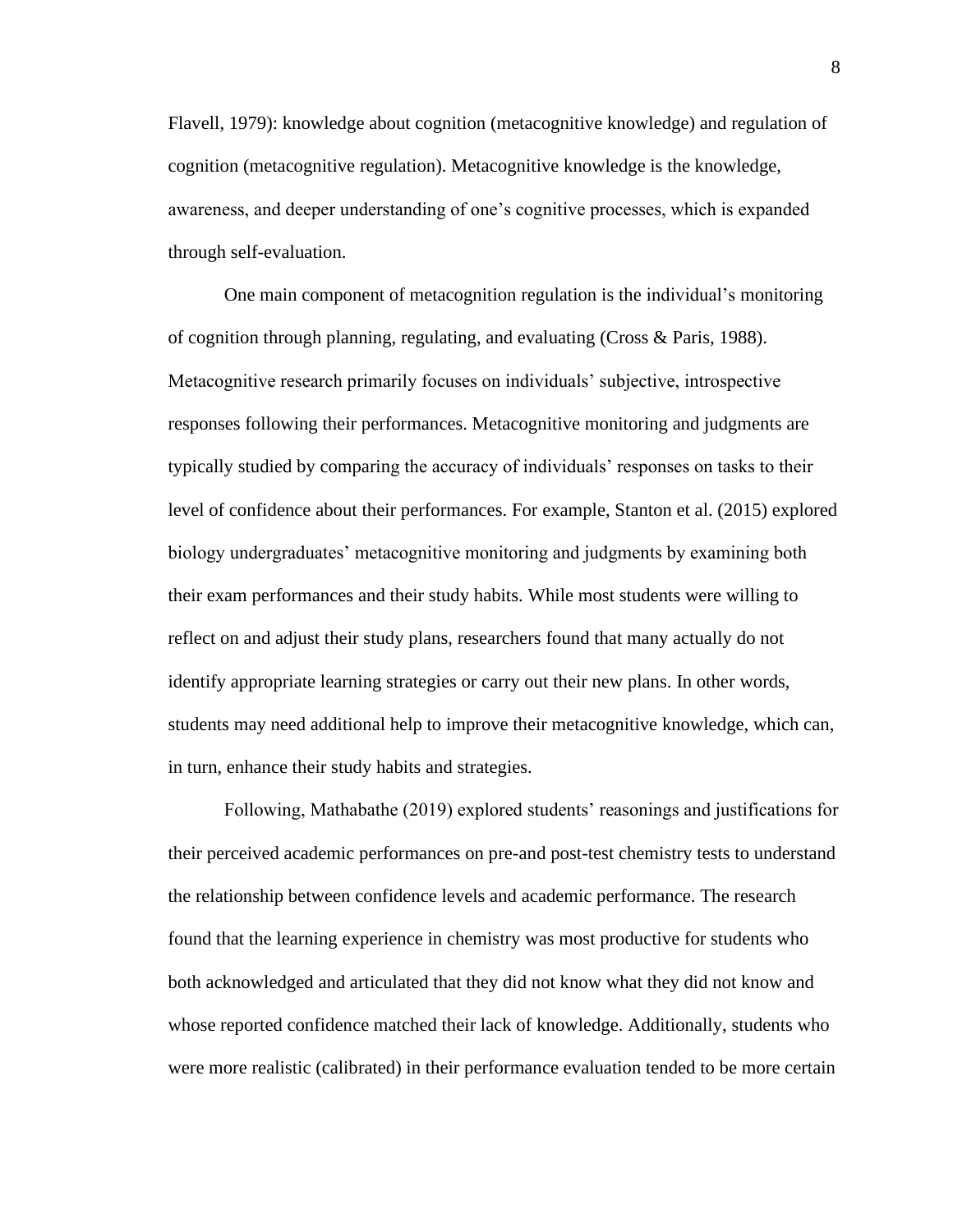in their confidence judgment ratings in the posttest (e.g., "don't feel confident," "it's right") than students who were overconfident in their judgments of performance. Effective calibration is critical to overall learning, as students who are more aware of their performance can use self-regulatory skills to create, monitor, and revise strategies for subsequent performances (Magno, 2010; Siegesmund, 2017).

Researchers debate whether metacognitive judgments stem from mental activity, such as reflective evaluations of one's knowledge, or whether metacognitive judgments relate to inferences based on heuristics or personal experiences (Lyon & Zelazo, 2011). In viewing metacognition from a developmental framework, research suggests that metacognitive judgments can be recognized and probed based on heuristic cues (Schwartz, 2002; Koriat & Ackerman, 2010), which also explains why metacognitive judgments can be described as "intuitive feelings" (Price & Norman, 2008) concerning performance. However, Dinsmore, Alexander, and Loughlin (2008) noted that metacognitive judgment also should emphasize both learner development and how the learner interacts with the environment to maximize and optimize the ability to learn. In general, metacognitive self-monitoring and judgments are based on a variety of internal and external cues (Ackerman & Thompson, 2017), including those that derive from the complexity of the task and from one's experiences of attempting the task (e.g., reflective evaluations). While the basis for metacognitive judgment in intuition or self-reflection remains unclear, the literature is consistent in suggesting that calibration accuracy represents an important process supporting self-regulated learning.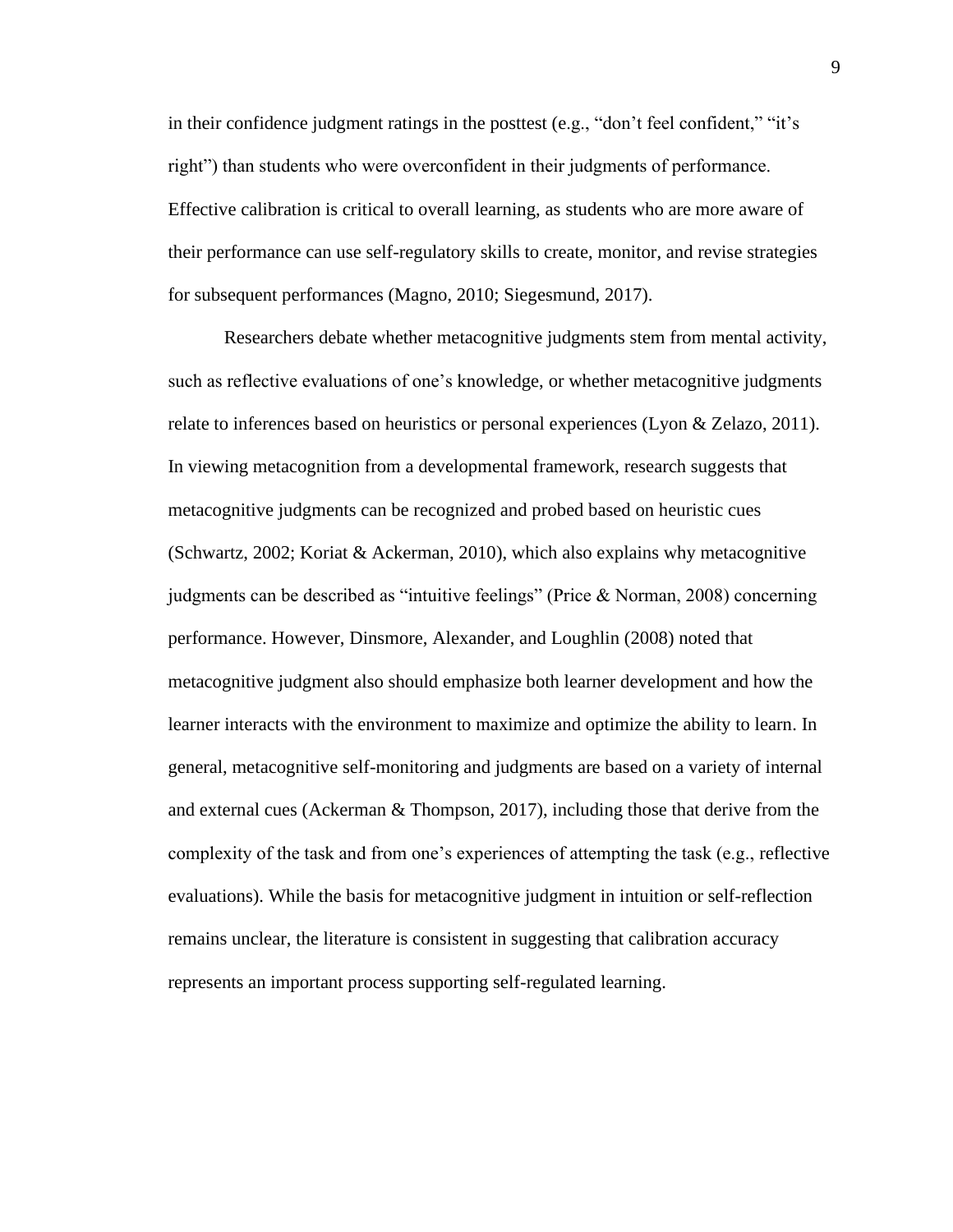#### **Metacognition: Links to Academic Performance and Confidence**

The accuracy of metacognitive judgments tends to increase throughout childhood and into young adulthood (Schneider & Lockl, 2008; Weil et al., 2013). Additionally, students' metacognitive skills progressively become more concordant with their actual performance with age (Schneider, 1998). This association is most likely attributable to students' increase in content knowledge and language skills over time, which can help explain why they develop an increasingly more accurate foundation for assessing the quality of their performance (Kruger & Dunning, 1999). Zelazo and Cunningham (2007) also noted that the accuracy of metacognitive judgments can improve with age because of students' increasing ability to "psychologically distance themselves from their ongoing mental activity" which helps them gain a "broader perspective of their cognitive activity and its likely outcomes." (Lyons & Zelazo, 2011, p. 379).

One method for studying metacognitive judgments or students' calibration is to measure and compare their confidence and their academic performance. Generally, higher-performing students demonstrate high accuracy when predicting their test performance scores; lower-performing students show strong overconfidence in their predictions (Hacker et al., 2000). While metacognitive judgments improve with age, the degree to which students can accurately self-assess and self-evaluate their performances involves their self-awareness of their knowledge deficits. More recently, Morphew (2021) examined the role of students' metacognitive monitoring in a physics course by comparing their predicted test performance and actual performance. The findings indicated that low-performing students were less accurate at predicting their exam performances and were less likely to improve their metacognitive calibration than were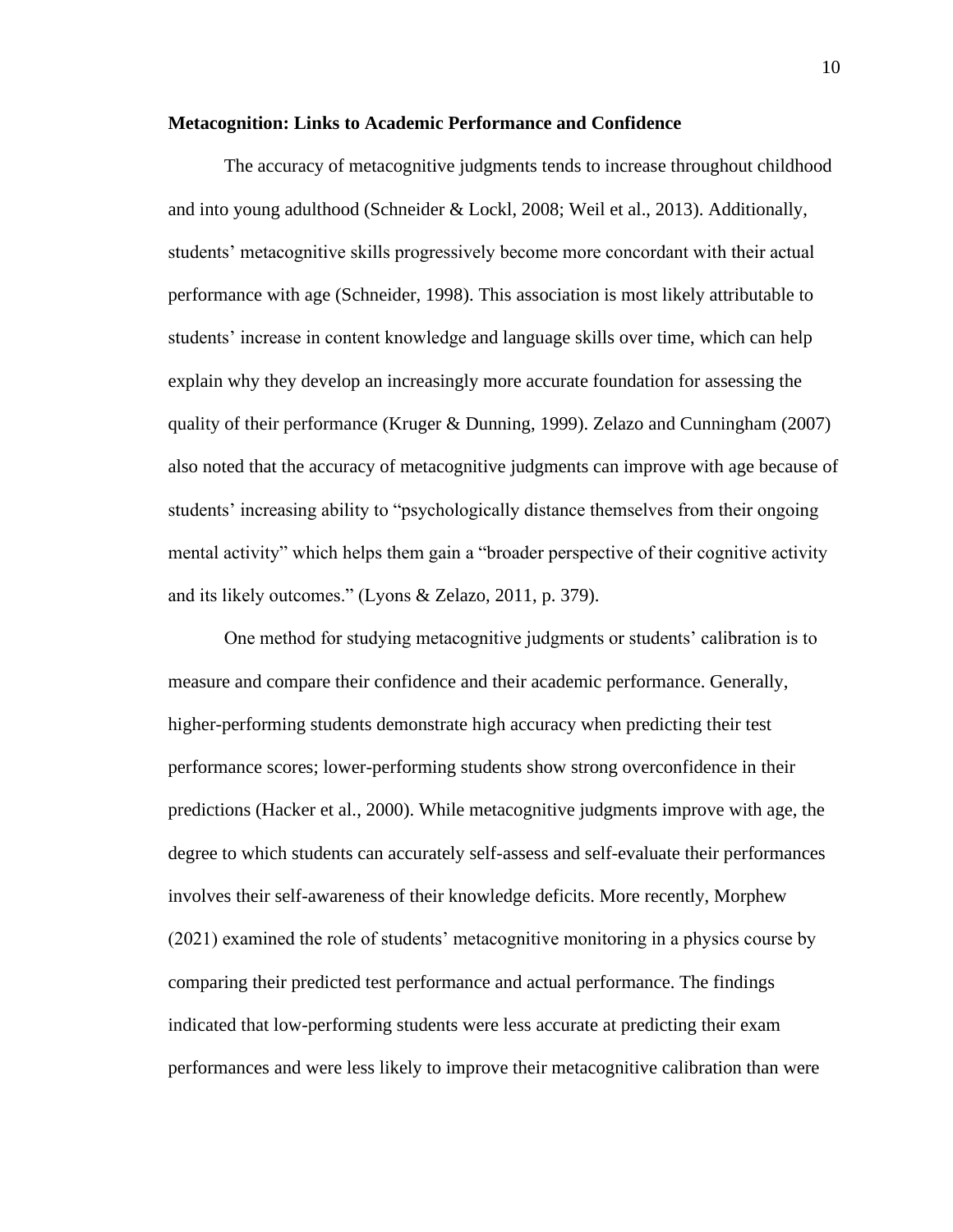high-performing students, supporting the indicators described in previous literature. The roles of metacognitive monitoring and confidence in academic achievement can be viewed as a form of thought validation. Metacognitive confidence is a student's level of belief in his or her ability to achieve a standard of accuracy (Fleming & Lau, 2014). In general, positive beliefs and thoughts on exam performances increase confidence, while negative views reduce confidence and performance (Moreno, Briñol, & Petty, 2021).

While calibration feedback can help students improve their monitoring skills (Miller and Geraci, 2011), low-performing students who received feedback about the accuracy of their predictions, surprisingly, seemed to respond by becoming increasingly overconfident in their work, even though their test performance scores did not improve (Miller & Geraci, 2011; Callender et al., 2015; Morphew, 2021). Clayson (2005) noted that students' demonstrable level of competency could explain the discrepancy between confidence and actual performance. In other words, students who do not know what they do not know (lack of metacognitive knowledge) lack the cognitive ability to recognize or be aware of the changes necessary in order to develop more effective skills or strategies. Another hypothesis suggests that those students actually are aware of their knowledge deficits, but that they nevertheless choose to be consistently overconfident in their abilities, seemingly demonstrating resistance to recognizing that they have a knowledge acquisition problem. Collectively, the literature suggests a strong degree of overlap between students' levels of metacognitive calibration and their performance.

#### **Metacognition and Intelligence**

Another plausible mechanism by which metacognition might relate to achievement is via their mutual relation to students' intelligence. However, there is only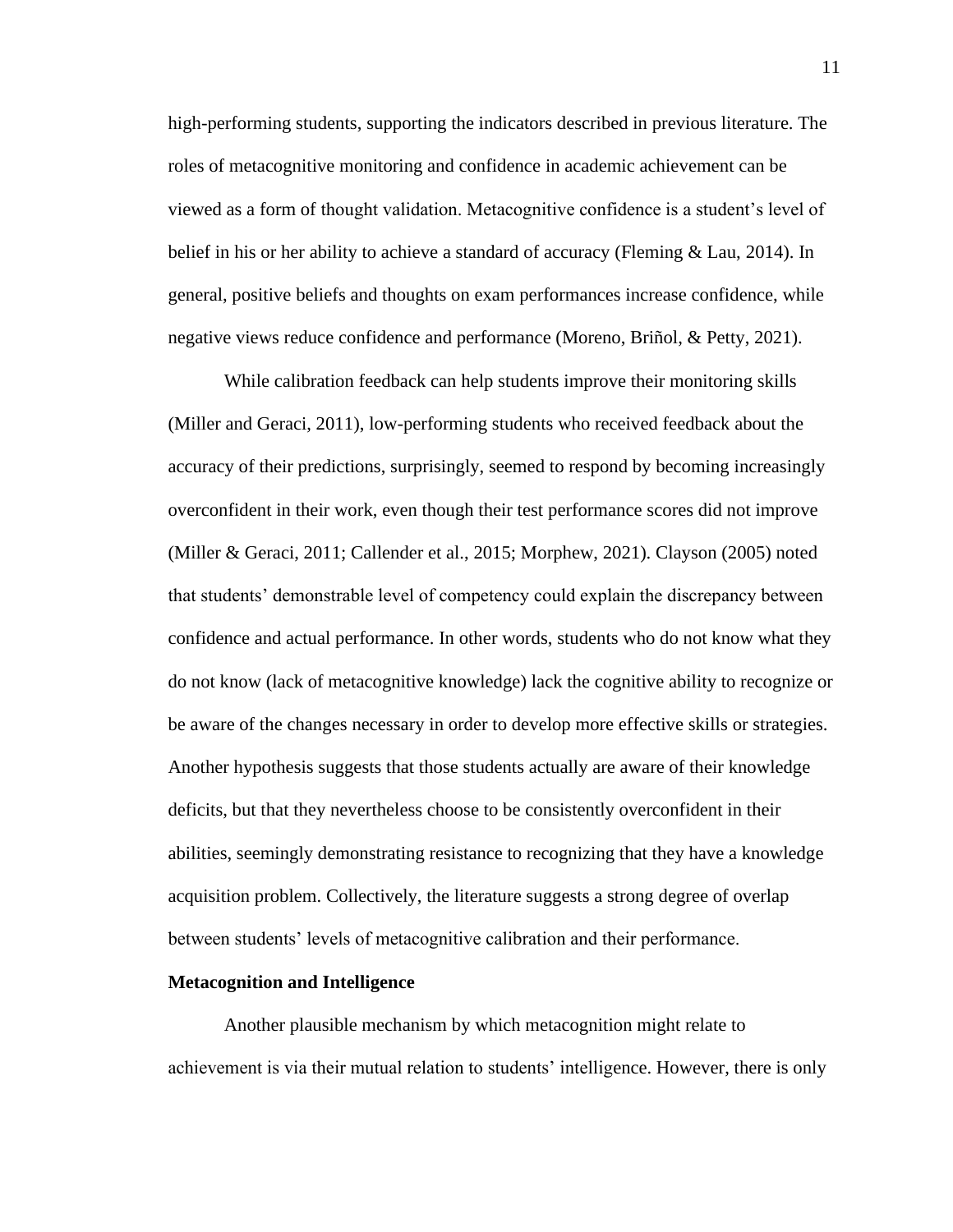limited research that investigates precisely how metacognition is linked to general intelligence. College students with learning disabilities exhibit significant difficulties in various academic domains, including reading, writing, math, and science, which increase their risk for dropping out of college as compared to students who do not have learning disabilities (Trainin & Swanson, 2005; Zeleke, 2004). However, with proper academic support and with training in skills for self-regulation, students with learning disabilities can achieve normative levels of success. For example, Trainin and Swanson (2005) found that GPA and academic achievement increased when metacognitive learning strategies and help-seeking activities were available for students with reading and learning disabilities. In other words, metacognitive strategies can help all college students, regardless of ability, to regulate and monitor their learning process by managing time, by understanding how to study efficiently, and by creating a healthy and nurturing learning environment (Pintrich, 1994). These findings suggest a limited overlap between metacognition and intelligence.

In addition, some studies suggest that it is students' beliefs about intelligence, as opposed to their measured performance on cognitive assessments, that are most closely linked to metacognition. Students who consistently, effectively, and accurately regulate and monitor their learning tend to be more successful learners because they are better at interpreting metacognitive cues (Miele & Molden, 2010; Finley, Tullis, & Benjamin, 2010). Learners who accurately report what they have learned are monitoring their learning and have better control over their metacognitive knowledge than those who inaccurately report what they have learned (Thiede, Anderson, & Therriault, 2003). Peng and Tullis (2019) studied both how beliefs about the nature of intelligence affect learners'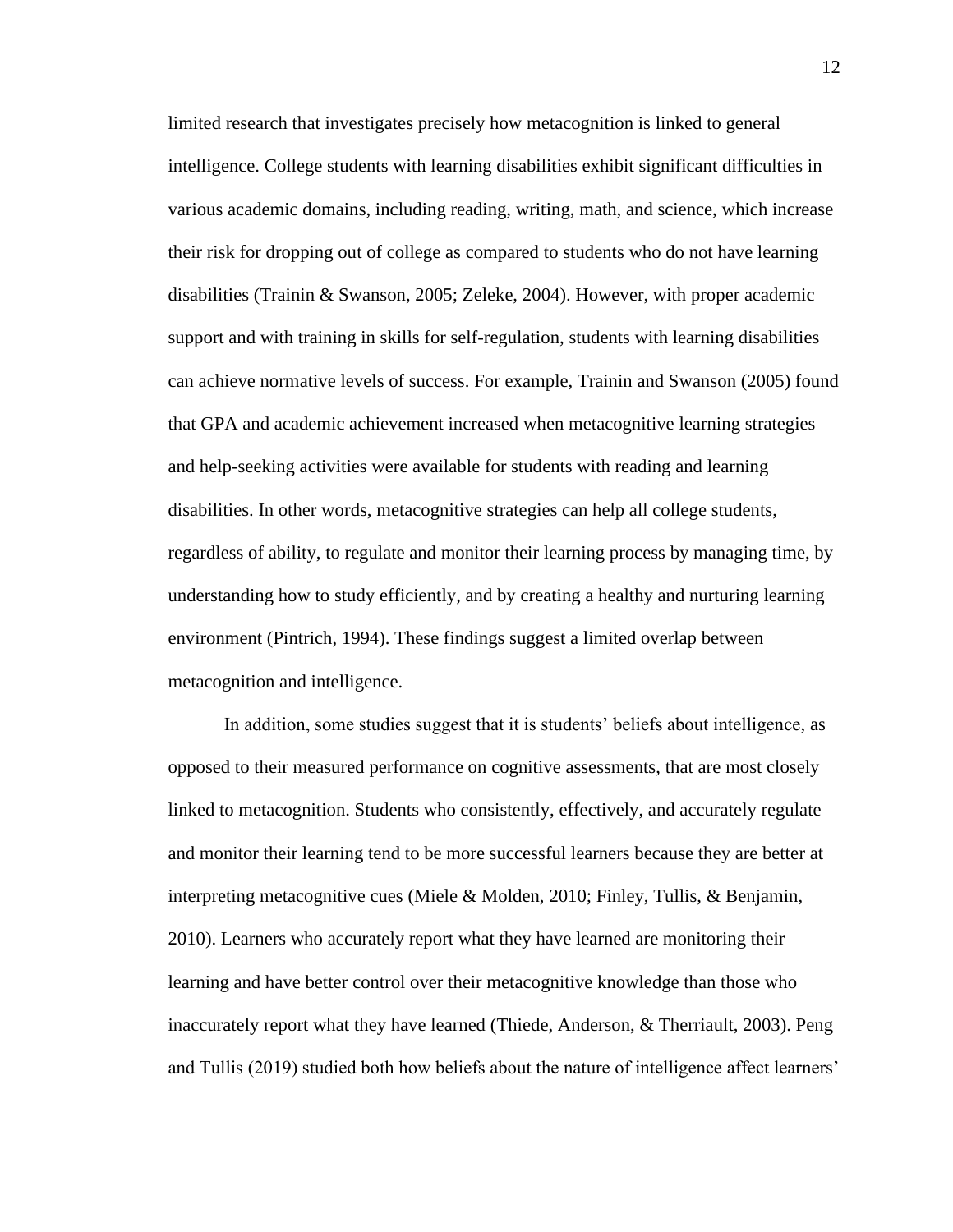metacognitive control and how those beliefs impact students' study choices. The researchers found that students' implicit assumptions of intelligence affect their level of engagement, which, in turn, affects their goals and metacognitive control. For example, learners who view intelligence as malleable and flexible showed greater mental engagement and stronger memory during cognitive tasks (Peng & Tullis, 2019). Overall, there is very limited literature examining the overlap between intelligence and metacognition but the small amount of research that does exist indicates that the overlap is minimal and that any intersections between metacognition and intelligence may be explained by student belief systems.

#### **Metacognition and the Brain**

Few studies address how metacognitive skills are reflected in specific brain activation. The prefrontal cortex (PFC) is important for metacognition (Shimamura  $\&$ Squire, 1986) and self-awareness (Mansouri et al., 2017), and metacognitive judgments are linked to activation in the medial PFC (Fleming, 2021). Though neuroimaging literature, in general, has studied metacognition on arbitrary tasks or in terms of thinking about the self rather than studying metacognitive calibration in relation to authentic learning tasks. Fleming and colleagues (2010) MRI to examine individuals' introspective and metacognitive ability with respect to task performances. The researchers suggested that the anterior and dorsolateral PFC play a central role in metacognitive sensitivity, the ability to discriminate between correct and incorrect stimuli. Additionally, in a largescale functional Magnetic Resonance Imaging (fMRI) study, Molenberghs and colleagues (2016) investigated individuals' differences in metacognitive ability and subjective feelings of confidence while performing high level social and cognitive tasks. Their study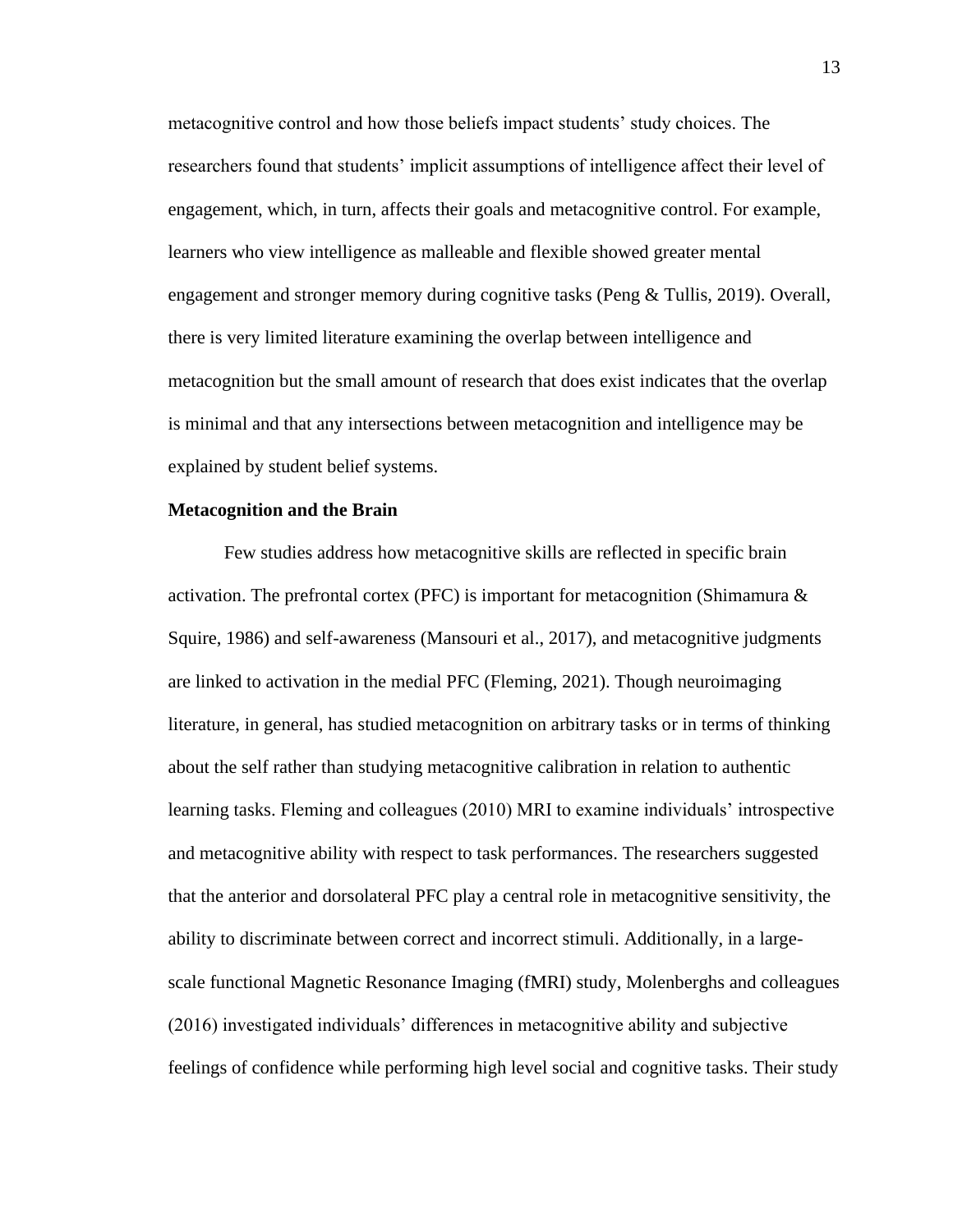found that higher metacognitive accuracy was associated with decreased activation in the anterior medial PFC, which is linked to perception and autographical memory. Additionally, researchers found that an increase in reported confidence was linked to lower metacognitive accuracy on the social and cognitive tasks, indicating that individuals tend to overestimate their performance, which can undermine the accuracy of their metacognitive judgment. This limited literature on the neural mechanisms involved in metacognition, therefore, suggests that the dorsolateral and anterior medial PFC may be centrally involved in metacognitive calibration such that greater activity in these areas is associated with higher levels of self-awareness and metacognitive accuracy.

#### *Conceptual Change in Science Learning and its Relation to Metacognitive Calibration*

One mechanism via which metacognitive calibration may be linked to scientific learning is by affording greater potential for conceptual change. Students learning scientific concepts must be able to actively develop their learning process; they need to learn how to connect new concepts and relationships with prior knowledge, as well as how to integrate those new pieces of knowledge with existing knowledge (Dong et al., 2020). For conceptual change to occur, learners must first become dissatisfied with their existing conceptions and then find the new conception to be plausible (Posner et al., 1982). Conceptual change is important because learners must consciously revise and reconstruct concepts in order to advance their knowledge. However, concepts tend to be difficult to change or correct when learners hold misconceptions (Dole & Sinatra, 1998; Nadelson et al., 2018). In the "hard" sciences such as physics, misconceptions fall away quickly in the face of measurable, concrete facts, which resist being altered by subjective opinion.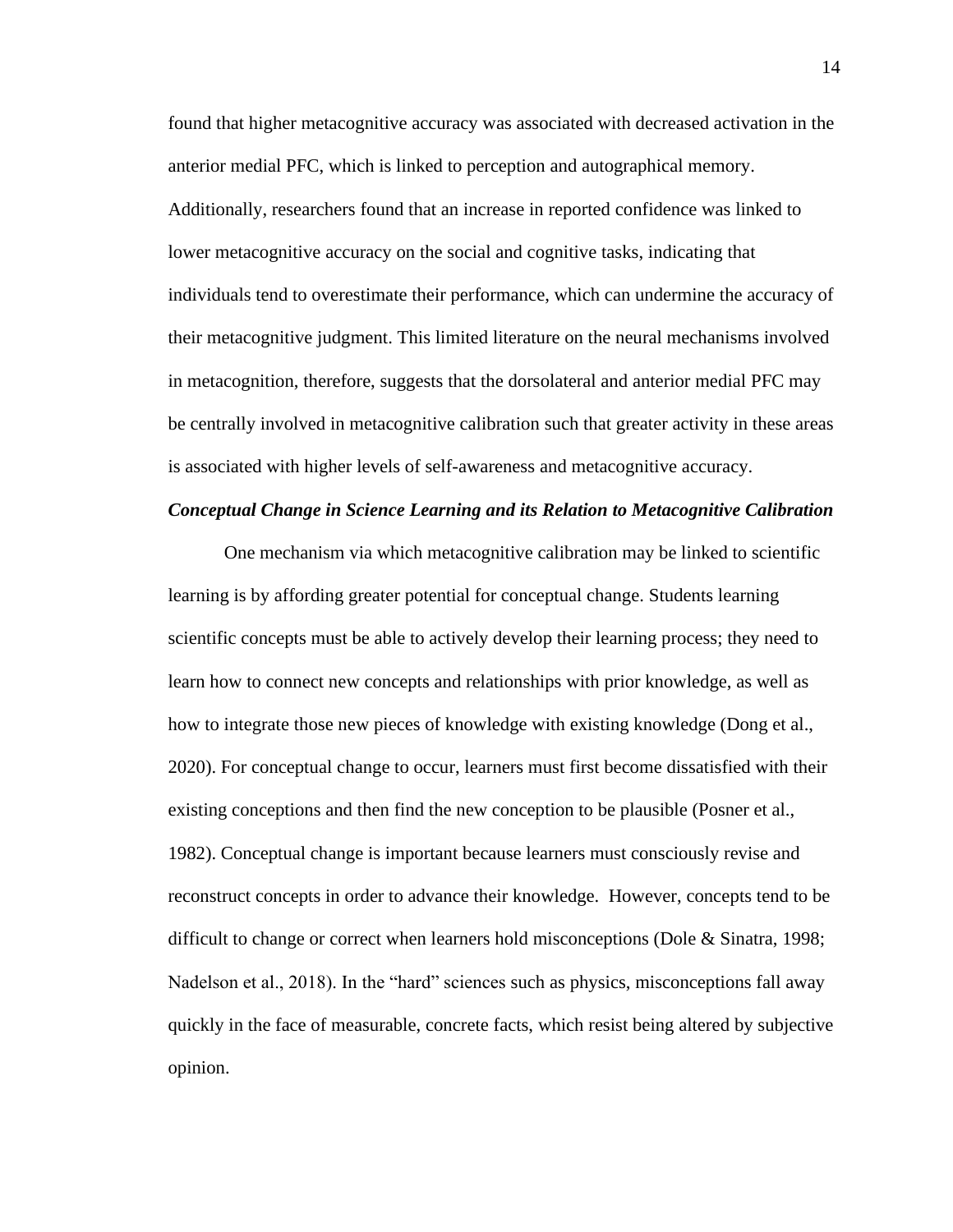As we move toward biology and away from the seemingly fixed nature of matter, we open the door to more fluid speculation and interpretation about why events happen in the biological world in the way that they do. Now, there is room for misconceptions to emerge in the way that students think about the biological world. Many of these misconceptions can emerge at an early age, can be based upon unscientific sources of knowledge, or be exacerbated by formal education and linger for months and years (Coley & Tanner, 2015). Unfortunately, ineffective pedagogical strategies experienced throughout one's early education can entrench misconceptions in the classroom setting. For example, young children often think that plants are not living things in the sense that they do not have complex ecological systems required for survival (Venville, 2004). Other common biology misconceptions among students include the notion that plants get their food from the soil or that genes and alleles are the same concept (Tekkayam, 2002). Lack of, or poor, metacognition can predict the extent to which learners ignore new information and can predict the degree to which they are unwilling to change their minds, even when they receive information that indicates they were wrong about their original belief (Fleming, 2021). Though, for learners who hold misconceptions, conceptual change is more likely to occur when a scientific viewpoint is offered which causes some cognitive conflict (e.g., error detection) (Broughton et al., 2010). Conceptual change occurs when students can allow inaccurate prior knowledge to be replaced by accurate or updated concepts.

The students' ability to embrace conceptual change is especially relevant for science learning. The relationship between metacognitive skills and conceptual change must exist because individuals routinely recognize existing conceptions, evaluate them,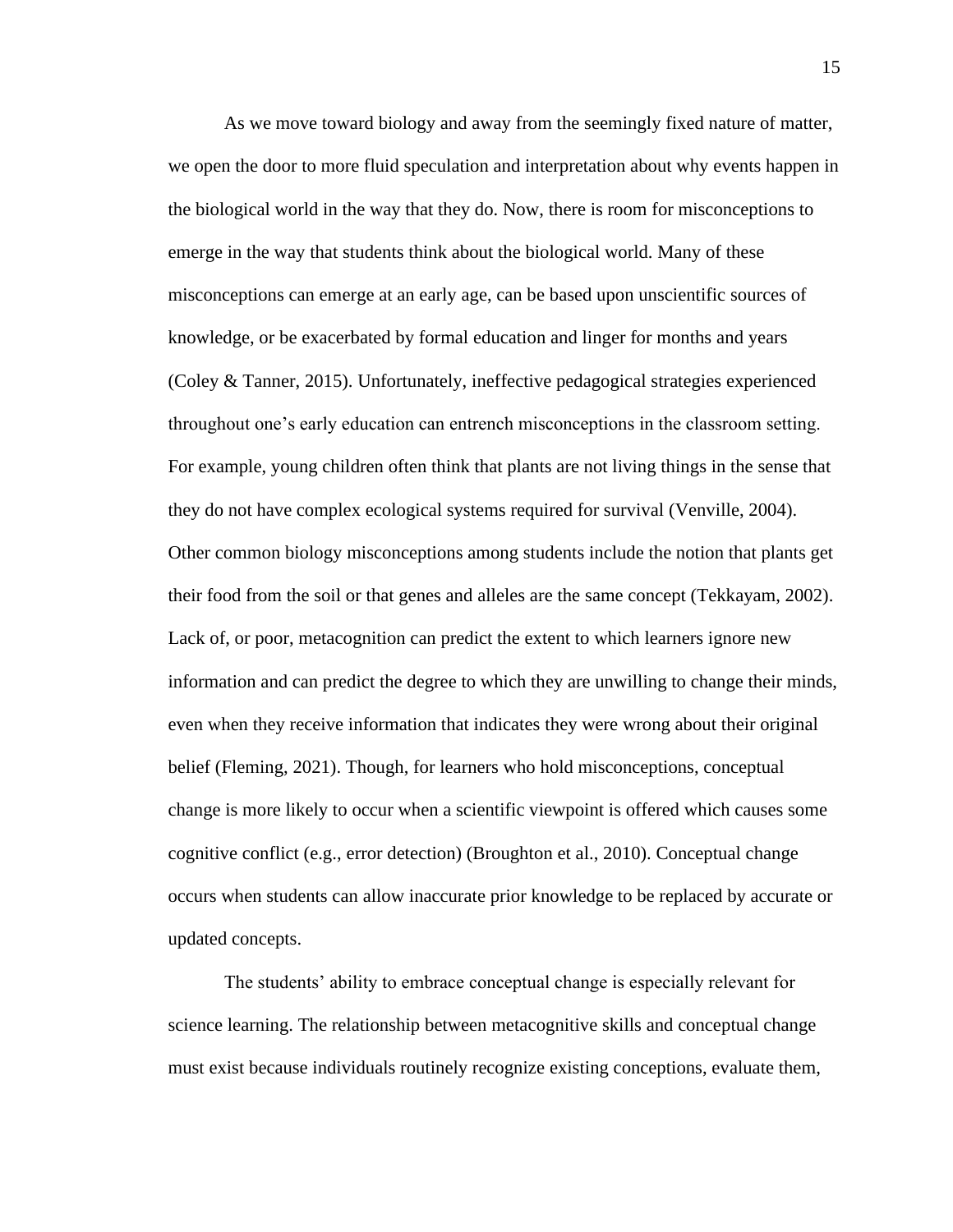and decide whether to reconstruct their understanding of a concept or topic, a process that requires metacognitive ability (Gunstone  $\&$  Mitchell, 2005). Students need to be able to recognize that they are making errors before they can revise their concepts. Metacognitive calibration may be the first critical step in the process of reconstruction. Students who are more metacognitively aware of misconceptions about a given topic are more likely to develop a deeper understanding of a concept or topic (e.g., having correct knowledge), decreasing the likelihood of developing misconceptions (Pieschl et al., 2021). On the other hand, students who are unaware of their misconceptions might be overconfident about or overly satisfied with their misconceptions (i.e., they do not know what they do not know) (Ehrliner et al., 2008; Pieschl et al., 2021). This idea suggests that metacognitive calibration can be a pivotal mechanism for enlightenment while correcting misconceptions.

Conceptual change, as it relates to science and learning science, requires students to have deep cognitive engagement in order to reach a point of dissatisfaction with prior conclusions which leads to the desire to accurately revise and reconstruct their knowledge (Nadelson et al., 2018). Student must be able to reach a stage of dissatisfaction which allows them to transition into learning new concepts in domains where they already possess functioning concepts (Smortchkova & Shea, 2020). However, there is little investigation into the role of metacognition in conceptual change, most likely because of the fundamental difficulties in designing an experimental route that would ensure scientifically sound results. We do know, however, that learners engage in self-reflective and self-evaluative thinking in order to match new pieces of information that examines, evaluates, and, ultimately, recognizes newer concepts which, then, replaces incomplete or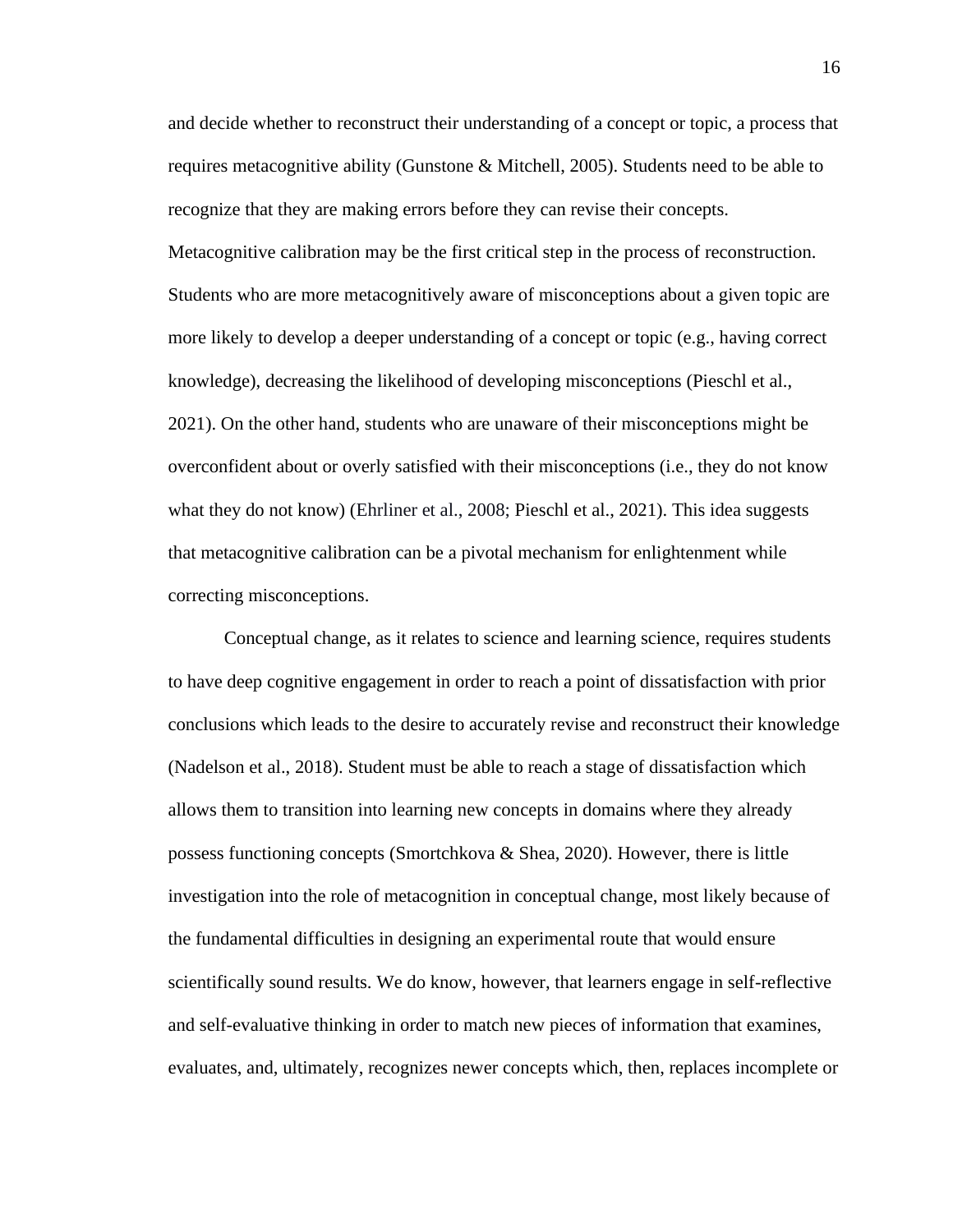inaccurate information within the students' body of understanding (Schunk & Ertmer, 2000; Posner et al., 1982).

#### *Brain Activity During Error Detection*

While there are no apparent studies that have examined neural activity in relation to science learning and metacognition simultaneously, limited literature on neural regions involved in science cognition highlights its dependence on prefrontal regions. Masson and colleagues (2014) used fMRI to compare novices and experts in science when asked to evaluate the accuracy of how simple electrical circuits work. The researchers found that error detection and conflict monitoring mechanisms play a role in observed differences in brain activity between novices and experts. This finding also indicated that experts, when evaluating scientific circuits, activated more brain regions, particularly those associated with inhibition (e.g., anterior cingulate cortex (ACC), ventrolateral PFC (VLPFC), and dorsolateral PFC (DLPFC) than novices, who tended to activate the DLPFC solely.

Similarly, Brault Foisy et al. (2015) found that the ACC and PFC play distinct roles in cognitive control during scientific reasoning. Individuals activate the ACC when they provide both correct and incorrect responses to scientific conceptions, whereas only the dorsolateral PFC is activated when individuals give correct answers. Potvin and colleagues (2020) recruited chemistry professors to test their cognitive knowledge by examining their inhibitory control response and common misconceptions using fMRI. The researchers found that both the left DLPFC and left VLPFC exhibited greater activation when participants were presented with scientific statements containing misconceptions, supporting previous research linking DLPFC to the resolution of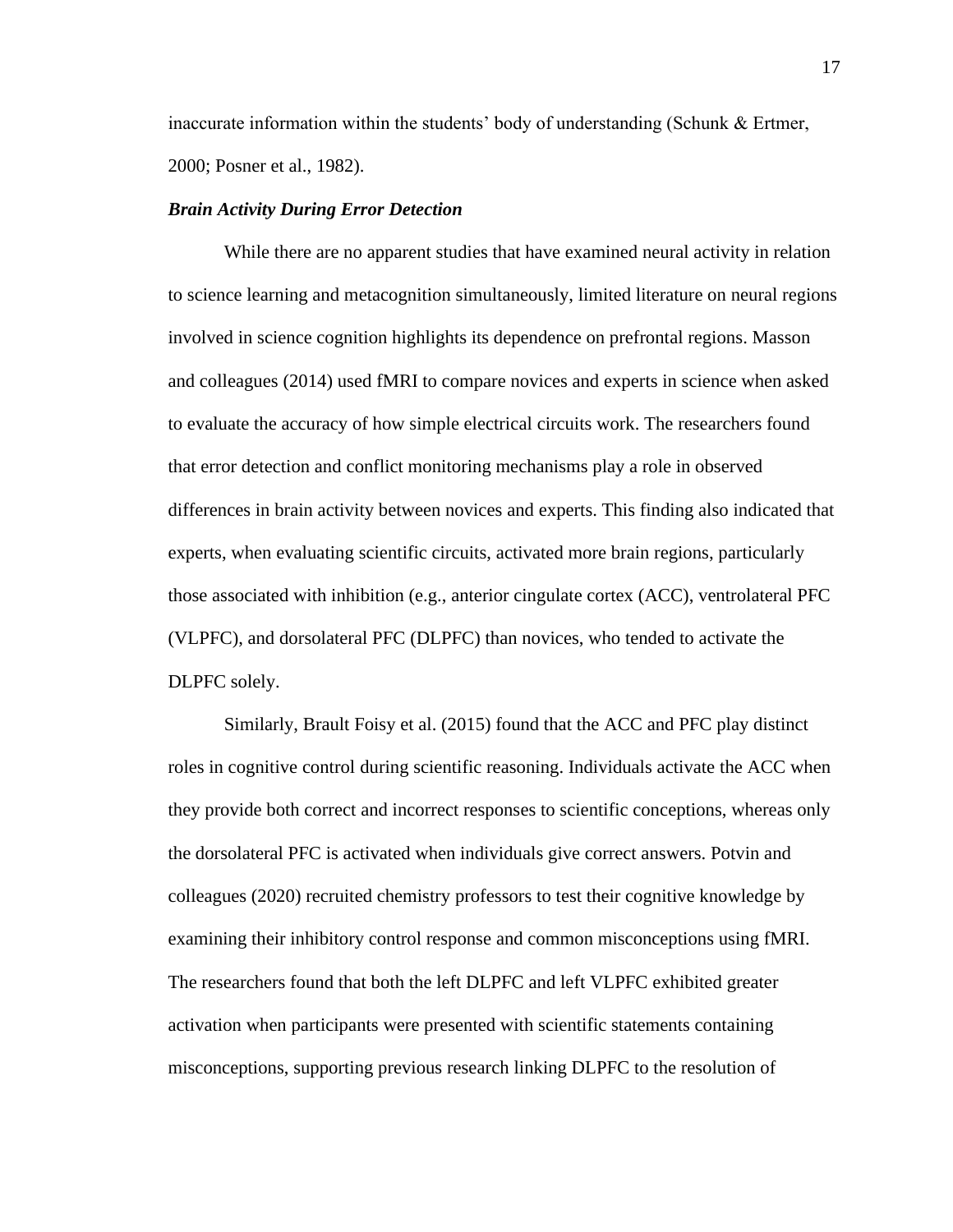misconceptions. In their review paper, Vaughn, Brown, and Johnson (2020) focused on the educational neuroscience framework of conceptual change by examining brain activation and cognitive processes linked to conceptual change in science-related tasks. When individuals view tasks that involve mental reconstruction of scientific models, researchers noted significant activation in the ACC, VLPFC, and DLPFC.

#### **General Summary & Limitations of the Literature**

Vast potential exists in educational neuroscience research to examine both the cognitive and affective changes in learners. In general, recent neuroimaging literature has determined, in fact, that a relatively small and well-defined area of the brain, which includes the ACC, DLPFC, and VLPFC, is consistently involved when processing scientific conceptions and misconceptions. However, more studies are needed to understand the relationship between learners' metacognition calibration and performance, as well as to understand how metacognition calibration and performance are reflected in the brain. More specifically, more research needs to examine the role of metacognitive calibration in conceptual change in science. While most science neuroimaging studies have been done with physics students, limited research on students in biology and life sciences exists, largely because of the difficulties in designing tasks that capture the complexity of biological systems and that still allow for scientific rigor. There are reasons to believe that resolving misconceptions in life sciences is as important as in physics, as recognizing these errors in biological thinking (e.g., erroneous ideas about the nature of evolution or about the links between DNA and protein formation) is central to deep conceptual understanding.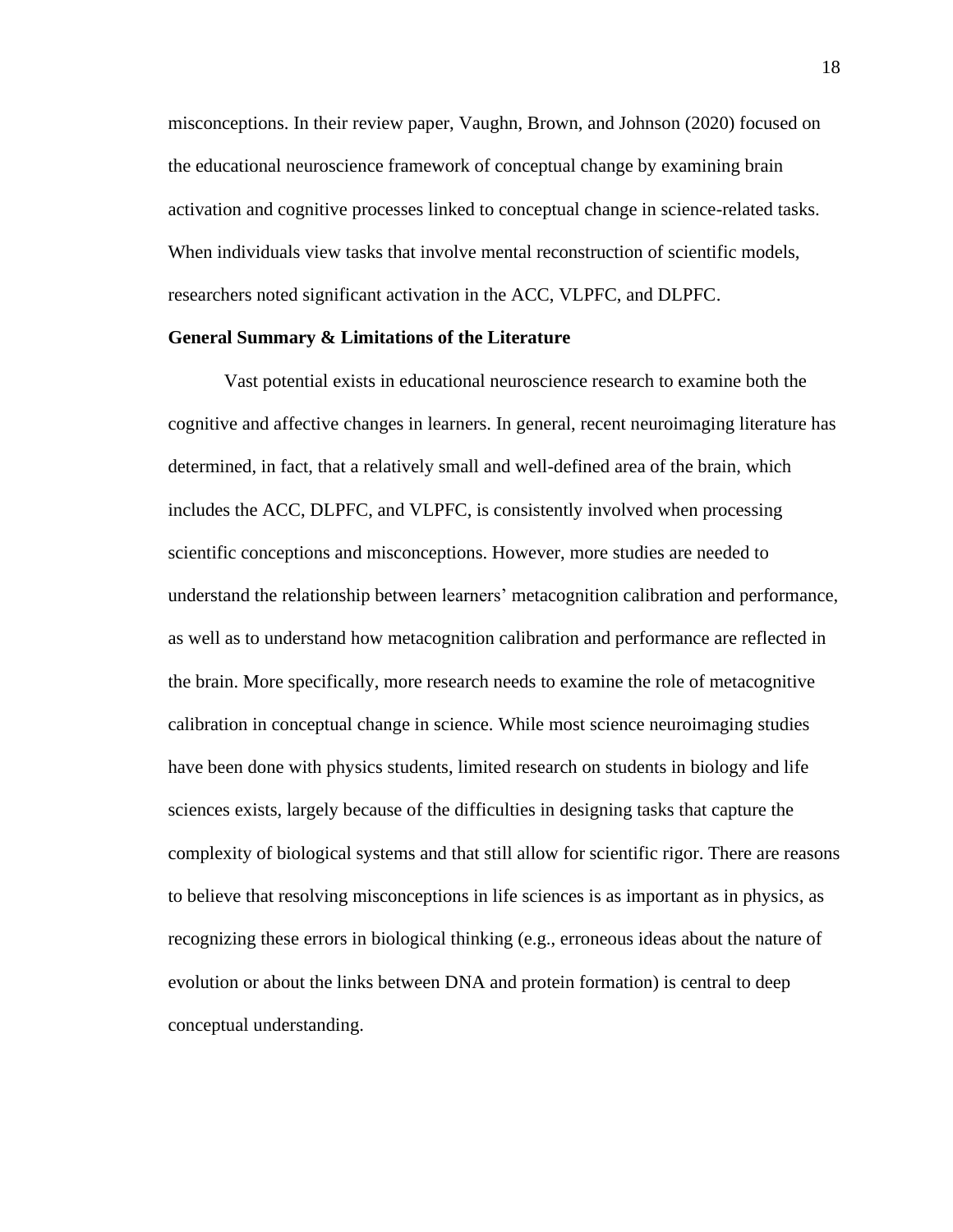Research has revealed that lower-performing students tend to report being overconfident or overestimating their performances more than higher-performing students (Hacker et al., 2000; Miller & Geraci, 2011). However, the reason for this association remains unclear. One explanation is the "double curse," in which lowperforming students are both incapable of assessing their performance and unaware of their low metacognitive skills (Ehrlinger, Johnson, Banner, Dunning & Kruger, 2008). Another interpretation holds that low-performing students are aware of their performance level but nevertheless continue to overestimate their abilities. More recently, counter to the double curse, Miller and Geraci (2011) found that low-performing students are, in fact, somewhat aware of their low metacognitive judgment and calibration skills. Also, while there is a lack of studies investigating the direct relationship between metacognition and intelligence and those examining how metacognition can predict academic achievement. Again, further research is needed to address these questions.

While research reveals more about the relation of students' calibration levels to academic performance, a surprisingly limited amount of research examines which areas of the brain are involved in metacognitive skills or how these regions are deployed during complex academic tasks. Indeed, most neuroimaging research on metacognition has not been conducted in the context of authentic learning tasks, despite the central relevance of metacognition to learning-related conceptual change. Likewise, only a limited body of research focuses on the neuroscientific framework of error detection which could link metacognition calibration skills to academic performance. There is a large and growing body of research on conceptual change and science learning within educational psychology; however, integration with neuroscientific research is far less common. This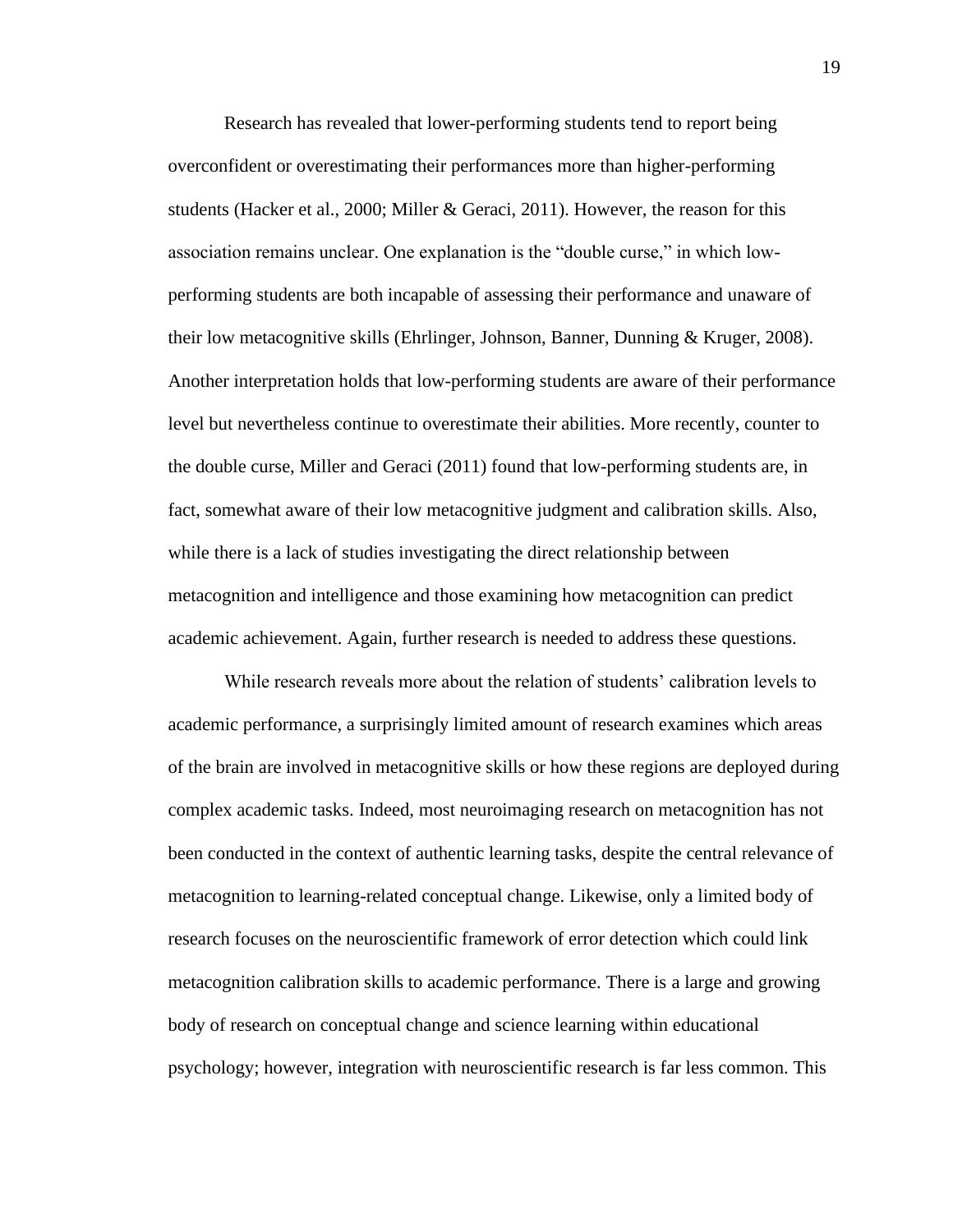thesis will consider whether lateral PFC activity is related to higher levels of calibration in order to understand more about the ways in which metacognition facilitates science learning.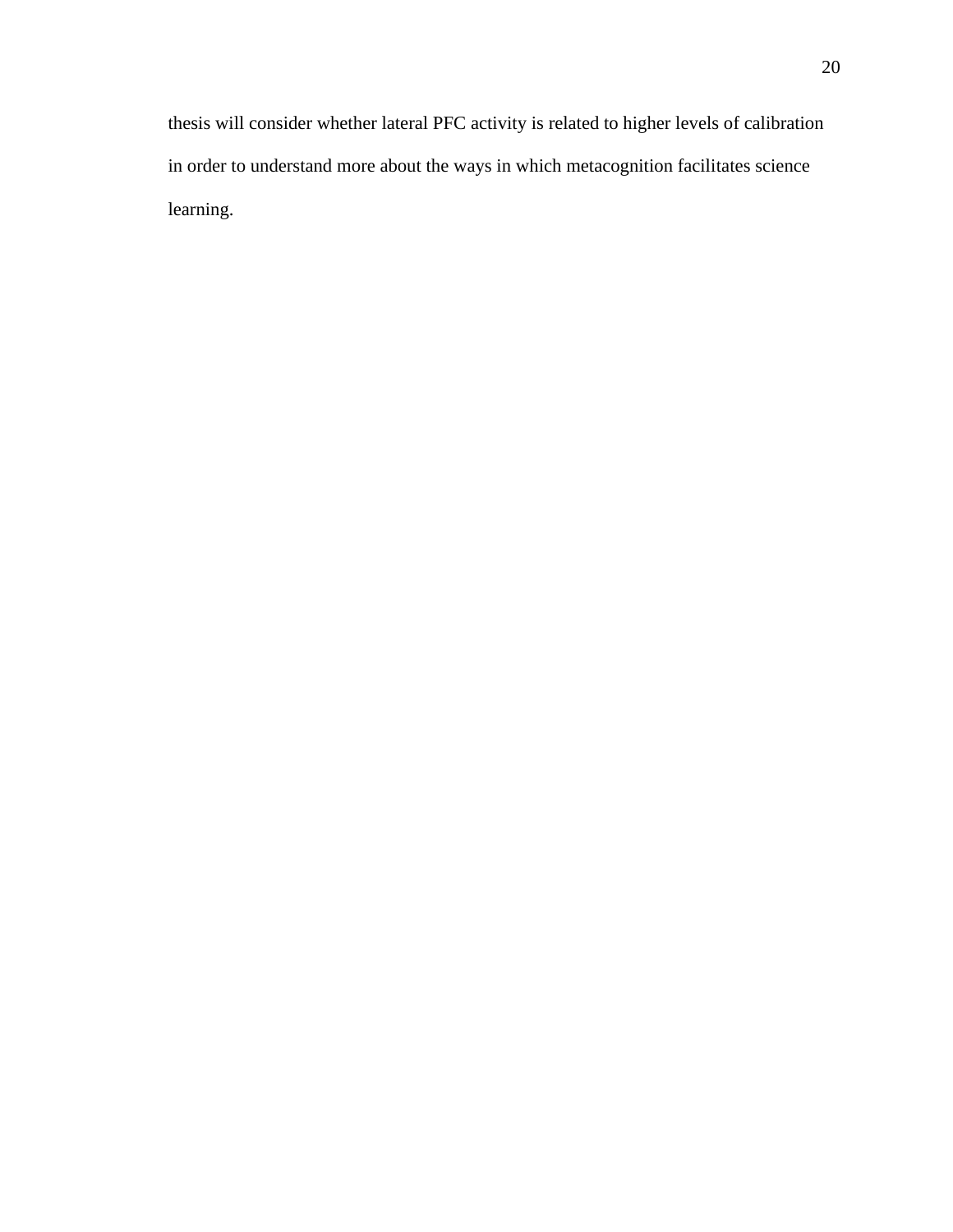#### CHAPTER III

#### **METHODS**

#### **Participants**

Thirty-five undergraduate students participated in the study for monetary compensation. They were recruited through class announcements from an introductory life sciences course at a large Midwestern university. Students were screened to ensure that they did not have a learning disability, attention-deficit or hyperactivity disorder, experience of concussion, or other neurological diagnosis that might impact neural response patterns and that they had no contraindications to MRI. One student was excluded from analyses because they consistently gave the same response to every task trial. Of the final analytic sample (Valid  $N = 34$ ,  $M_{age} = 19.47$ ,  $SD_{age} = .45$ ), 26 (76.47%) were first-year freshmen, six (17.65%) were sophomores, and two (5.88%) were juniors. Three (8.82%) were first-generation college students. Thirty (88.24%) were European American/White, one (2.94%) was Hispanic, two (5.88%) were Asian, and one (2.94%) identified as both European American/White and Hispanic. All but two students were native English speakers, and 29 (85%) were female, the remainder identifying as male. The average grade-point average (GPA), on a 4.0 scale and collected through a third party from the Registrar's Office, was 3.61 (*SD* = .49).

#### **Materials**

All procedures were approved by the university's Institutional Review Board, and participants provided written, informed consent to participation. Scans were also sent to a radiologist for review and students were informed of any incidental findings, with all of these being limited to sinus congestion. Students were compensated with \$50 cash after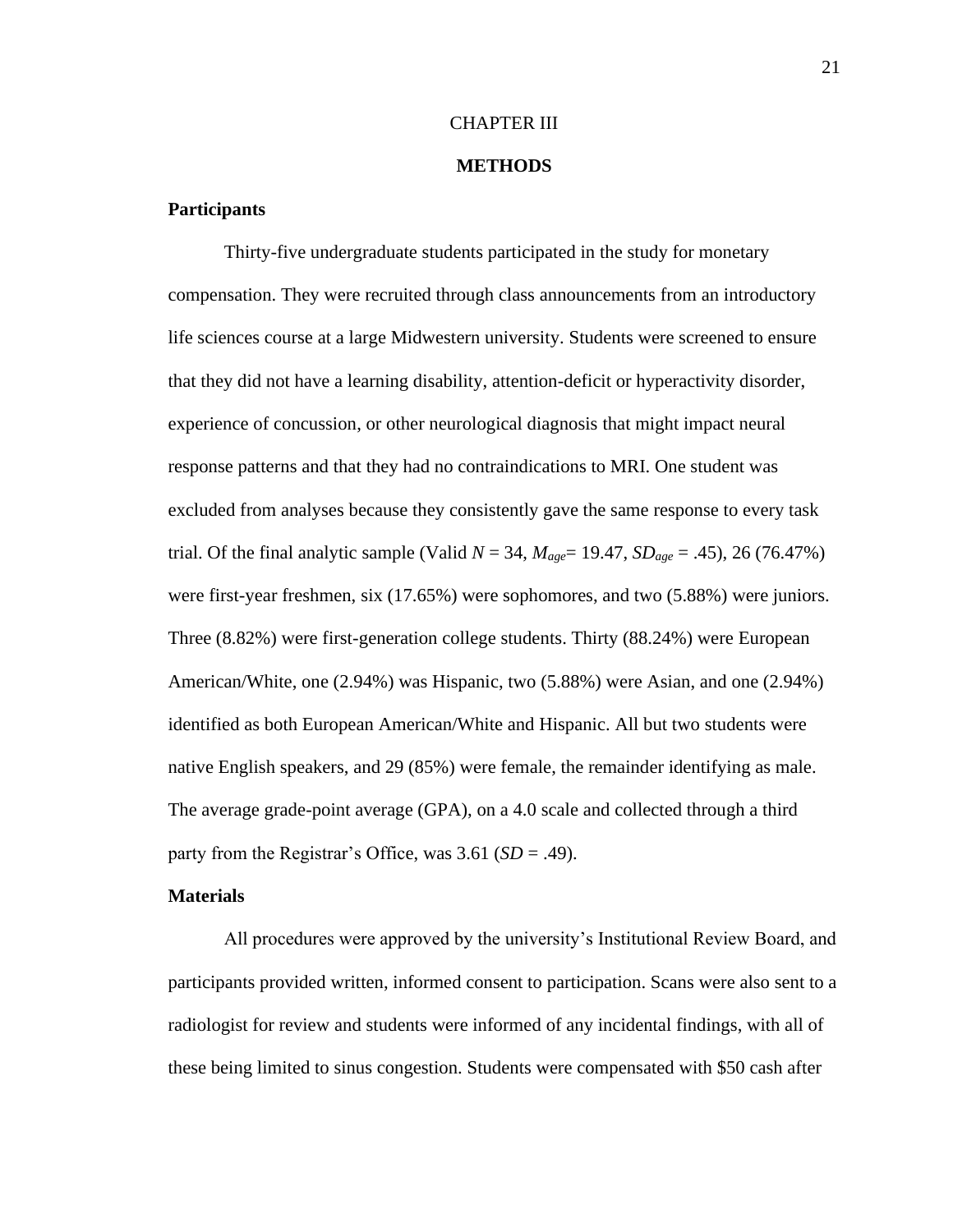attending a 2-hour appointment at the university's imaging center, where they completed an fMRI task.

Students underwent MRI in a 3 Tesla Siemens Skyra scanner using a 32-channel head coil. First, a T1-weighted MPRAGE was acquired (TR  $= 1$ , TE  $= 2.95$ ms, voxel size  $= 1 \text{mm}$ 3, flip angle  $= 9$ , field of view  $= 270$ , 176 sagittal slices) for registration purposes. This scan was followed by  $T2^*$ -weighted echoplanar images (TR = 1s, TE = 25ms, 3 mm voxels, flip angle =90,  $FOV = 224$ mm) collected during the model evaluation task.

#### **Procedures**

#### *Model Evaluation Task*

In the scanner, participants evaluated a series of models, formatted as flow charts, diagrams, or textbook-like images, that captured a breadth of content from the Introduction to Life Sciences course (e.g., human evolution, the central dogma, genetic mutation). Stimuli were designed to examine the participants' ability to detect errors and inhibit misconceptions (see Figure 1). To provide context for the model, students first saw a two-second prompt. They then viewed a model and prompt for ten seconds, after which they could take up to 30 seconds to indicate via a response pad whether the model was correct or incorrect. Lastly, participants were cued to indicate whether they were confident in their response (yes or no). Participants completed three separate, randomlyordered runs (approximately five minutes each). Each run was composed of twelve randomly-ordered trials. Most models had two incorrect versions for every correct one, with 14 total correct trials and 22 error-containing trials. Trials were followed by a baseline rest period lasting two to ten seconds, during which students saw random images extracted from the model stimuli.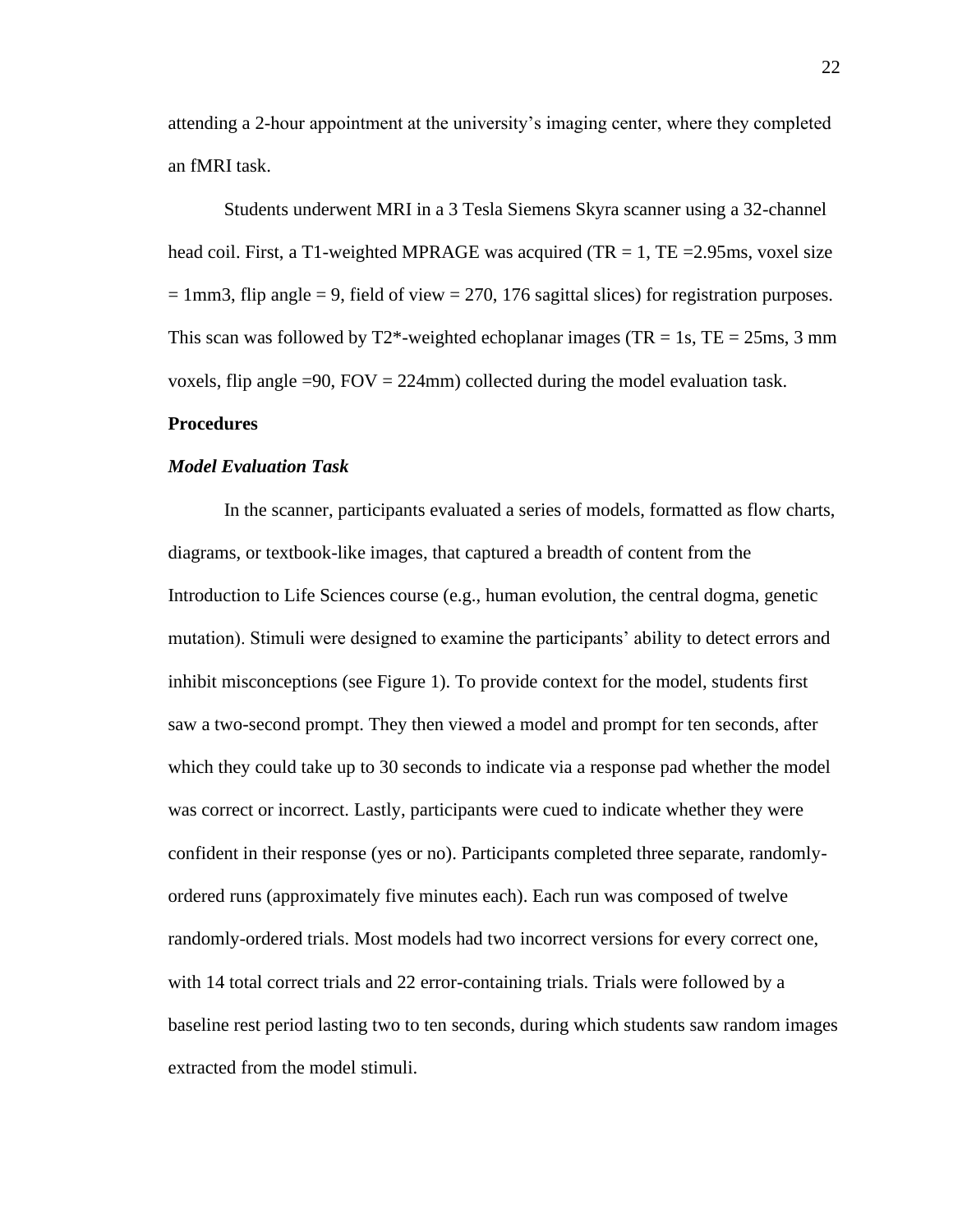Following the above task that required the use of the MRI scanner, participants were then asked to circle on a printed sheet where they believed the error in the model was based on their responses in the scanner. They also provided a short rationale for the errors they indicated. Participants were not made aware whether their answers to the model evaluation task were correct or incorrect.

#### *Cognitive Assessments and Surveys*

Participants also completed the Kauffman Brief Intelligence Test-2 (KBIT-2) (Kaufman & Kaufman, 2004) to assess their verbal and non-verbal reasoning, which is an approximate measure of intelligence and general cognitive ability. After the cognitive assessment, participants completed a short Qualtrics survey to collect basic demographics. In that survey, participants completed Baldwin, Ebert-May, and Burns's (1999) College Biology Self-Efficacy assessment to determine their self-reported confidence in using biology in classrooms and daily lives, with 1 being "totally confident" and 5 being "not at all confident." Baldwin, Ebert-May, and Burns (1999) found three substantial factors that emerged from their factor analysis of the Biology Self Efficacy measure. Factor 1 represented students' reported confidence in writing and critiquing biological ideas through laboratory reports, as well as using analytical skills to conduct biological experiments (eight questions). Factor 2 focused on students' reported confidence in generalizing skills learned through current and future biology and science courses, as well as using scientific approaches to solve problems (nine questions). Last, Factor 3 related to students' reported confidence in applying biological concepts and skills to everyday events (six questions) (p. 402).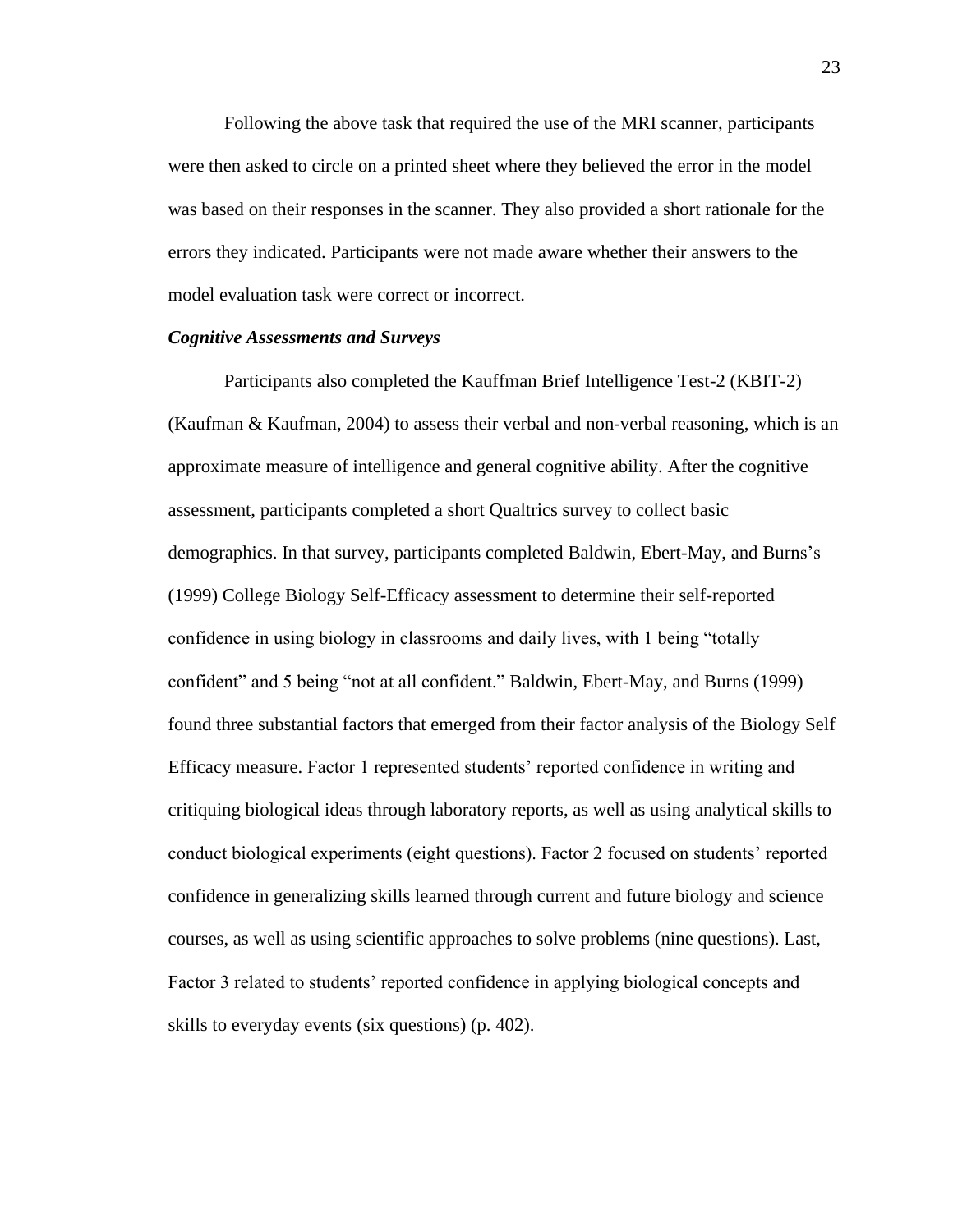Last, participants filled out a modified version of the Positive and Negative Affect Scale questionnaire. This scale was comprised of 12 items, with eight items measuring positive affect and four items measuring negative affect (see Appendix A). Participants were asked to indicate, on a scale of one to five, their levels of each of the 12 emotions while completing the fMRI activities, with one indicating low levels of that emotion and five indicating high levels. From the survey, responses to the emotions interested, motivated, attentive, and determined were used to compute a new variable called Engagement.

#### **Data Analysis**

For each trial, we used SPSS (IBM Corp., Released 2020) to calculate whether students' confidence matched their accuracy. A response was designated 'over-confident' if students were confident but incorrect, 'under-confident' if they were not confident of an accurate response, or calibrated if accuracy and confidence corresponded. Participants were then classified as Calibrated  $(N = 19)$  if the absolute discrepancy between their total accuracy and total confidence was  $\lt 4$ ; and Non-Calibrated ( $N = 15$ ) if the discrepancy  $was > 4$ . (see Table 1 for Demographics of these two groups). Here, the cutoff was determined for these groups to be four because that was the absolute average discrepancy between total accuracy and confidence. We also examined the effects of over-estimating performance: students with > 8 'over-confident' responses were considered Overconfident ( $N = 19$ ), as opposed to Calibrated/Underconfident ( $N = 15$ ). Eight was the cutoff number to define students in Overconfident groups because that was the average number of overconfident responses. Additionally, participants were grouped into three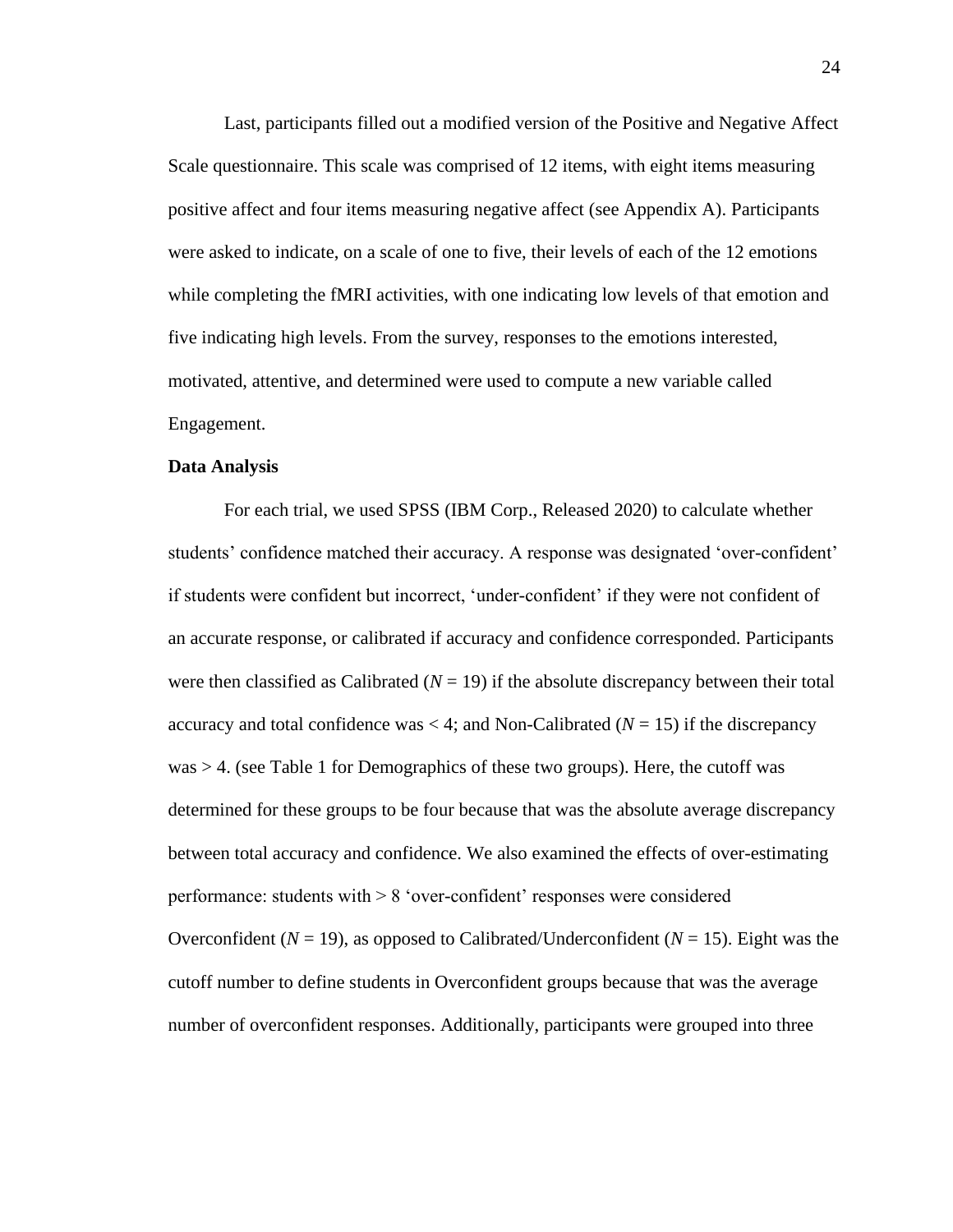tritiles based on cumulative GPAs, with tritile 3 being the top tier (3.89 to 4.0) and the bottom tier ranging from 2.05 to 3.4.

Functional MRI data were processed and analyzed using the FMRIB Software Library (FSL; Jenkinson, Beckmann, Behrens, Woolrich, & Smith, 2012). Images were corrected for head motion, registered to the T1 image and normalized to the MNI 2mm template. In first level models for each run, we regressed the fMRI signal on task onsets convolved with a double gamma hemodynamic response function. Separate contrasts were performed for error models > baseline; correct models > baseline, and errorcontaining > correct models. Furthermore, we contrasted trials where students responded they were confident > non-confident trials. Parameters were averaged in fixed effects models and passed to a group analysis conducted with a mixed effects ANOVA. Students' total fMRI task accuracy was covaried in all group comparisons so that any comparison of Calibrated and non-Calibrated groups in their brain activity already accounts for potential group differences in accuracy. Group contrasts were thresholded at a cluster-corrected *Z* of 3.1 at *p* <.05.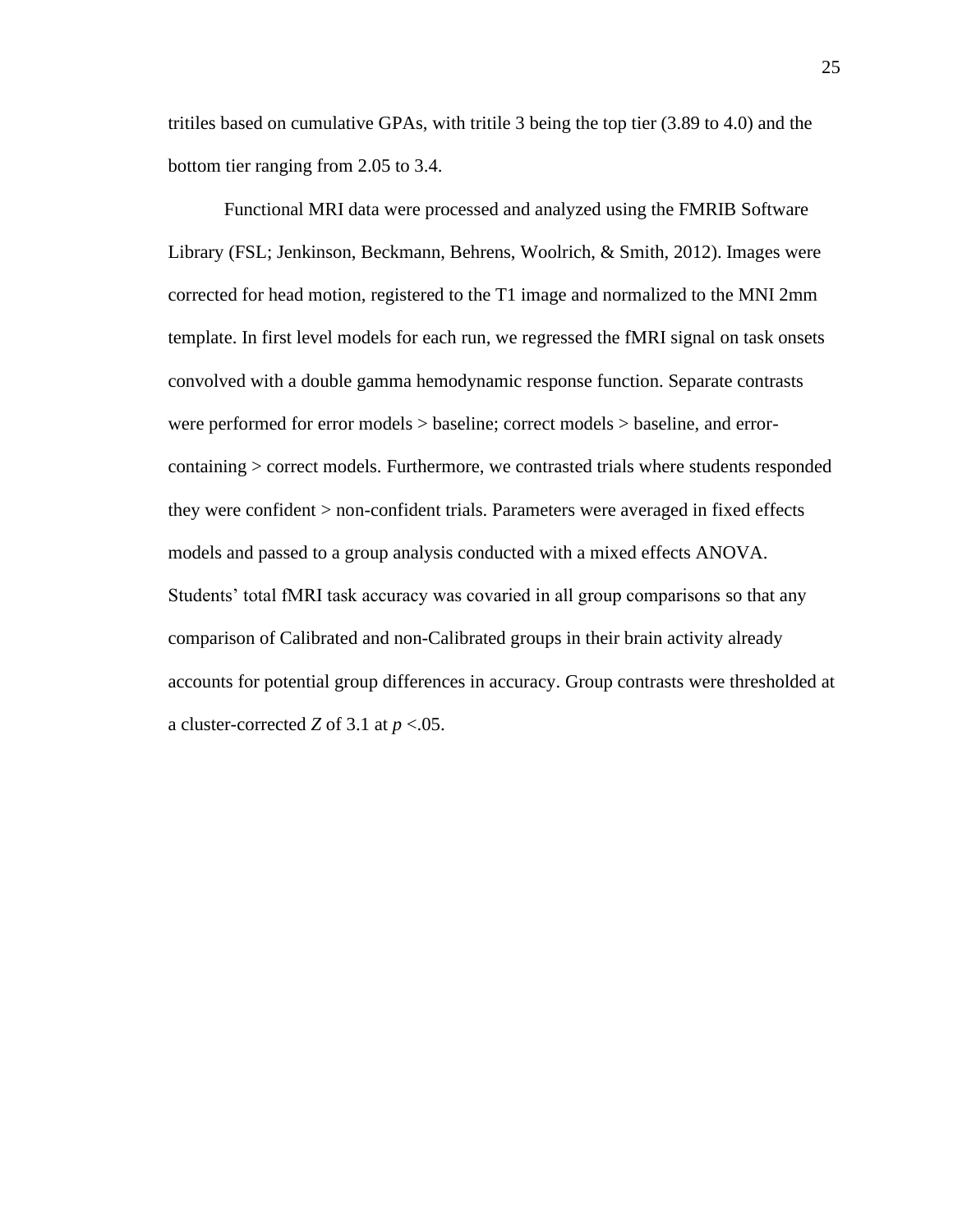#### CHAPTER IV

#### **RESULTS**

We examined all data distributions to evaluate whether they met statistical assumptions. All data were normally distributed with minimal skew (skewness is from .12 to .57) and kurtosis (kurtosis is from -.75 to -.04). Results for each research question are presented below.

*Can life sciences undergraduate students be classified as Calibrated or Non-Calibrated based on performance assessments? (RQ 1)*

#### *Behavioral Results from Model Evaluation Task*

In general, there was a moderate correlation between total accurate responses and total confident responses  $(r = .41, p = .02)$  (see Figure 2). Figure 3 illustrates students' total accuracy on the model-based fMRI task relative to their total number of reported confident responses based on their calibration groups. For students in the Calibrated group, there was a strong linear association between accuracy and confidence  $(r = .91, p)$ <.001), but there was a much less robust relationship for students in the Non-Calibrated group  $(r = 0.22, p = 0.44)$ .

An independent-samples t-test was conducted to compare both groups' total accuracy and total confident responses, as well as their general academic achievement. The mean accuracy for the students in the Calibrated and Non-Calibrated groups was similar*, M (SD)* = 23.84 (4.46) vs. 23.00 (3.23*), t*(32) = -.61*, p* = .54. Additionally, students in the Non-Calibrated group showed higher confidence than students in the Calibrated group, *M (SD*) = 30.33 (3.77) vs. 24.00 (3.67*), t*(32)= 4.94*, p* < .001. GPA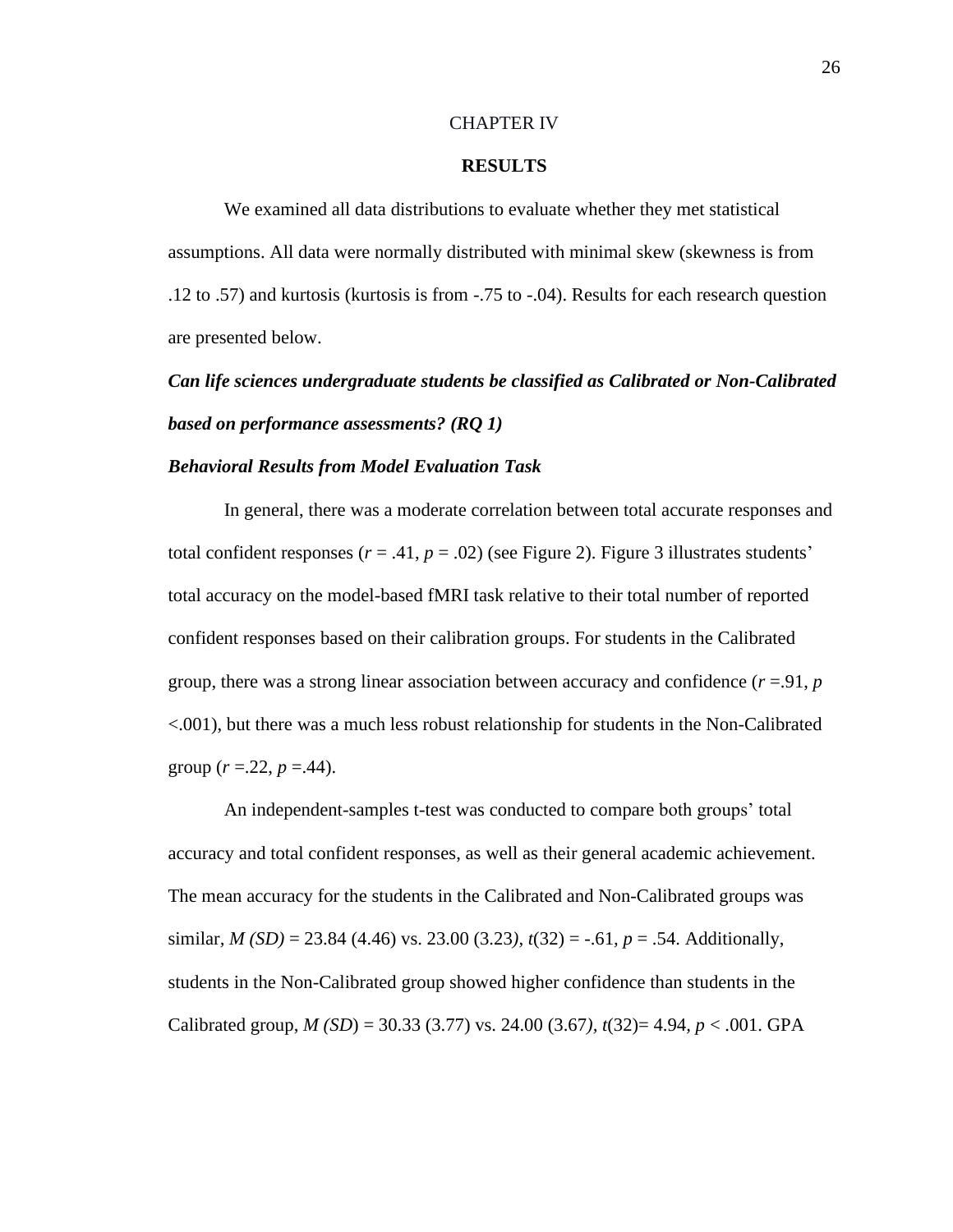correlated positively with total task accuracy  $(r = .43, p = .01)$ , but not with confidence, *r*  $=$  -.07,  $p = .69$ .

Additionally, Figure 4 illustrates that when participants were inaccurate, they tended to be overconfident, as opposed to underconfident, in their responses. Therefore, we conducted additional exploratory analyses that focused on the differences between students who were Overconfident compared to students who were Calibrated/Underconfident. Students in the Overconfident group were less accurate on the model evaluation task than students in the Calibrated/Underconfident groups,  $N = 19$ , *M (SD)* = 21.37 (2.34) vs. *N* = 15, *M (SD)* = 26.13 (3.98), *t*(32) = 4.36, *p* < .001. They also had lower GPAs, *M* (*SD*) = 3.41 (.53) vs. *M* (*SD*) = 3.89 (.24), *t*(32) = 3.22, *p* = .003. *Do Students in the Calibrated and Non-Calibrated group differ in neural activity? (RQ 2)*

#### *Neuroimaging Results from Model Evaluation Task*

We conducted separate comparisons of brain activity for correct models and error-containing models relative to baseline (correct models > baseline; error models > baseline). Controlling for students' overall task accuracy, there were no differences in brain activity for students in the Calibrated vs. Non-Calibrated group or students who in the Overconfident vs. Calibrated/Underconfident group. However, task accuracy was associated with stronger activation in the left middle frontal gyrus (158 voxels; BA 10) when evaluating correct models (see Figure 5). Next, we contrasted brain activity for error > correct models. Overall (across the entire sample), students did not show a significant difference in their responses to these different trial types.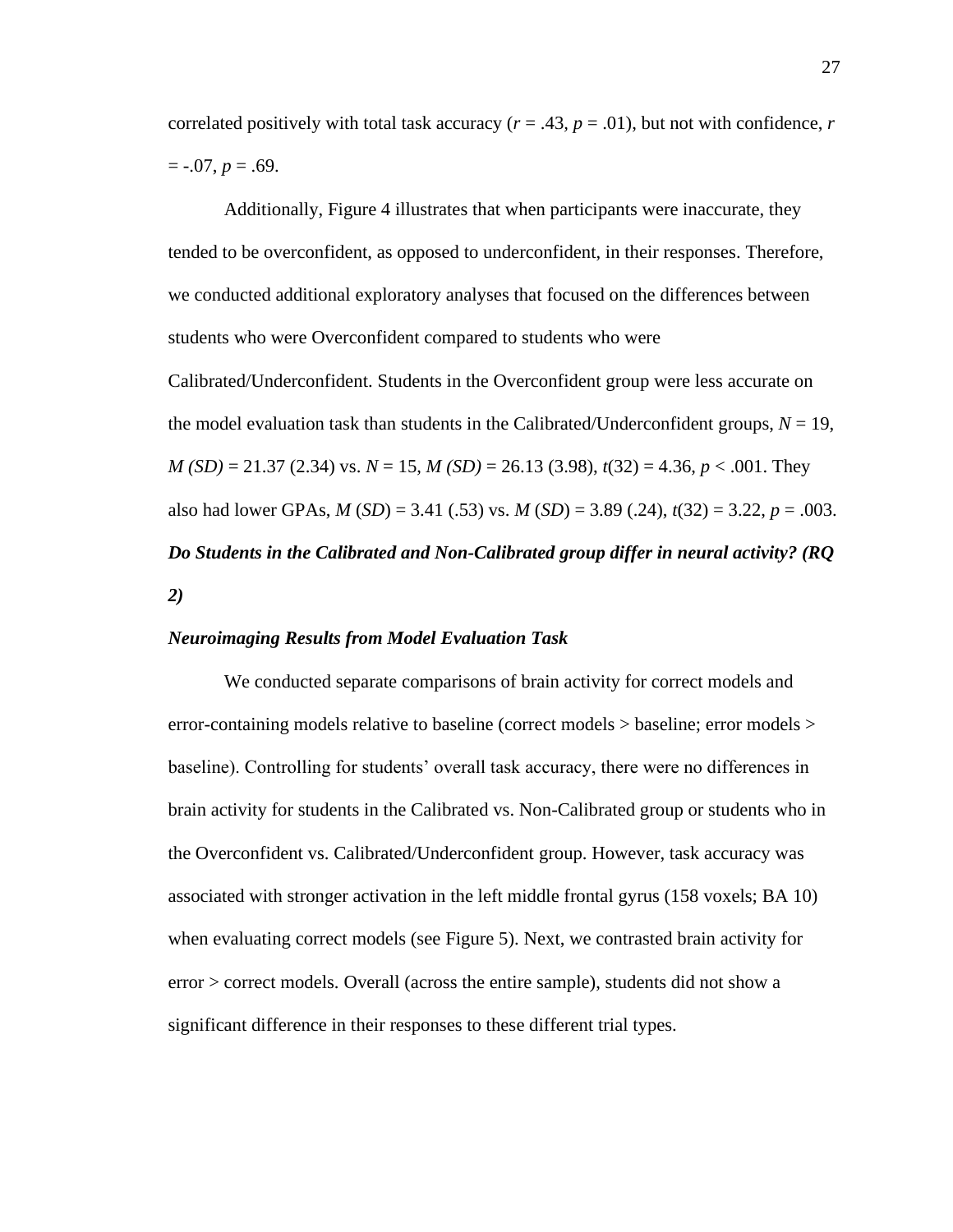We also compared students' brain activity in relation to their confidence judgments. Specifically, we examined the difference in brain activity for confident > nonconfident trials. Two students were excluded from this analysis because they reported that they were confident on every trial. In general, students in the Calibrated group showed higher levels of activity in five different brain region clusters for their confident responses. The largest of these clusters was in the anterior cingulate gyrus (254 voxels, BA 32) (see Figure 6).

# *How does students' calibration relate to academic achievements, such as GPA and to their general cognitive performance? (RQ 3)*

To address research question 3, we compared the calibration groups on other measures of behavior, including GPA, general cognitive performance, self-efficacy, and engagement in the modeling task (See Table 2).

### *Academic Achievement (GPA)*

Students in the Calibrated group had a slightly, although not significantly, higher cumulative GPA *(* $M = 3.71$ *, SD = .*48) than students in the Non-Calibrated group *(* $M =$ *3.51, SD* = .49*, t*(32)= -1.15*, p* = .26). As an additional exploratory analysis, we examined the relationship between students' cumulative GPA and their performance in the model evaluation task. Participants were categorized into three tritiles based on cumulative GPAs, with tritile 3 ranging from 3.89 to 4.0 and the lowest tier ranging from 2.05 to 3.4. In general, for participants in the high tritile  $(N = 12, M = 27.17, SD = 3.33)$  total accuracy rates were higher than participants in middle  $(N = 10, M = 21.25, SD = 1.82)$ and low tritiles ( $N = 12$ ,  $M = 21.70$ ,  $SD = 3.30$ ,  $F(2, 31) = 15.41$ ,  $p < .001$ ). Additionally, participants in the low tritile ( $N = 12$ ,  $M = 27.80$ ,  $SD = 6.41$ ) were slightly more confident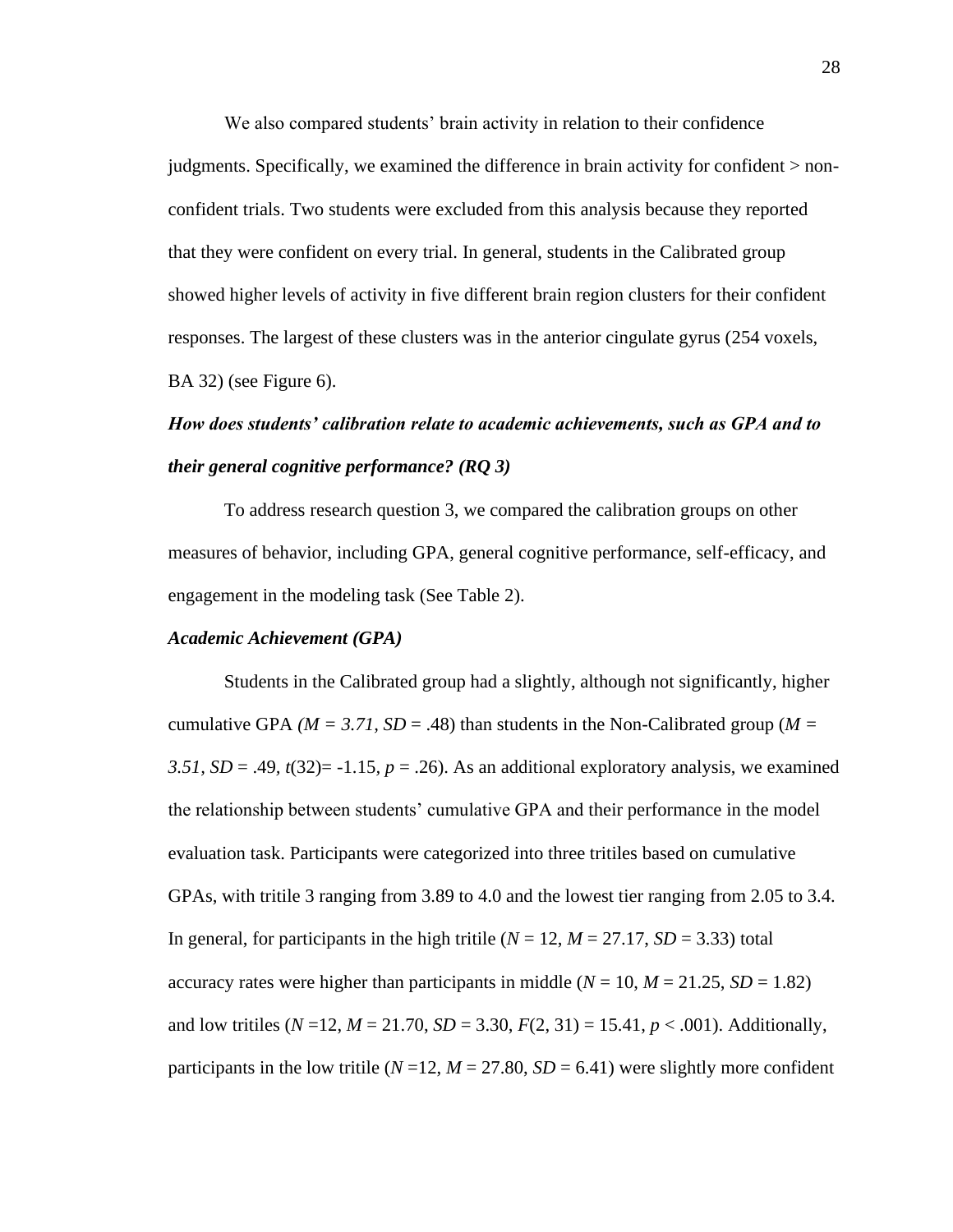in their responses than those in the middle  $(N=10, M=25.92, SD=4.87)$  and high tritiles  $(N=12, M=26.83, SD = 3.41, F(2, 31) = .40, p = .68$ ), although this difference was not significant (see Figures 7 and 8).

### *Cognitive Assessment Results*

Participants completed the KBIT-2, which measured both their verbal and nonverbal reasoning skills. One participant did not fully complete a section of the KBIT-2 assessment because of time constraints. Therefore, the standardized score represented 33 participants. On average, participants' combined aggregated standardized score on the assessment was  $102.73$  ( $SD = 12.17$ ). Students in the Calibrated group had slightly higher, although not significantly higher, standardized scores on the tests ( $N = 19$ ,  $M =$ 103.32, *SD* = 13.96), than students in the Non-Calibrated group (*M* = 101.93, *SD* = 9.68,  $t(31) = -.32, p = .75$ .

### *Reported Self-Efficacy Results*

Participants completed Baldwin, Ebert-May, and Burns's (1999) that assessed their confidence in completing or performing biology-related tasks. Note that lower scores indicate higher levels of self-efficacy. In general, participants reported that they were "very confident" to "fairly confident" that they could do the specific task  $(M = 2.20$ ,  $SD = .84$ ). Students in the Calibrated group reported slightly less confidence ( $M = 2.35$ ,  $SD = .87$ ) than students in the Non-Calibrated group ( $M = 2.13$ ,  $SD = .79$ ), although this difference was not statistically significant for any individual item or for the mean scores,  $t(32) = -.65, p = .52.$  (Appendix B).

Next, we examined the relation of calibration group to each of the three factor scores for the biology self-efficacy measure. Students in the Non-Calibrated group ( $N =$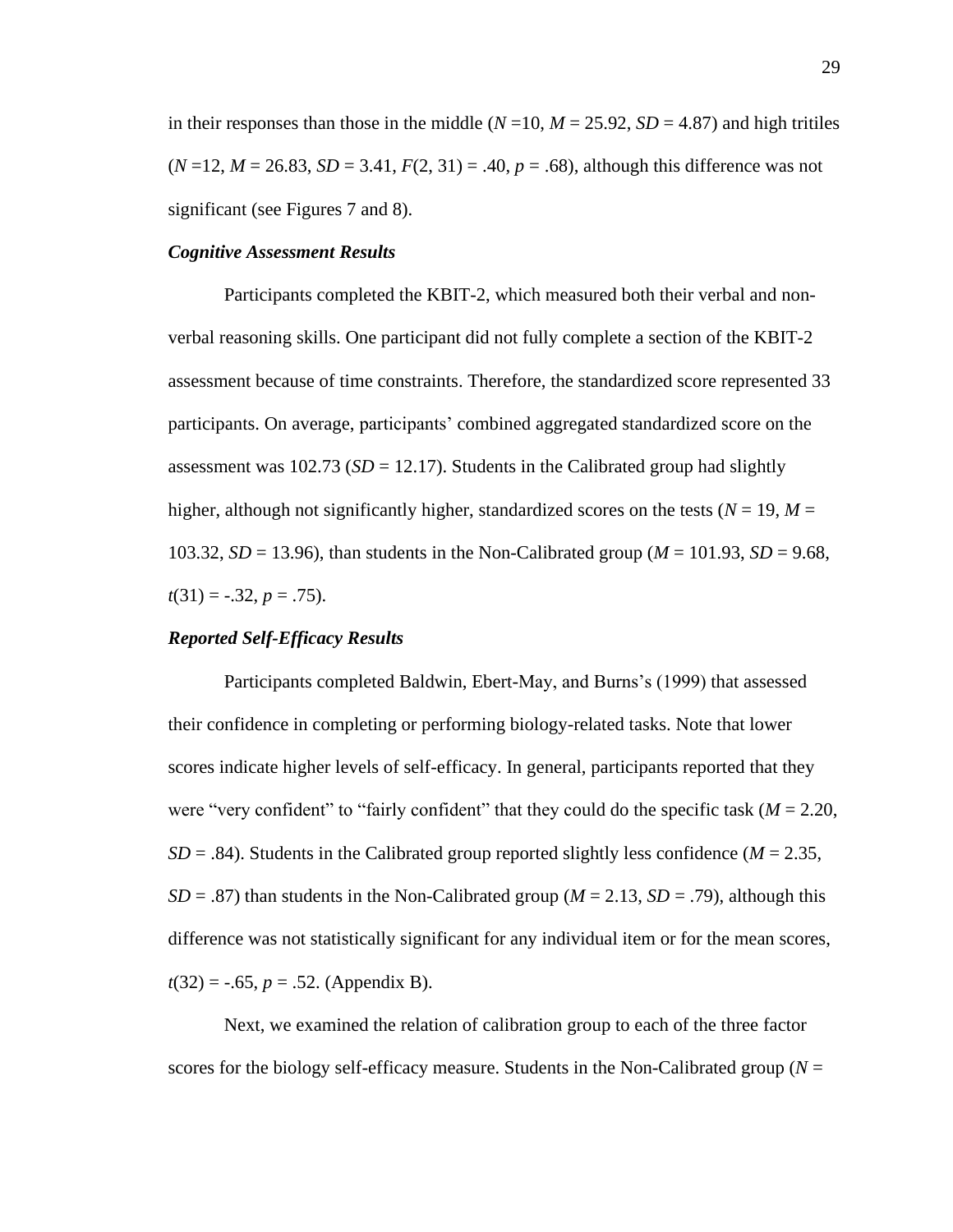15,  $M = 17.13$ ,  $SD = 4.00$ ,  $t(32) = -1.62$ ,  $p = .12$ ) reported that they were more confident in in writing and critiquing biological ideas through laboratory reports (Factor 1) than students in the Calibrated group ( $N = 19$ ,  $M = 19.63$ ,  $SD = 4.80$ ), although this difference was not significant. However, the effect size  $(d = .56)$  for this factor indicated a moderate difference. For Factor 2, students in the Calibrated group ( $M = 19.32$ ,  $SD = 4.55$ ) and students in the Non-Calibrated group ( $M = 19.13$ ,  $SD = 5.41$ ),  $t(32) = -0.11$ ,  $p = 0.92$ ) reported similar confidence ratings. Similarly, for Factor 3, students in the Calibrated group ( $M = 12.84$ ,  $SD = 4.40$ ) and students in the Non-Calibrated group ( $M = 12.80$ ,  $SD =$ 3.97,  $t(32) = -.03$ ,  $p = .98$ ) reported similar confidence ratings.

#### *Reported Positive Negative Affective Scale Results*

Participants completed a Positive and Negative Affective Scale that included 12 items. The Engagement variable was used to determine whether the behavioral and neural results from both the Calibrated and Non-Calibrated groups varied because of different levels of participation or engagement in the fMRI task. With  $t(32) = .94$ ,  $p = .36$ , there is evidence to suggest that, on average, students in the Calibrated and Non-Calibrated group did not differ in engagement levels during the fMRI task.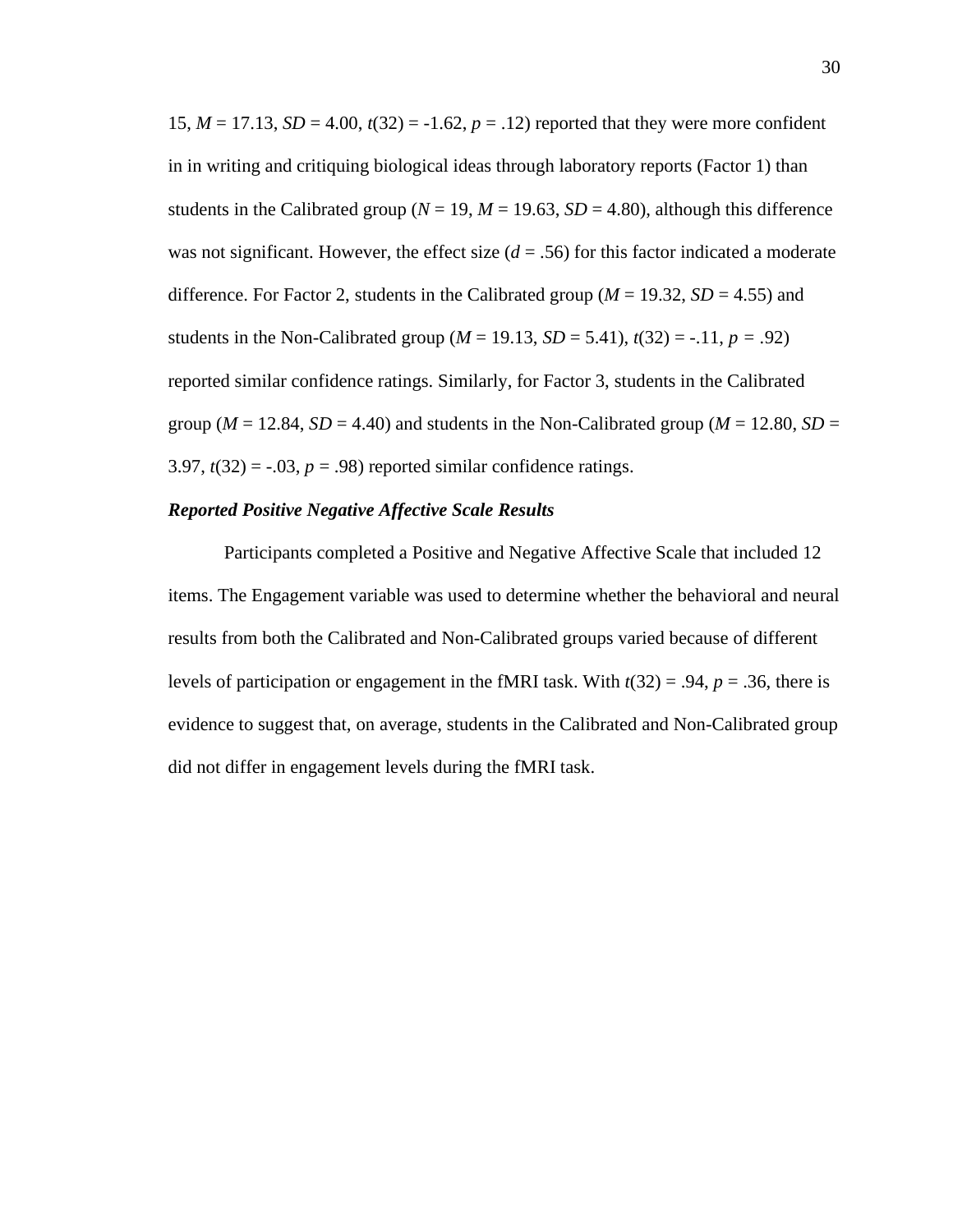#### CHAPTER V

### **DISCUSSION**

Effective student learning involves accurate self-regulatory and metacognitive skills (Stanton et al., 2015; Zimmerman, 1995). Prior research findings demonstrate that low-performing students are typically less accurate at predicting their academic performance and tend to have lower metacognitive calibration than high-performing students (Hacker et al., 2000; Morphew, 2020). Metacognition is central to science education, because it is critical to developing and cultivating a deep conceptual understanding of scientific concepts (Nielsen et al., 2009). Specifically, in biology education, students with a higher awareness of the learning process and a stronger ability to monitor, regulate, and control learning tend to have a more meaningful understanding of targeted biology concepts and better scientific inquiry skills (Eilam & Reiter, 2014; Martin et al., 2000). It is also likely that these students are also more likely to engage in conceptual change because they are more likely to recognize when there are gaps in their understanding. Likewise, poor metacognitive skills, such as being overconfident, can lead to erroneous decision-making behaviors and false ideas, indicating a lack of either metacognitive awareness of their deficits or ineffective self-regulation skills (Kruger  $\&$ Dunning, 1999). This study examined the relationships among undergraduate life sciences students' metacognitive calibration, behavioral performance, and brain activity when engaged in reasoning about the accuracy of biological models.

#### **Metacognitive Calibration and Academic Performance**

The first primary goal of this study was to determine whether undergraduate biology students can be classified as Calibrated or Non-Calibrated based on performance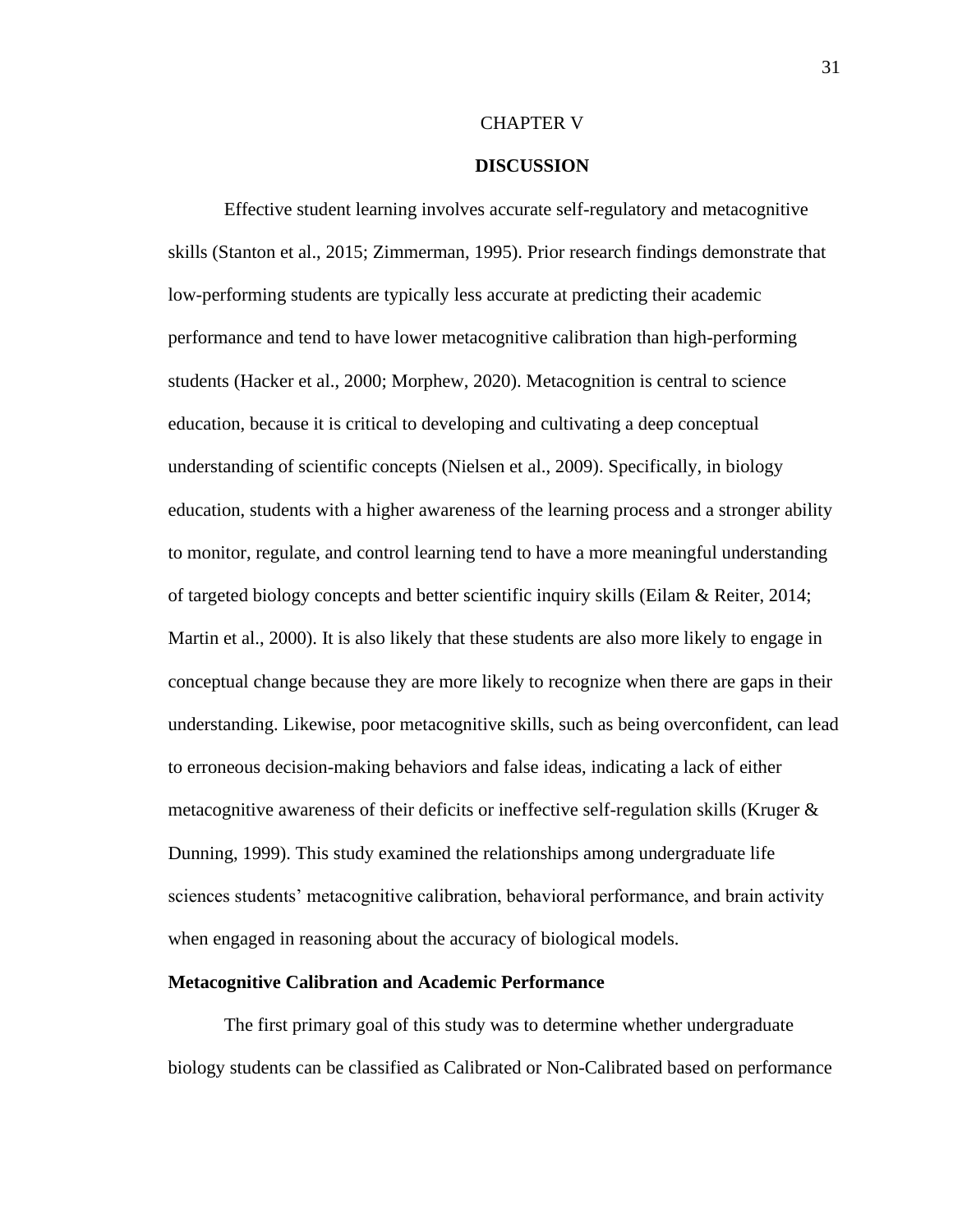assessments. The study revealed two distinct groups of students with individual differences. While there was a strong linear association between accuracy and confidence among students in the Calibrated group, there was a moderate and non-significant relationship between accuracy and confidence for students in the Non-Calibrated group. Students in the Calibrated group might be better at recognizing the need for increased effortful or strategic reasoning during trials that demand error detection, which supports Zimmerman's self-regulated learning theory. Additionally, this finding suggested that accurate self-monitoring is a necessary skill for successful learning. For example, behavioral findings revealed that students in the Calibrated and underconfident students had a higher GPA than students in the Non-Calibrated, Overconfident group, and that a higher GPA that correlated with more accurate performances. These findings illustrated and supported the fact that students tend to be inaccurate in predicting their performance, especially when performance is low (Hacker et al., 2000). Judging and monitoring behavior is important in academic settings because strategic thinking leads to effective reasoning, problem-solving, and concept learning. Successful and calibrated students tend to use a variety of self-regulated strategies that help them realize their learning and performance goals, as well as apply their knowledge in novel situations (Stone, 2000; Zimmerman, 2002).

#### **Neural Correlates of Metacognition**

No significant differences in neural activity were found between students in the Calibrated and Non-Calibrated groups when they were evaluating models with errors vs. models without errors. Reasons for this finding could include the fact that the analytic sample size of students was relatively small and that these students, regardless of their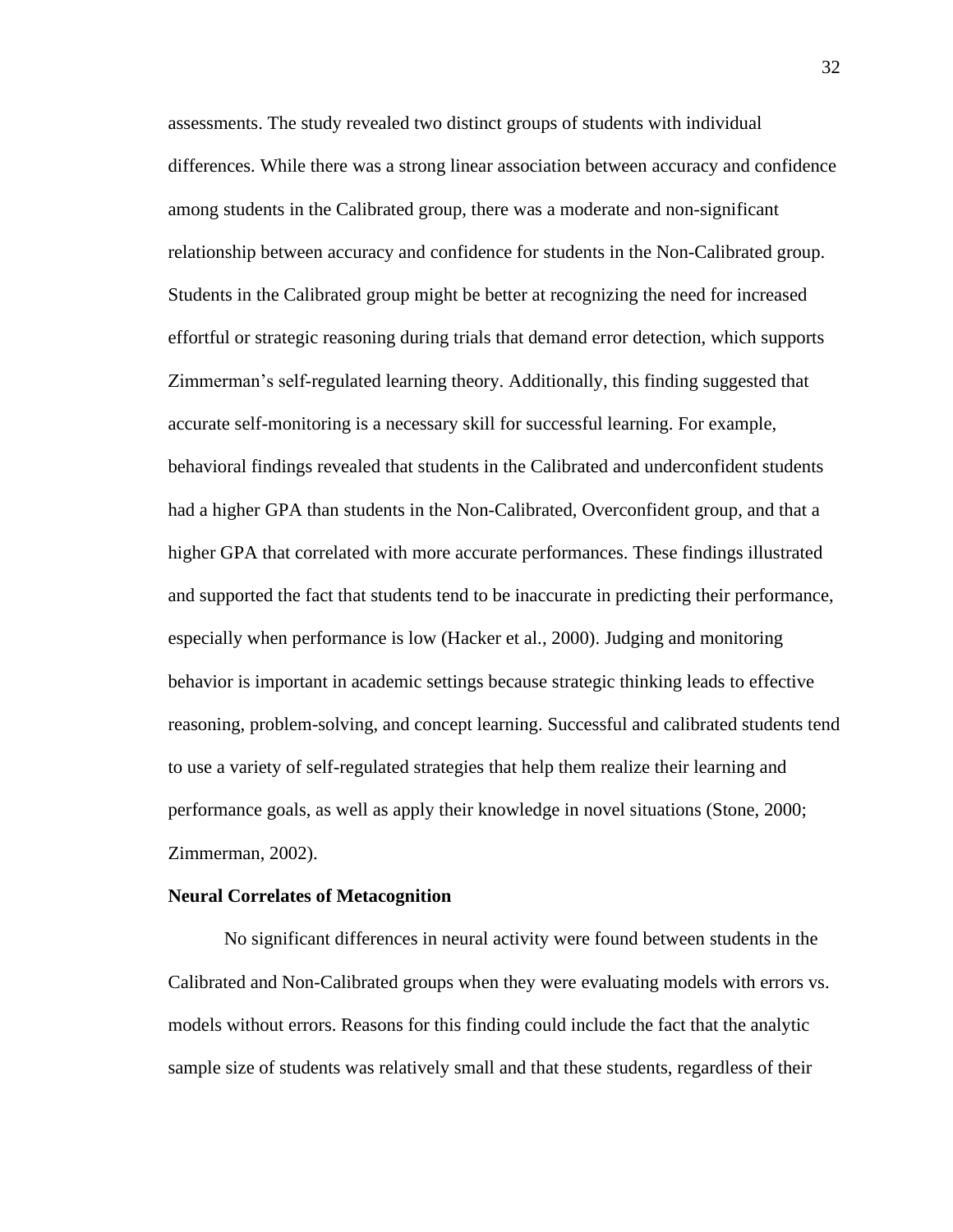calibration levels, were highly motivated and fully engaged in biological reasoning (their ratings on the engagement scale were universally quite high), a factor that may erase differences in calibration between the two distinct groups. However, we did find that, when comparing brain activity for trials where students said they were confident relative to not confident, students in the Calibrated group showed higher activity in the anterior cingulate gyrus, superior frontal gyrus, and occipital cortex after controlling for their accuracy. That is, students who are calibrated showed more differentiation in their brain activity for models they later indicated they were confident in relative to those in which they were not confident. Students in the Calibrated group likely tended to activate the ACC during the trials largely because they feel more confident in effortful error-detection processes. On the other hand, students in the Non-Calibrated group seemed to show less discrimination. These non-discriminating neural pattern findings support the indicators for their non-calibrated behavior. There is limited research on how the neural correlates of how metacognition calibration affects academic performance; however, these findings of differences in calibrated vs. non-calibrated students' recruitment of frontal regions support Fleming and Dolan's (2012) work showing that the lateral PFC is important for the accuracy of retrospective judgments of performance.

Although there were no differences in brain activity for students in the Calibrated vs. Non-Calibrated group for model based trials as a whole, task accuracy, in general, was associated with stronger activation in the left middle frontal gyrus when evaluating correct models. Consistent with the self-regulated learning theory, these findings suggest that, regardless of how calibrated students are, if they are more accurate, they tend to show more PFC activity. Students with higher accuracy may be better at recognizing the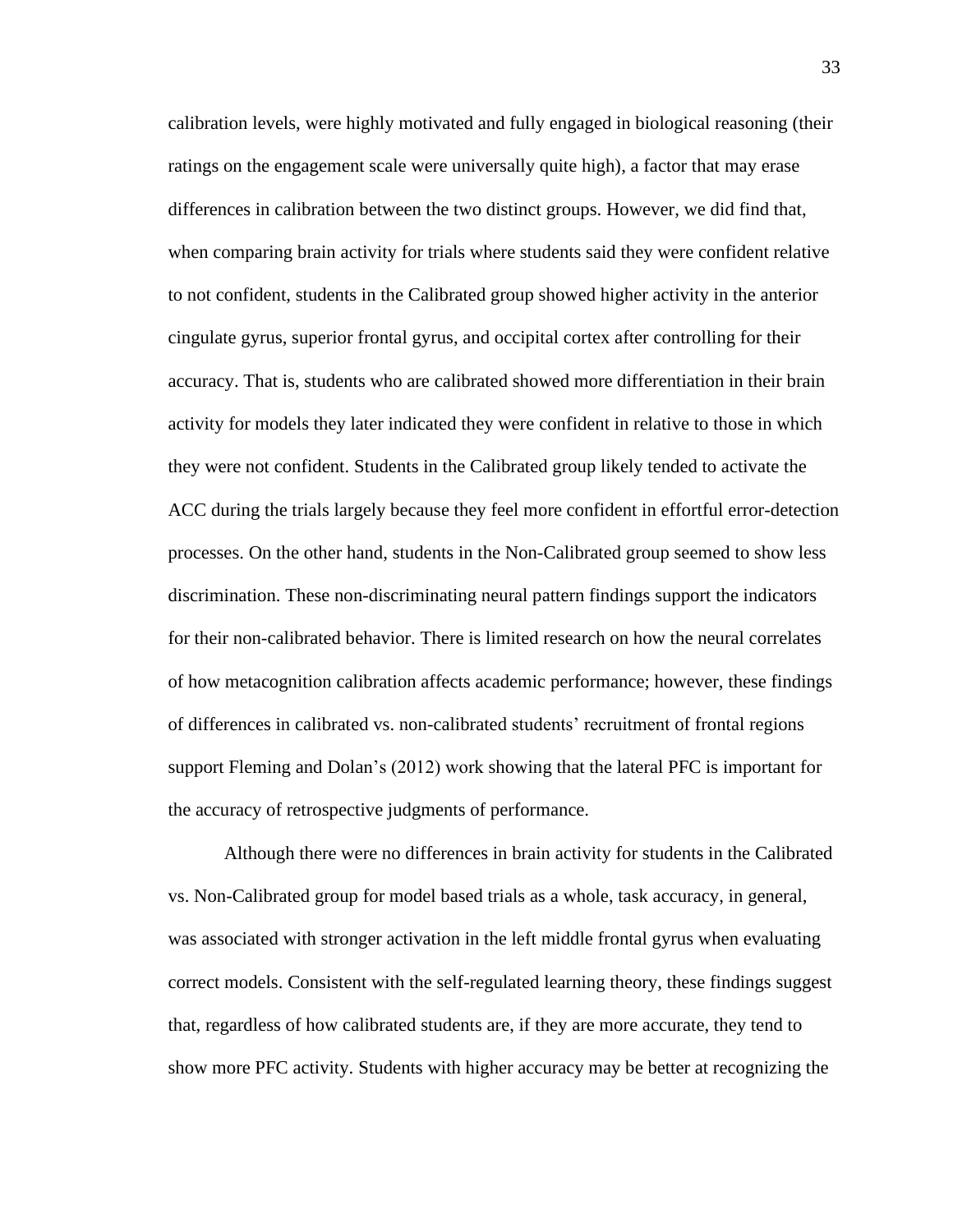need for increased effortful or strategic reasoning during trials that demand error detection and therefore deploy PFC during these trials, similar to what science experts do (Masson et al., 2014).

#### **Students' Self-Efficacy**

Self-efficacy is a vital construct because it explains students' behaviors toward learning, as well as predicts academic performance (Schunk, 1989). In general, students in the Calibrated and Non-Calibrated groups did not differ in response to the self-efficacy questionnaire. A factor as to why students with different patterns of calibration accuracy did not seem to differ in their levels of self-efficacy might be because the self-efficacy questionnaire focused solely on topics related to biology, which was the college major for most of these students. In other words, the questionnaire focused on biology and not on the broader area of self-efficacy in general. Another reason might be an ambiguous relationship between self-efficacy and the separate, but related, concept of self-esteem. More research might reveal that these two concepts of self-efficacy and self-esteem are less differentiated in student attitudes than is suggested by past empirical studies.

Our findings contradict previous literature, which suggests that self-efficacy contributes to academic performance because it influences and modifies human behavior (Bandura, 1977). Students who have a low sense of self-efficacy tend to harbor negative thoughts and, therefore, set low goals for themselves. While extensive evidence has proven the effects of self-efficacy on students' academic accomplishments (Schunk, 1989; Bandura, 1997; Chemens et al. 2001), we do not fully understand whether selfconfidence is a primary cause of academic success or whether that success is rooted more in the students' efforts and skills (Yusuf, 2011). What the findings of the current study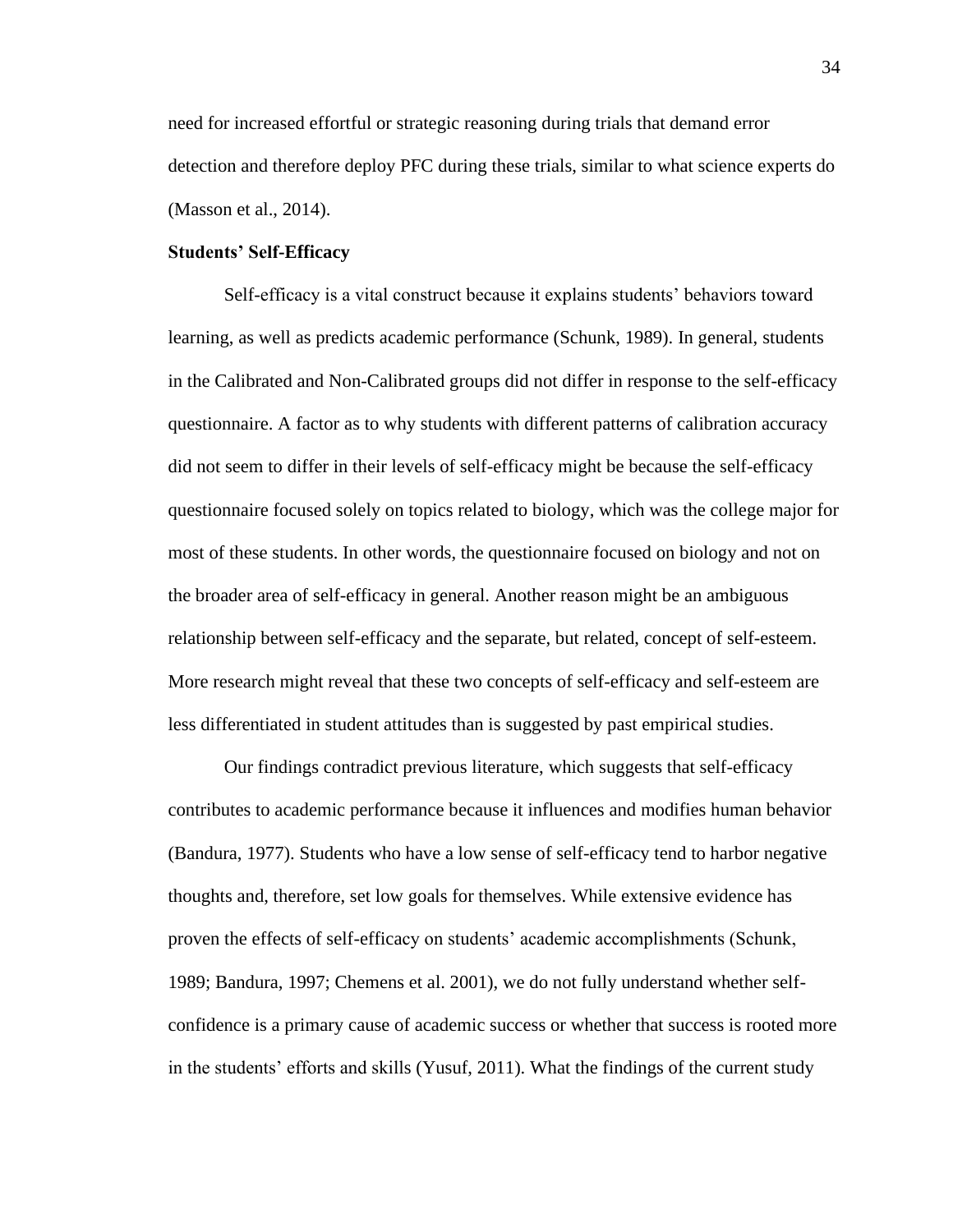suggest is that calibration accuracy is not necessarily linked to self-efficacy and that students whose confidence and accuracy are better matched are not necessarily the ones with higher self-efficacy. Therefore, a full understanding of how individual differences in self-regulation drive student success may require an evaluation of both constructs, as they both may have relatively independent effects.

In this study, the self-efficacy questionnaire focused solely on students' confidence in completing or performing biology-related tasks and not on overall selfefficacy. Developing a healthy sense of self-efficacy is especially important in addressing challenging subjects, including life science and biology. As course material becomes more complex and demanding, students' efficacy becomes an important construct that influences the potential for learning (Baldwin, Ebert-May & Burns, 1999. Future research on self-efficacy should include a focus on how metacognition calibration affects student achievement in biology and biology-related courses.

#### **Relation between Metacognition, General Cognition, and Learning**

In general, metacognition is a broad factor that helps explain how individuals monitor, judge, and regulate their behaviors (Gomes, Golino & Menezes, 2014; Winne, 1996). Research suggests that both intelligence and metacognition play a role in determining or predicting academic performance (Meijer, Veenman & van Hout-Wolters, 2012). Specifically, metacognition and intelligence contribute positively to learning results (Veenman, Elshout & Meijer, 1997; Veenman & Verheij, 2003; Veenman, Wilhelm, & Beishuizen, 2004). In this study, students' standardized score on the cognitive assessment in the Calibrated group was slightly higher than students in the Non-Calibrated group, though difference was not statistically significant. However, the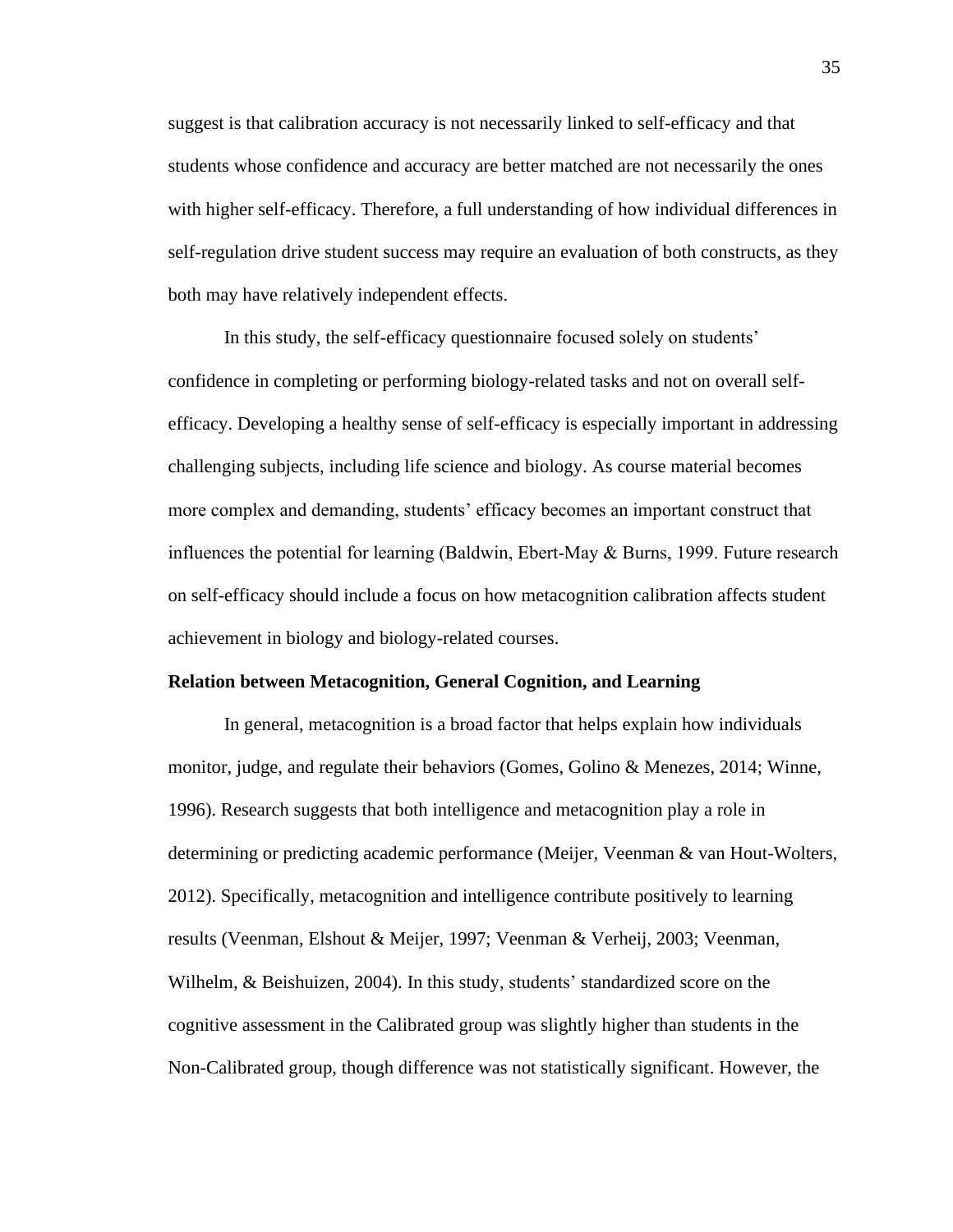KBIT-2 assessment is not a comprehensive assessment of intelligence and was intended mainly to get a general indication of students' general reasoning. The results, nonetheless, accord well with other literature showing that metacognition is not dependent on students' general cognitive performance.

How researchers operationalize intelligence and, particularly, metacognition determines the strength of the relationship. For example, Flavell (1979) noted that there are different levels of metacognition, including how individuals plan, monitor, and evaluate their performance. Flavell also distinguished between metacognitive knowledge, metacognitive experiences, goals or tasks, and actions or strategies. Whereas Veenman (1993) stressed that the most important distinction of metacognition is metacognitive knowledge and metacognitive skill. Moreover, Zimmerman (1986) viewed students' learning process in three defined phases— forethought, performance, and selfreflection—which highlights how goals and strategic planning guide academic performance. On the other hand, intelligence is typically measured by assessing vocabulary, verbal analogies, linear syllogisms, number series and speed, as well as embedded figures (Meijer, Veenman & van Hout-Wolters, 2012).

To assess fluid intelligence, ratings of self-confidence, and self-evaluation as measures of metacognition among undergraduate students, Stankov (2000) used a computerized version of the standard and the advanced forms of Raven's Progressive Matrices where participants were also required to express their confidence that their answer was correct. Findings from their study demonstrated substantial correlations between non-verbal intelligence and (a) measures of self-confidence and (b) selfevaluation. His work also suggested that self-confidence might be an aspect of a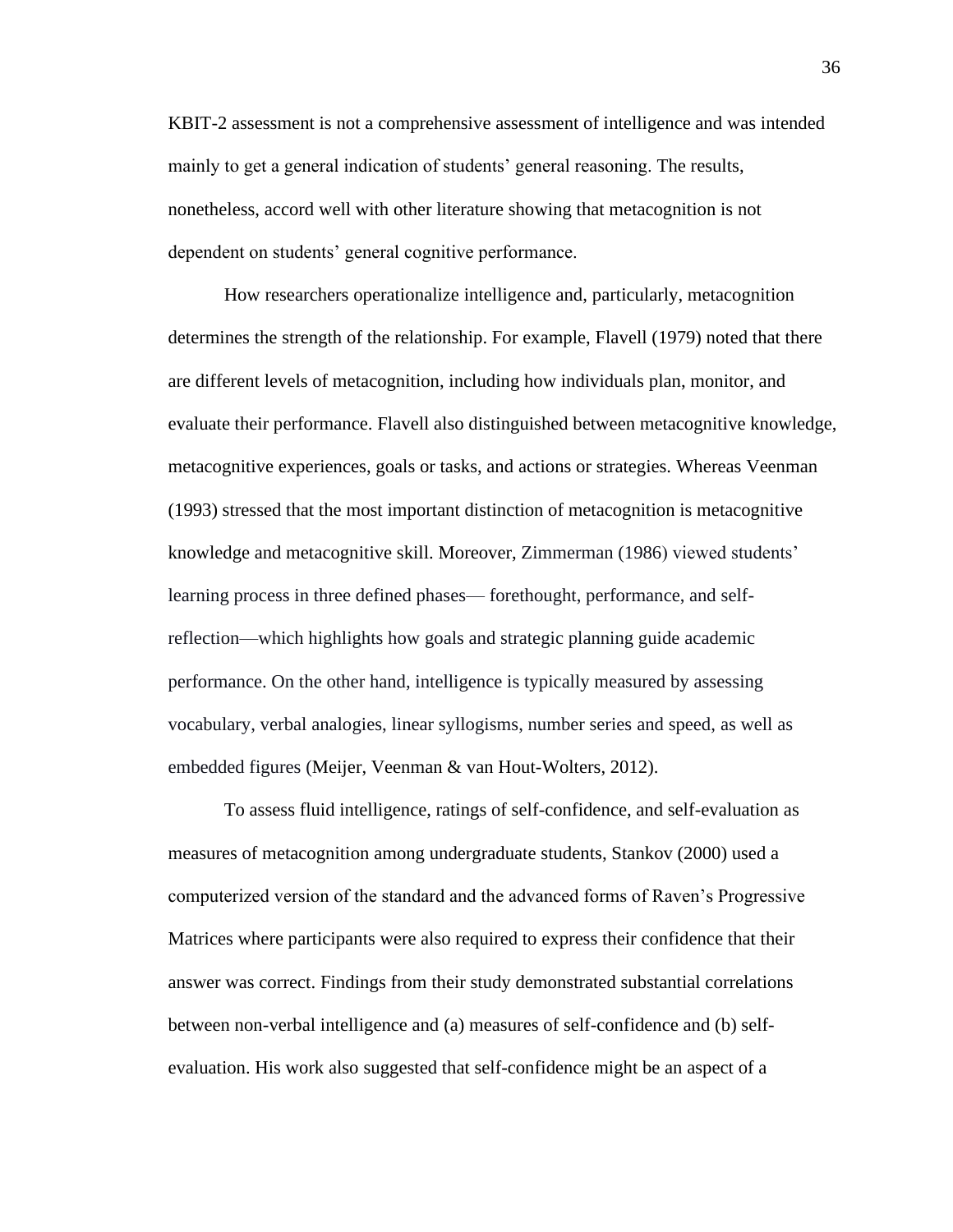metacognition (e.g., self-monitoring), and that self-confidence should be thought of as "residing somewhere on the borderline between personality and intelligence" (p. 141). As self-monitoring and self-evaluation skills help students' success levels, metacognitive processes are also reinforced.

#### **Limitations and Directions for Future Research**

This study was not without its limitations. One of the significant limitations was that one life science task is not necessarily indicative of overall academic performance or general metacognitive abilities. Additional assessments would be beneficial for determining and evaluating the neural and behavioral effects of metacognitive processes, as well as for determining whether metacognitive calibration accuracy is a "trait-like" characteristic or whether it is more content-specific. Specifically in this study, another potential limitation was the absence of measurements of the participants' levels of attention and motivation during the task. Future studies should further investigate and measure how attention and motivation levels, as well as other individual factors, impact metacognition skills and their relation to brain activation during essential learning tasks. Other limitations here included a disproportionate representation of females and Euro-American Whites, as well as a small range in GPAs. Lastly, this study was conducted at a Midwestern university in the United States, which limits generalizability.

Potential future research is needed to determine whether self-regulated learners are more calibrated. In other words, to what extent can calibration accuracy predict academic achievement? Understanding this direction may also have important implications for instructional design. Likewise, future research would also examine how students might be encouraged to reflect on their calibration accuracy and whether such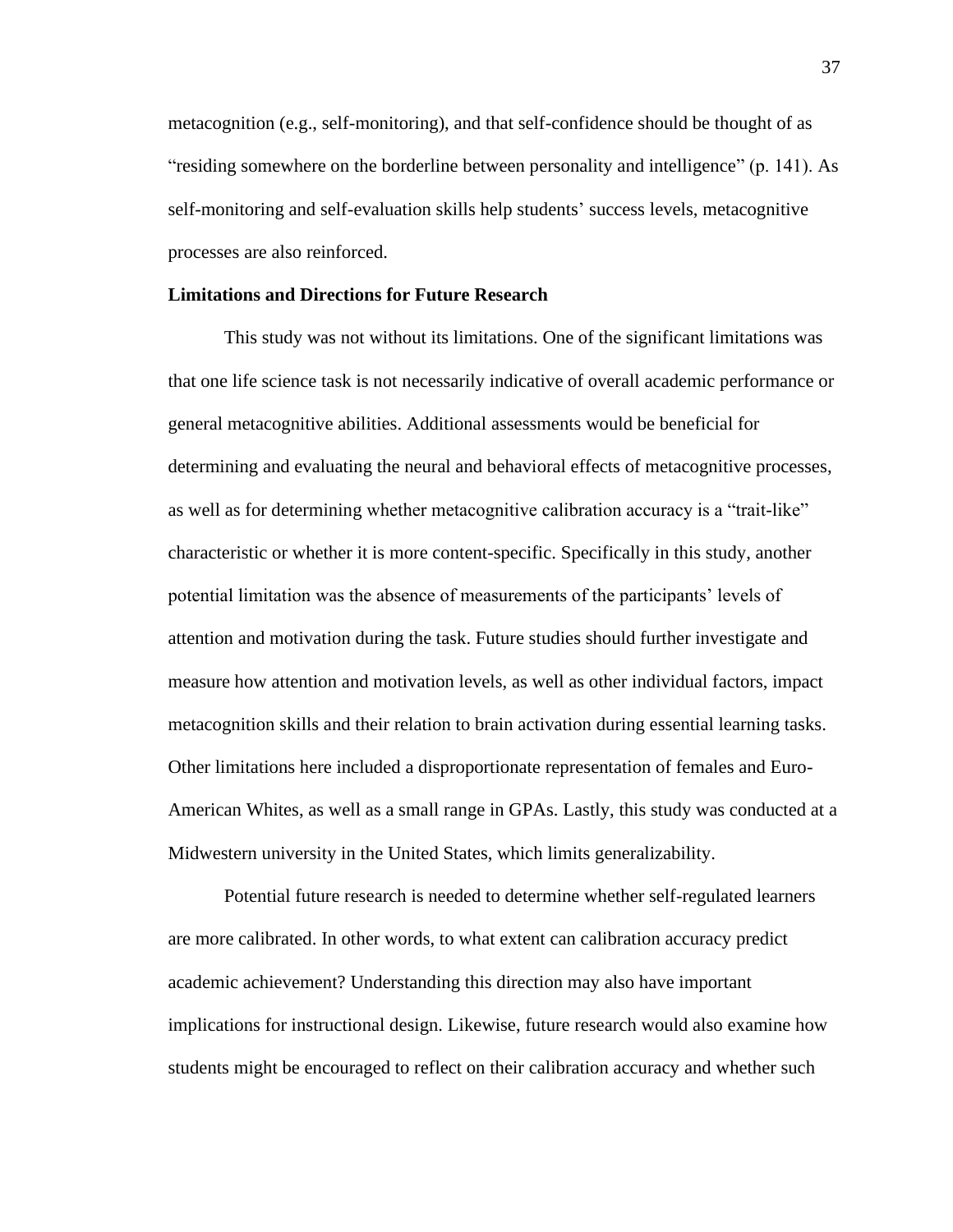reflection might aid in the process of conceptual change in science. Lastly, potential future research is needed to determine how metacognition calibration affects students' learning and academic performance throughout their educational trajectory.

### **Conclusion**

Metacognitive calibration, a metacognitive monitoring skill, refers to students' ability to monitor their task performance (Crane et al., 2017). For example, when students can effectively monitor their performance, they can adjust their effort and strategies for subsequent performances. The concept of calibration typically refers to the accuracy of learners' perceptions of their performances (Pieschl, 2009) or, in other words, how aware they are of their internal processes (Stone, 2000). Most research on metacognition is concerned with how individuals monitor their progress during learning. Few neuroimaging studies focus on the neuroscientific framework of error detection, which suggests the need for investigating a possible link between students' metacognition calibration skills and their academic performance.

This thesis aimed to determine whether undergraduate life sciences students who demonstrated more calibrated self-assessments of their task performance would also demonstrate higher activity in the lateral prefrontal and anterior cingulate brain regions. Behavioral findings in this study supported previous research that indicates that more calibrated students are better at practicing self-regulation skills, such as self-monitoring and accurately assess their confidence in their own knowledge. Additionally, students in the Calibrated group showed higher activity in the anterior cingulate gyrus, superior frontal gyrus and occipital cortex after controlling for their accuracy when comparing brain activity for trials when they reported they were confident relative to not confident.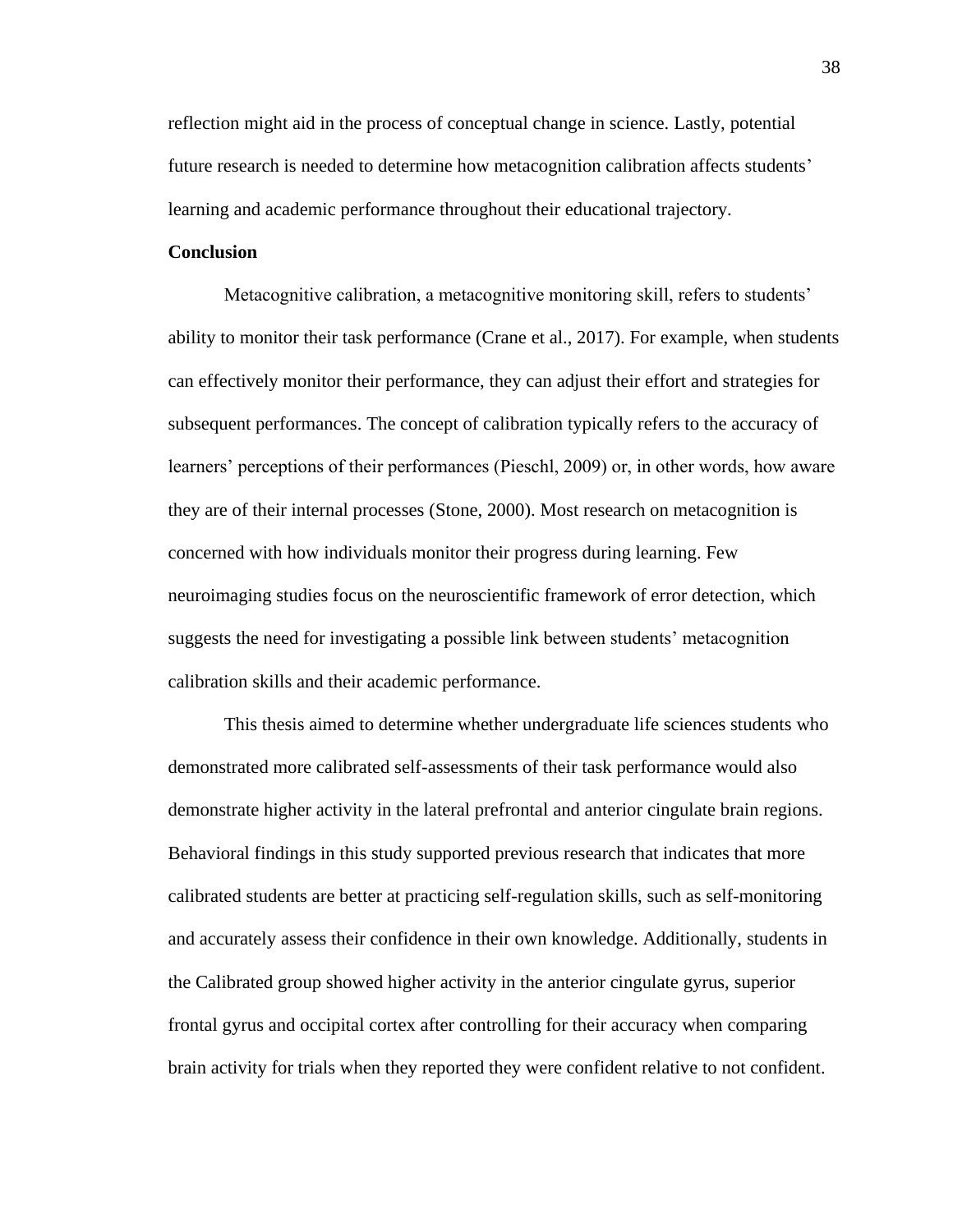The results of this thesis have important educational implications. First, these findings stress the need to foster and nurture metacognition and self-awareness in the classroom. Students who are more self-aware and calibrated are typically more adaptable to the demands of learning because they are consistently more accurate in their selfmonitoring (Zimmerman, 1995). Having effective self-regulatory and metacognitive awareness can help students continually to update and modify their knowledge, allowing for conceptual change to occur. Additionally, instructors could provide opportunities for students to reflect on their coursework by focusing on the learning process rather than exclusively on the content or outcomes themselves, thereby engaging students in reflexive and adaptive thinking. Instructors may also provide direct and immediate feedback, a core mechanism of self-regulated learning that positively impacts academic achievement (Butler & Winne, 1995). In other words, feedback has the power to help guide students' learning by providing explanations and rationales as to whether they were correct, which allows students to know what they know or what they do not know. Ultimately, students who learn and engage in metacognitive skills tend to be more aware of their thinking and are, therefore, more likely to be both active and more fully participant in their learning.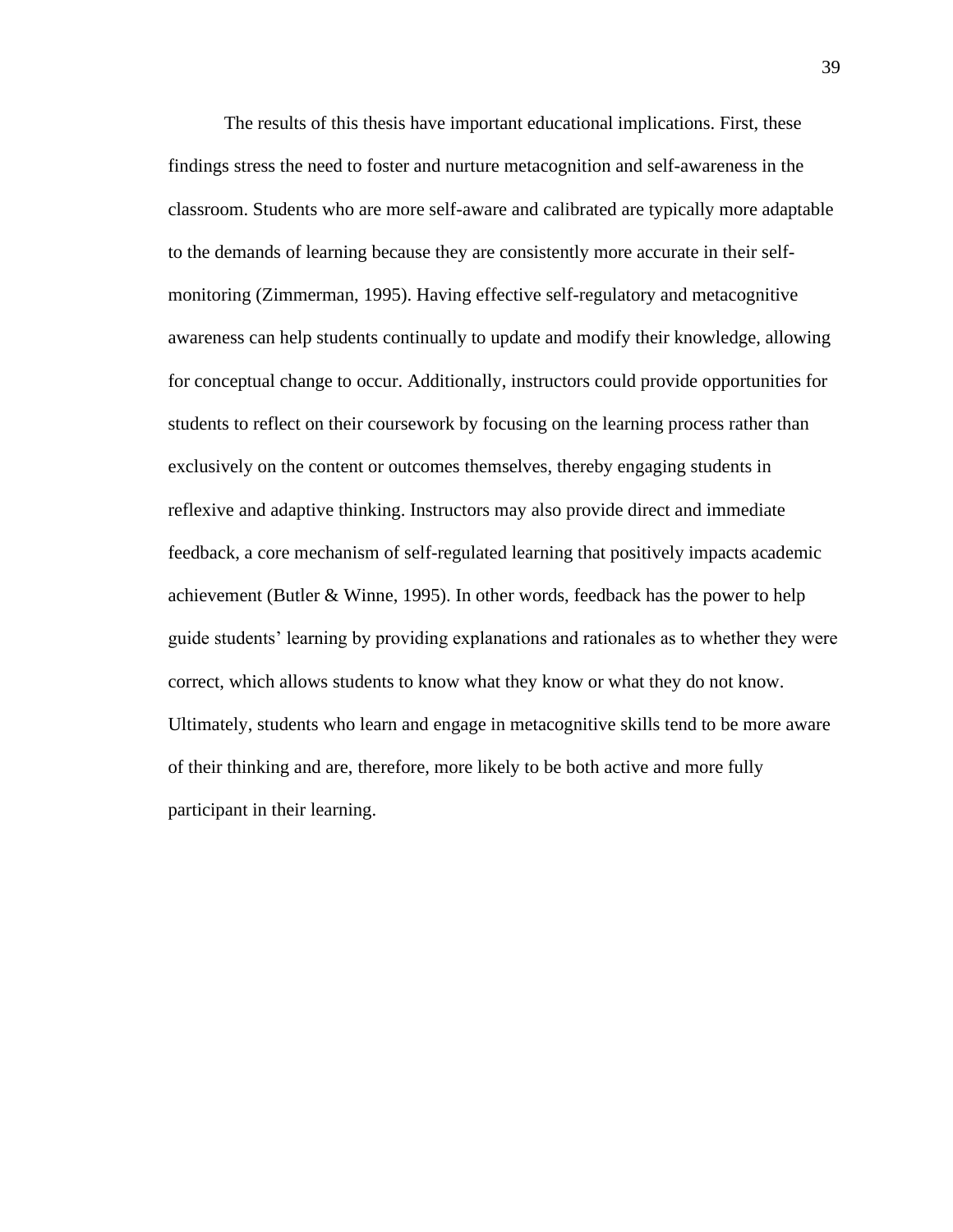#### **References**

- Ackerman, R., & Thompson, V. A. (2017). Meta-reasoning: Monitoring and control of thinking and reasoning. *Trends in cognitive sciences, 21*(8), 607-617. http://dx.doi.org/10.1016/j.tics.2017.05.004
- Andrade, H. L. (2019). A critical review of research on student self-assessment. In *Frontiers in Education* (Vol. 4, p. 87). Frontiers. http://dx.doi.org/10.3389/feduc.2019.00087
- Baldwin, J. A., Ebert‐May, D., & Burns, D. J. (1999). The development of a college biology self‐efficacy instrument for nonmajors. *Science education, 83*(4), 397- 408.
- Bandura, A. (1997). *Self-efficacy: The Exercise of Control.* W. H. Freeman/Times Books; Henry Holt & Co.
- Bandura, A. (2001). Social cognitive theory: An agentic perspective. *Annual review of psychology, 52*(1), 1-26. http://dx.doi.org/10.1146/annurev.psych.52.1.1
- Bandura, A., & Walters, R. H. (1977*). Social learning theory* (Vol. 1). Prentice Hall: Englewood cliffs.
- Broughton, S. H., Sinatra, G. M., & Reynolds, R. E. (2010). The nature of the refutation text effect: An investigation of attention allocation. *The Journal of Educational Research, 103,* 407-423. http://dx.doi.org/10.1080/00220670903383101
- Butler, D. L., & Winne, P. H. (1995). Feedback and self-regulated learning: A theoretical synthesis. *Review of educational research, 65*(3), 245-281. http://dx.doi.org/10.3102/00346543065003245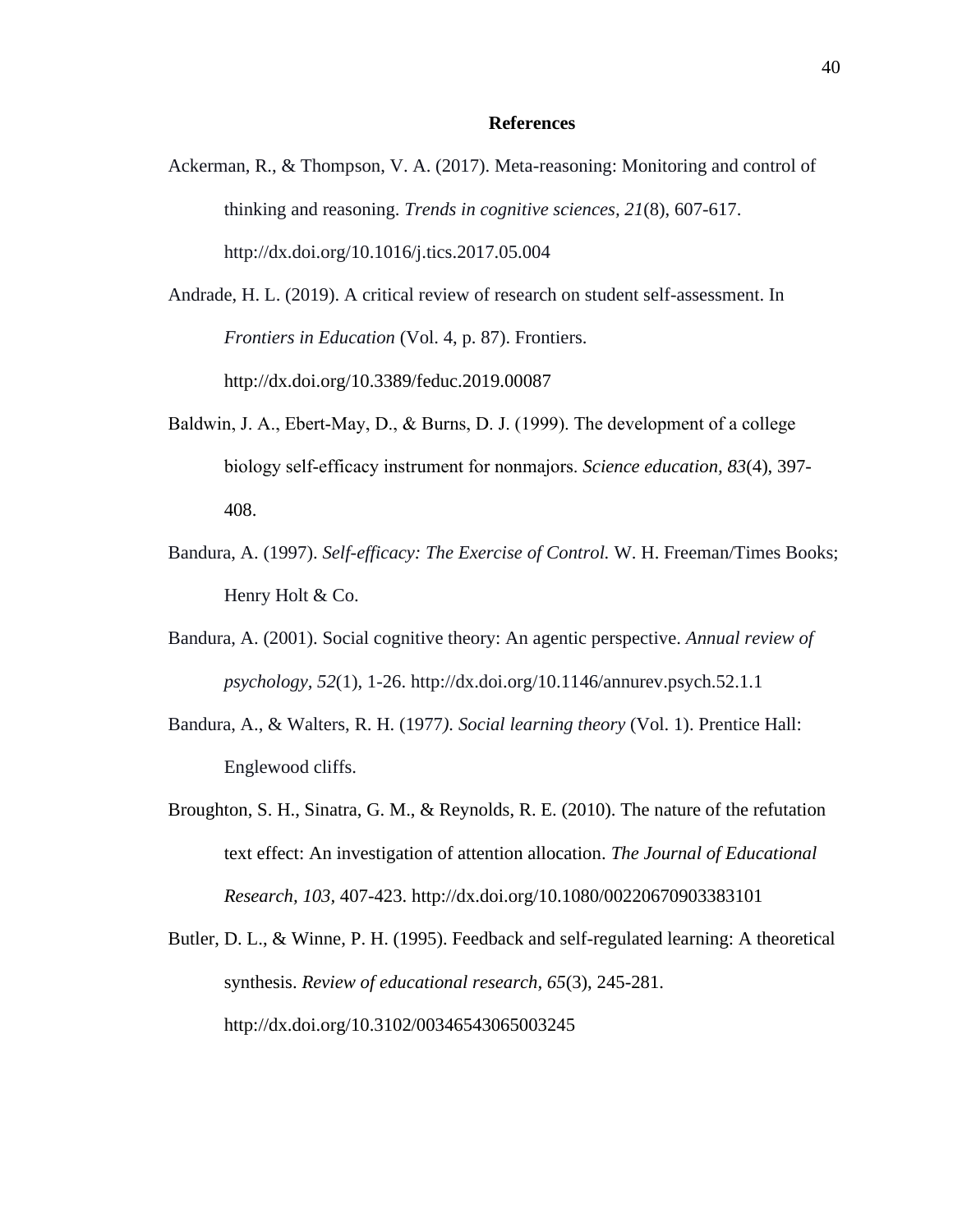- Callender, A. A., Franco-Watkins, A. M., & Roberts, A. S. (2015). Improving metacognition in the classroom through instruction, training, and feedback. *Metacognition and Learning, 11, 215–235.* https://doi.org/10.1007/s11409-015- 9142-6.
- Chemens, M. M., Hu, L. & Garcia B. F. 2001. Academic Self efficacy & first year college student performance and adjustment. *Journal of Educational Psychology, 93*, 55-64.
- Clayson, D. E. (2005). Performance overconfidence: metacognitive effects or misplaced student expectations?. *Journal of Marketing Education, 27*(2), 122-129. http://dx.doi.org/10.1177/0273475304273525
- Crane, N., Zusho, A., Ding, Y., & Cancelli, A. (2017). Domain-specific metacognitive calibration in children with learning disabilities. *Contemporary Educational Psychology, 50*, 72-79. http://dx.doi.org/10.1016/j.cedpsych.2016.09.006
- Cross, D. R. & Paris, S. G. (1988). Developmental and instructional analyses of children's metacognition and reading comprehension. *Journal of Educational Psychology, 80*(2), 131-142. http://dx.doi.org/10.1037/0022-0663.80.2.131
- Dinsmore, D. L., Alexander, P. A., & Loughlin, S. M. (2008). Focusing the conceptual lens on metacognition, self-regulation, and self-regulated learning*. Educational psychology review, 20*(4), 391-409. http://dx.doi.org/10.1007/s10648-008-9083-6
- Dole, J.A., & Sinatra, G.M. (1998). Reconceptualizing change in the cognitive construction of knowledge. *Educational Psychologist, 33*, 109.doi:10.1207/s15326985ep3302&3\_5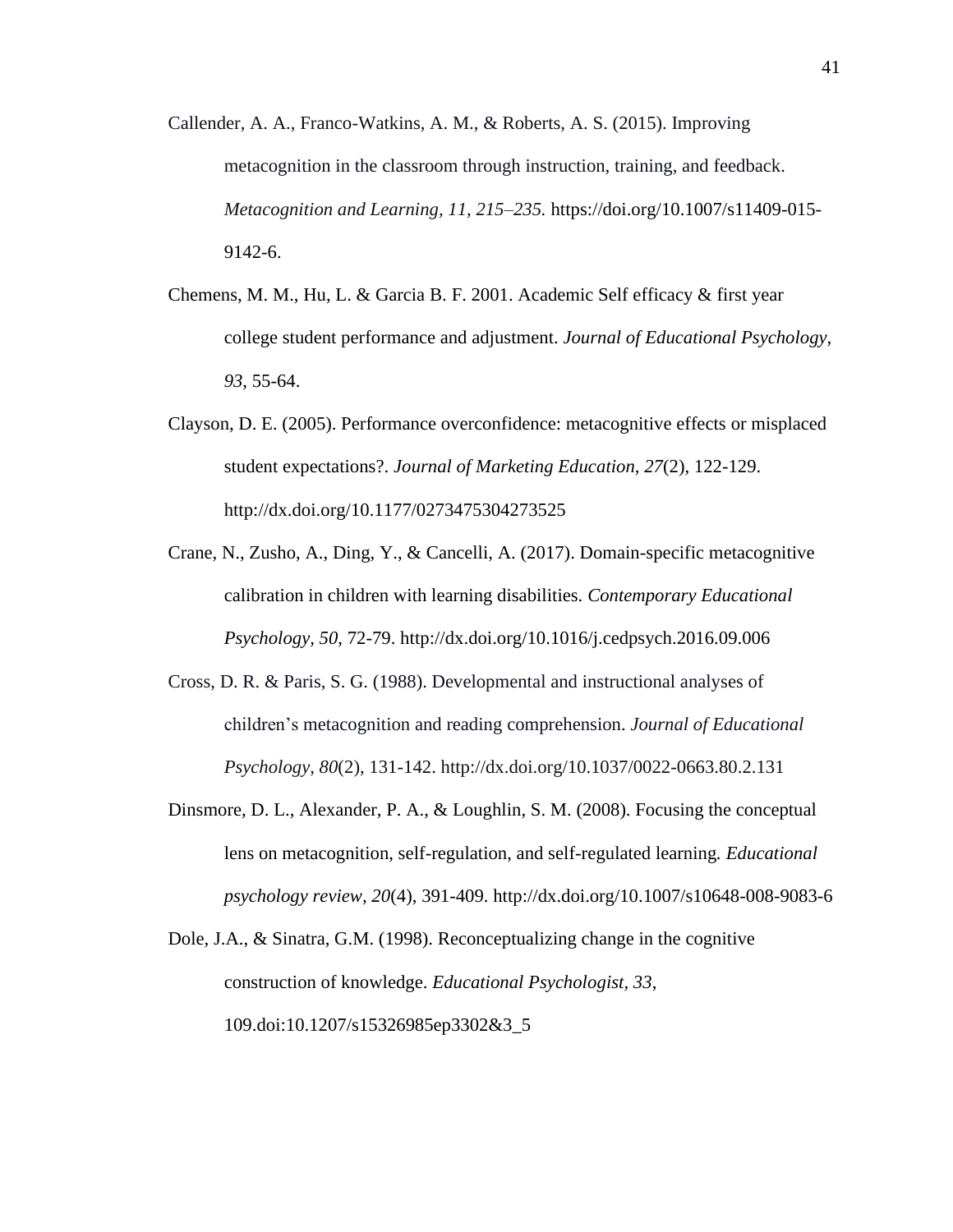- Dong, A., Jong, M. S. Y., & King, R. B. (2020). How does prior knowledge influence learning engagement? The mediating roles of cognitive load and help-seeking. *Frontiers in Psychology, 11*(29). https://doi.org/10.3389/fpsyg.2020.591203
- Dunning, D., Johnson, K., Ehrlinger, J., & Kruger, J. (2003). Why people fail to recognize their own incompetence. *Current Directions in Psychological Science, 12*, 83–87. doi:10.1111/1467-8721.01235
- Ehrliner, J., Johnson, K., Banner, M., Dunning, D., & Kruger, J. (2008). Why the unskilled are unaware: Further explorations of (absent) self-insight among the incompetent. *Organizational Behavioral and Human Decision Processes, 105*(1), 98-121. https://doi:10.1016/j.obhdp.2007.05.002
- Eilam, B., & Reiter, S. (2014). Long‐term self‐regulation of biology learning using standard junior high school science curriculum. *Science Education, 98*(4), 705- 737. http://dx.doi.org/10.1002/sce.21124
- Finley, J. R., Tullis, J. G., & Benjamin, A. S. (2010). Metacognitive control of learning and remembering. In M. Khine & I. Saleh (Eds.), *New science of learning* (pp. 109 –131). New York, NY: Springer. http://dx.doi.org/10.1007/978-1-4419-5716- 0\_6
- Flavell, J. H. (1979). Metacognition and cognitive monitoring: A new area of cognitive– developmental inquiry. *American psychologist, 34*(10), 906. http://dx.doi.org/10.1037/0003-066X.34.10.906

Fleming, S. M. (2021). *Know Thyself: The Science of Self-Awareness.* Basic Books.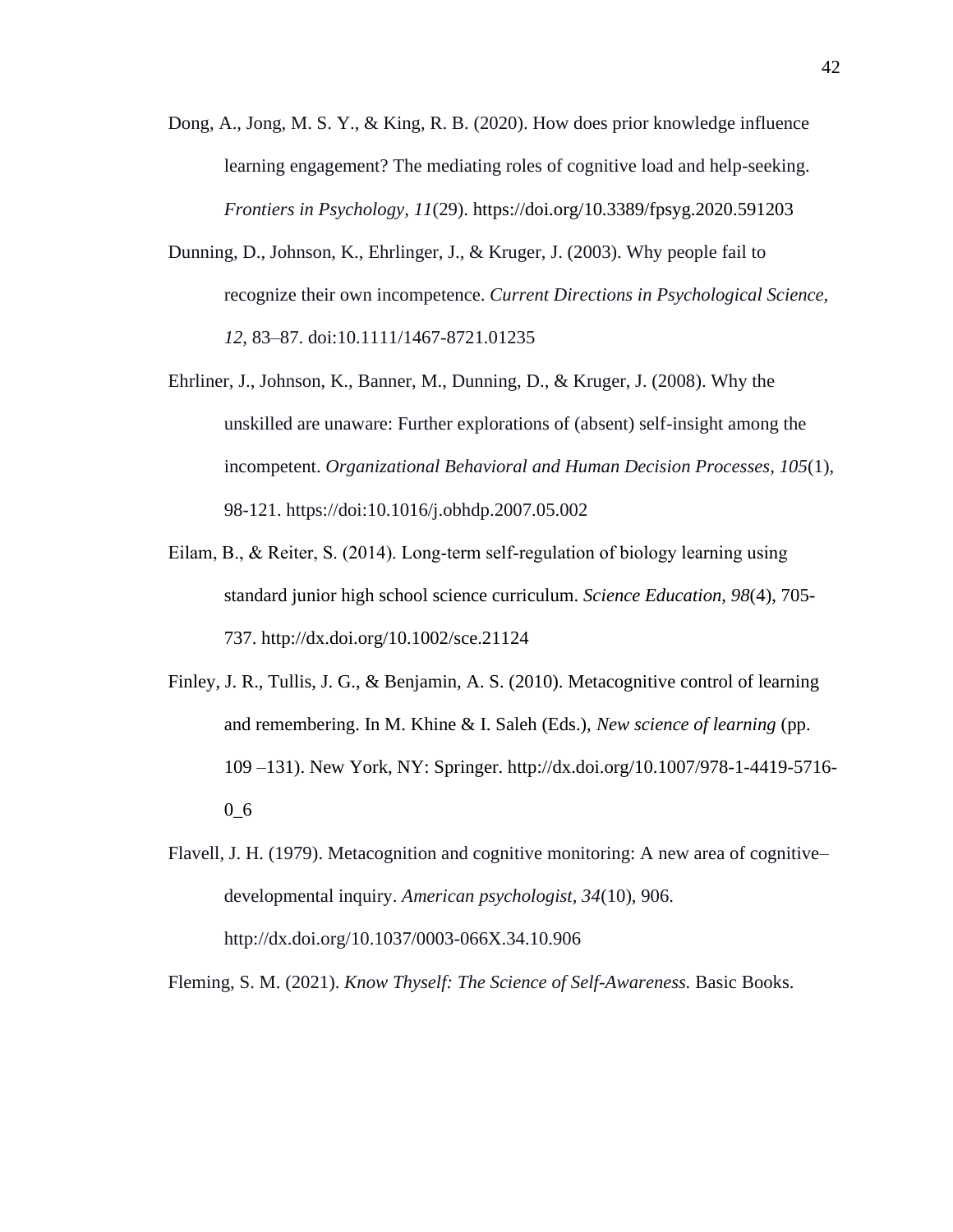Fleming, S. M., & Dolan, R. J. (2012). The neural basis of metacognitive ability. *Philosophical Transactions of the Royal Society B: Biological Sciences, 367*(1594), 1338-1349.

- Fleming, S. M., Weil, R. S., Nagy, Z., Dolan, R. J., & Rees, G. (2010). Relating introspective accuracy to individual differences in brain structure. *Science, 329*(5998), 1541-1543. http://dx.doi.org/10.1126/science.1191883
- Fleming, S. M., & Lau, H. C. (2014). How to measure metacognition. *Frontiers in human neuroscience, 8*, 443. http://dx.doi.org/10.3389/fnhum.2014.00443
- Foisy, L. M. B., Potvin, P., Riopel, M., & Masson, S. (2015). Is inhibition involved in overcoming a common physics misconception in mechanics?. *Trends in Neuroscience and Education, 4*(1-2), 26-36. https://doi.org/10.1016/j.tine.2015.03.001
- Friedman, N. P., & Robbins, T. W. (2022). The role of prefrontal cortex in cognitive control and executive function. *Neuropsychopharmacology, 47*(1), 72-89. http://dx.doi.org/10.1038/s41386-021-01132-0
- Gomes, C. M. A., Golino, H. F., & Menezes, I. G. (2014). Predicting school achievement rather than intelligence: does metacognition matter?. *Psychology, 5*(09), 1095- 1110. http://dx.doi.org/10.4236/psych.2014.59122

Gunstone, R. F., & Mitchell, I. J. (2005). Metacognition and conceptual change. In *Teaching science for understanding* (pp. 133-163). Academic Press. https://doi.org:10.1016/B978-012498360-1/50006-4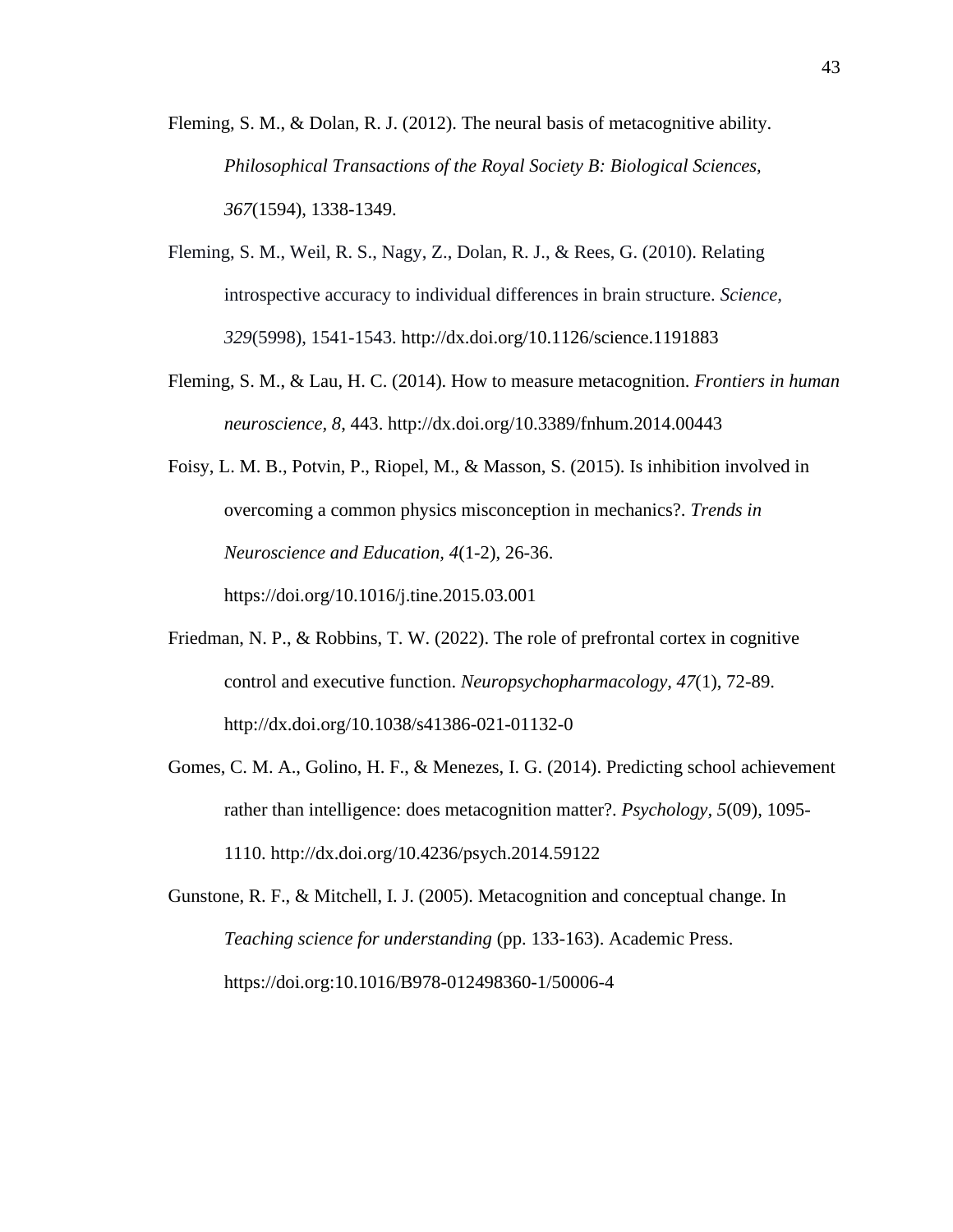- Hacker, D. J., Bol, L., Horgan, D. D., & Rakow, E. A. (2000). Test prediction and performance in a classroom context. *Journal of Educational Psychology, 92*(1), 160. http://dx.doi.org/10.1037/0022-0663.92.1.160
- IBM Corp. Released 2020. IBM SPSS Statistics for Macintosh, Version 27.0. Armonk, NY: IBM Corp.

Jenkinson, M., Beckmann, C. F., Behrens, T. E. J., Woolrich, M. W., & Smith, S. M. (2012). FSL. *NeuroImage, 62*(2), 782–790. https://doi.org/10.1016/j.neuroimage.2011.09.015

- Kaufman, A.S. & Kaufman, N. L., The Kaufman Brief Intelligence Test, 2nd Ed., Pearson, San Antonio, TX, 2004.
- Koriat, A., & Ackerman, R. (2010). Choice latency as a cue for children's subjective confidence in the correctness of their answers. *Developmental Science, 13*, 441– 453. http://dx.doi.org/10.1111/j.1467-7687.2009.00907.x
- Kruger, J., & Dunning, D. (1999). Unskilled and unaware of it: How difficulties in recognizing one's own incompetence lead to inflated self-assessments. *Journal of personality and social psychology, 77*(6), 1121. http://dx.doi.org/10.1037/0022- 3514.77.6.1121
- Kuhn, D. & Dean, D. (2004). A bridge between cognitive psychology and educational practice. *Theory into Practice, 43*(4), 268-273. http://dx.doi.org/10.1207/s15430421tip4304\_4
- Lyons, K. E., & Zelazo, P. D. (2011). Monitoring, metacognition, and executive function: Elucidating the role of self-reflection in the development of self-regulation. *Advances in child development and behavior, 40,* 379-412.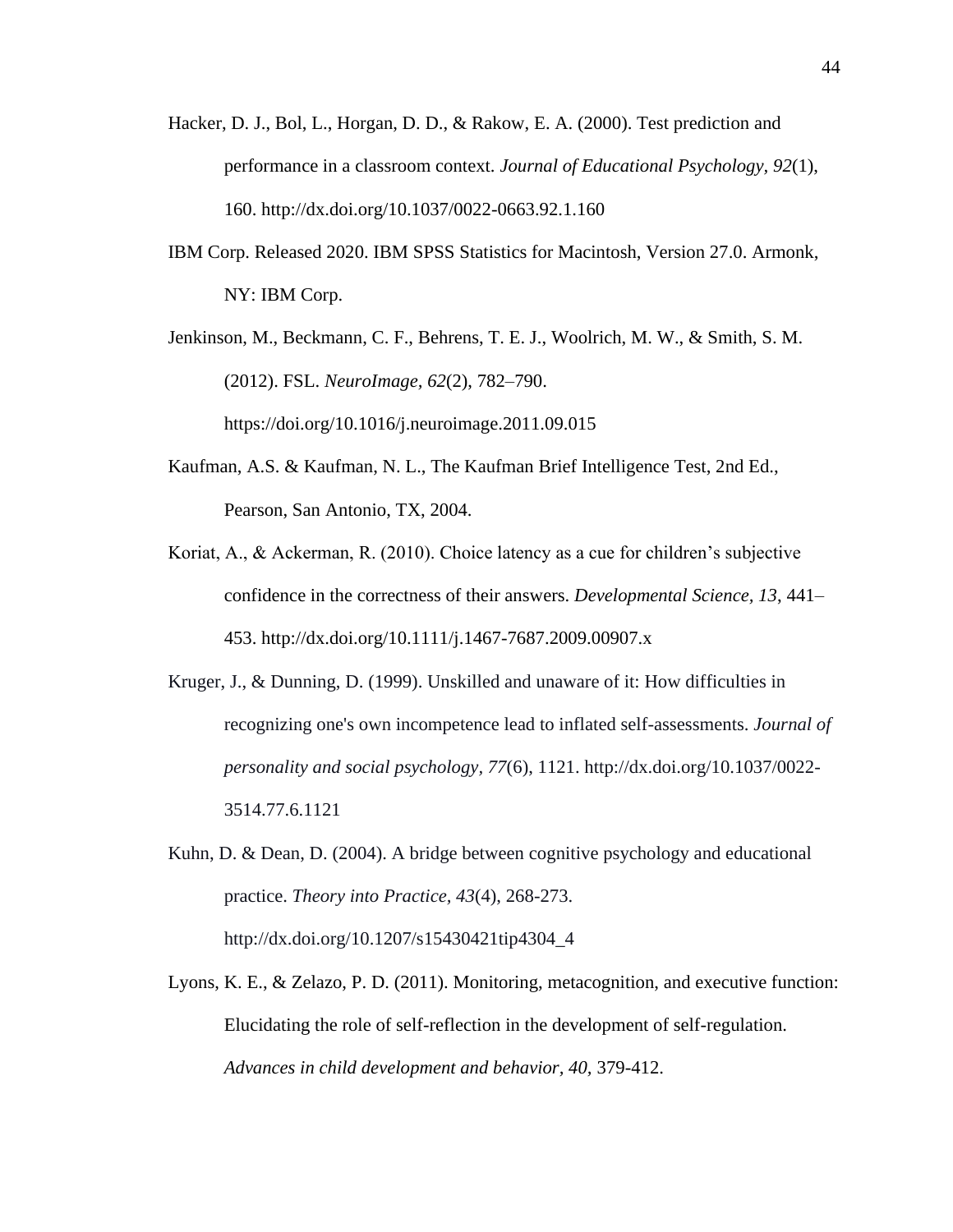- Magno, C. (2010). The role of metacognitive skills in developing critical thinking. *Metacognition and learning, 5*(2), 137-156. http://dx.doi.org/10.1007/s11409- 010-9054-4
- Mansouri, F. A., Koechlin, E., Rosa, M. G., & Buckley, M. J. (2017). Managing competing goals—A key role for the frontopolar cortex. *Nature Reviews Neuroscience, 18*(11), 645-657. http://dx.doi.org/10.1038/nrn.2017.111
- Martin, B. L., Mintzes, J. J., & Clavijo, I. E. (2000). Restructuring knowledge in biology: Cognitive processes and metacognitive reflections. I*nternational Journal of Science Education, 22*(3), 303-323. http://dx.doi.org/10.1080/095006900289895
- Masson, S., Potvin, P., Riopel, M., & Foisy, L. M. B. (2014). Differences in brain activation between novices and experts in science during a task involving a common misconception in electricity. *Mind, Brain, and Education, 8*(1), 44-55. https://doi.org/10.1111/mbe.12043
- Mathabathe, K. (2019). Factors underlying metacognitive judgements in foundation chemistry. *EURASIA Journal of Mathematics, Science and Technology Education, 15*(5), https://doi.org/10.29333/ejmste/105868
- Meijer, J., Veenman, M. V., & van Hout-Wolters, B. (2012). Multi-domain, multimethod measures of metacognitive activity: What is all the fuss about metacognition… indeed?. *Research Papers in Education, 27*(5), 597-627.
- Miele, D. B., & Molden, D. C. (2010). Naive theories of intelligence and the role of processing fluency in perceived comprehension*. Journal of Experimental Psych ology: General, (139)*, 535–557. http://dx.doi.org/10.1037/a0019745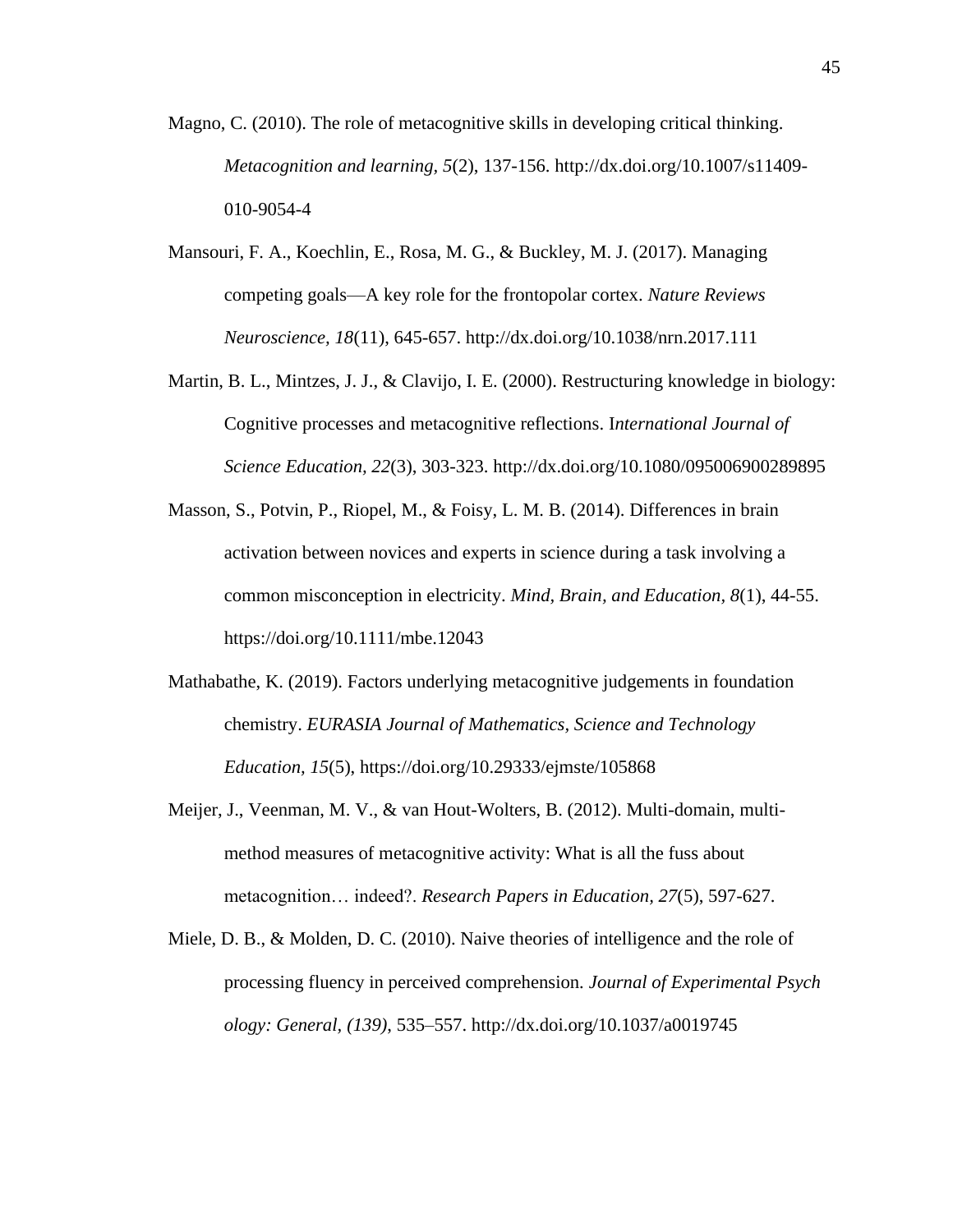- Miller, T. M., & Geraci, L. (2011). Training metacognition in the classroom: The influence of incentives and feedback on exam predictions. *Metacognition and Learning, 6*, 303–314. https://doi.org/10.1007/s11409-011-9083-7.
- Molenberghs, P., Trautwein, F. M., Böckler, A., Singer, T., & Kanske, P. (2016). Neural correlates of metacognitive ability and of feeling confident: a large-scale fMRI study*. Social cognitive and affective neuroscience, 11*(12), 1942-1951. http://dx.doi.org/10.1093/scan/nsw093
- Moreno, L., Briñol, P., & Petty, R. E. (2021). Metacognitive confidence can increase but also decrease performance in academic Settings. *Metacognition and Learning*, 1- 27. https://doi.org/10.1007/s11409-021-09270-y
- Morphew, J. W. (2021). Changes in metacognitive monitoring accuracy in an introductory physics course*. Metacognition and Learning, 16*(1), 89-111.
- Nadelson, L. S., Heddy, B. C., Jones, S., Taasoobshirazi, G., & Johnson, M. (2018). Conceptual change in science teaching and learning: Introducing the dynamic model of conceptual change. *International Journal of Educational Psychology, 7*(2), 151-195. http://dx.doi.org/10.17583/ijep.2018.3349
- Nielsen, W. S., Nashon, S., & Anderson, D. (2009). Metacognitive engagement during field-trip experiences: A case study of students in an amusement park physics program. *Journal of Research in Science Teaching, 46*(3), 265–288. http://dx.doi.org/10.1002/tea.20266
- Paris, S. G., & Newman, R. S. (1990). Development aspects of self-regulated learning. *Educational psychologist, 25*(1), 87-102. http://dx.doi.org/10.1207/s15326985ep2501\_7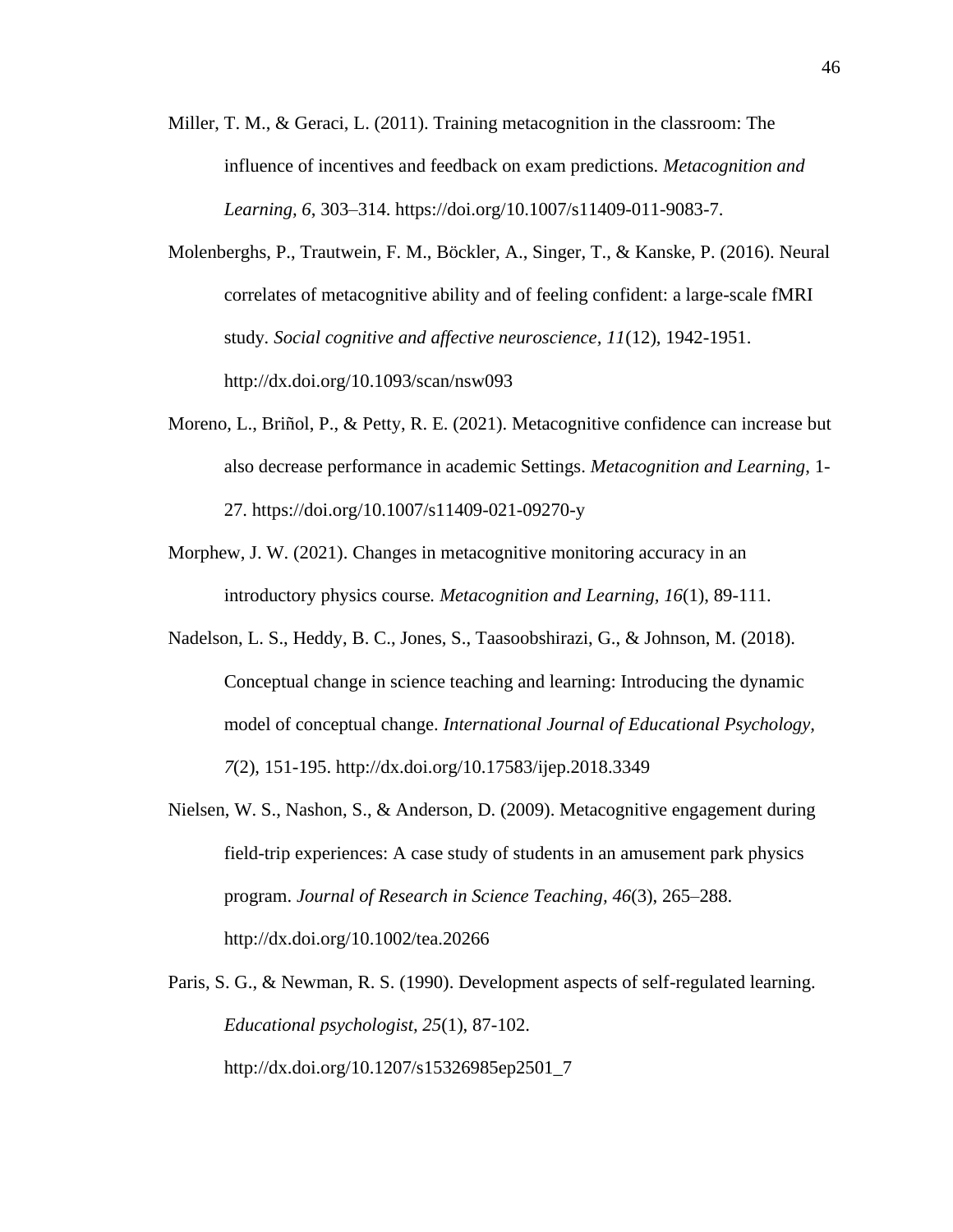- Peng, Y., & Tullis, J. G. (2019). Theories of intelligence influence self-regulated study choices and learning. *Journal of Experimental Psychology: Learning, Memory, and Cognition, 46*(3), 487. http://dx.doi.org/10.1037/xlm0000740
- Pieschl, S. (2009). Metacognitive calibration—An extended conceptualization and potential applications. *Metacognition and Learning, 4*(1), 3-31. http://dx.doi.org/10.1007/s11409-008-9030-4
- Pieschl, S., Budd, J., Thomm, E., & Archer, J. (2021). Effects of raising student teachers' metacognitive awareness of their educational psychological misconceptions. *Psychology Learning & Teaching, 20*(2), 214-235. http://dx.doi.org/10.1177/1475725721996223
- Pintrich, P. R. (1994). Student motivation in the college classroom. In K. W. Prichard  $\&$ R McLaran Sawyer (Eds.), *Handbook of Volume 28, Fall 2005 271 Learning Disability Quarterly 272 college teaching: Theory and applications* (pp. 23-43). Westport, CT: Greenwood Press.
- Posner, G. J., Strike, K. A., Hewson, P. W., & Gertzog, W. A. (1982). Accommodation of a scientific conception: Toward a theory of conceptual change. *Science Education, 66*(2), 211–227. http://dx.doi.org/10.1002/sce.3730660207
- Potvin, P., Malenfant-Robichaud, G., Cormier, C., & Masson, S. (2020, September). Coexistence of misconceptions and scientific conceptions in chemistry professors: a mental chronometry and fMRI study. In *Frontiers in Education* (Vol. 5, p. 180). Frontiers. https://doi.org/10.3389/feduc.2020.542458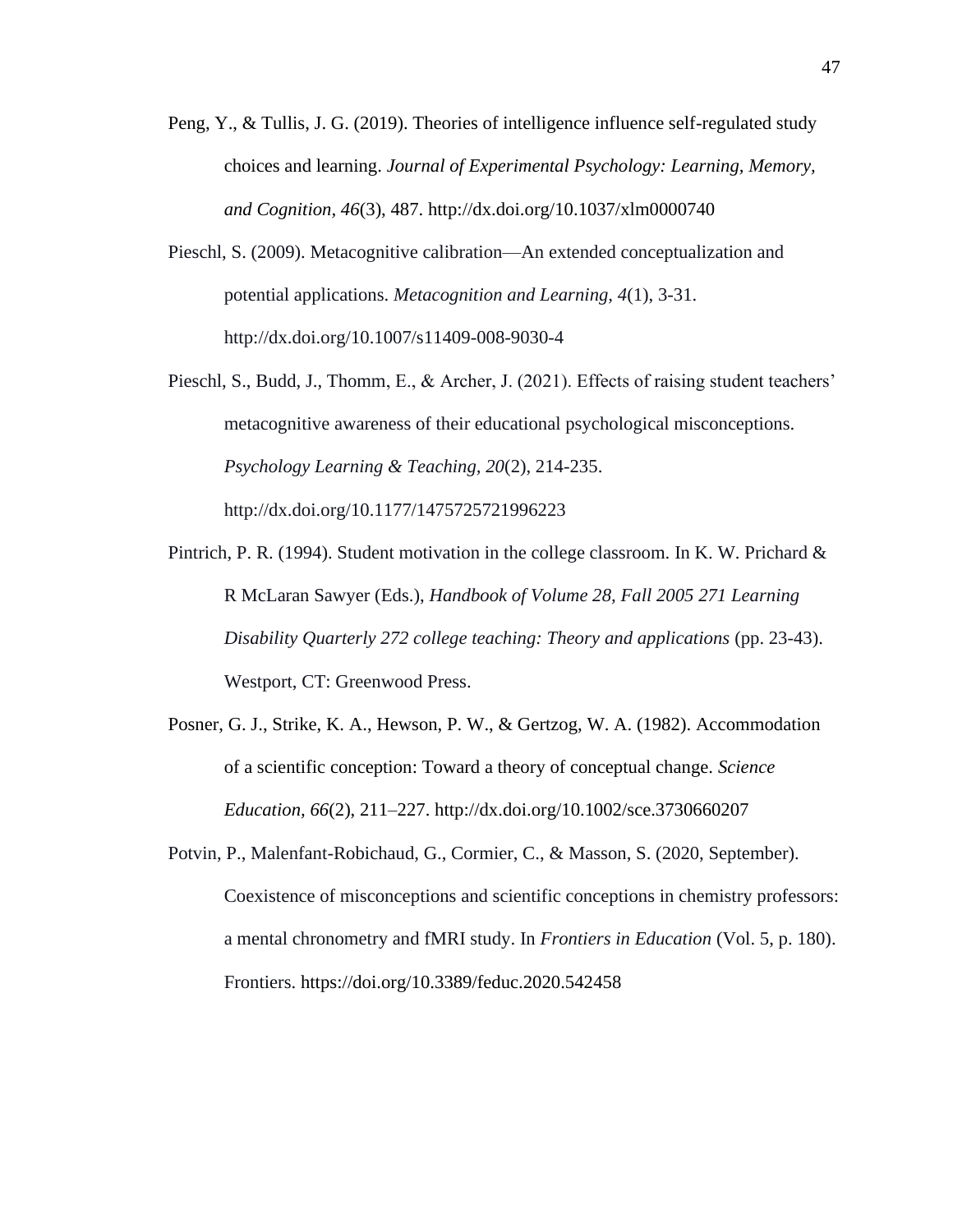- Roebers, C. M. (2017). Executive function and metacognition: Towards a unifying framework of cognitive self-regulation. *Developmental review, 45*, 31-51. https://doi.org/10.1016/j.dr.2017.04.001
- Schneider, W. (1998). Performance prediction in young children: Effects of skill, metacognition and wishful thinking. *Developmental Science, 1*, 291–297. http://dx.doi.org/10.1111/1467-7687.00044
- Schneider, W., & Lockl, K. (2008). Procedural metacognition in children: Evidence for developmental trends. In J. Dunlosky & R. A. Bjork (Eds.), *Handbook of metamemory and memory* (pp. 391–409). New York, NY: Psychology Press.
- Schraw, G., Crippen, K. J., & Hartley, K. (2006). Promoting self-regulation in science education: Metacognition as part of a broader perspective on learning. *Research in Science Education, 36,* 111-139. http://dx.doi.org/10.1007/s11165-005-3917-8
- Schunk, D. H. (1989). Self-efficacy and achievement behaviors. *Educational psychology review, 1*(3), 173-208. http://dx.doi.org/10.1007/BF01320134
- Schunk, D. H., & Zimmerman, B. J. (1994). *Self-regulation of learning and performance: Issues and educational applications.* Lawrence Erlbaum Associates, Inc.
- Schunk, D. H., & Ertmer, P. A. (2000). Self-regulation and academic learning: Selfefficacy enhancing interventions. In *Handbook of self-regulation* (pp. 631-649). Academic Press.
- Schwartz, B. L. (2002). *Tip-of-the-tongue states: Phenomenology, mechanism, and lexical retrieval*. New Jersey: Lawrence Erlbaum.
- Shimamura, A. P., & Squire, L. R. (1986). Memory and metamemory: A study of the feeling-of-knowing phenomenon in amnesic patients. *Journal of Experimental*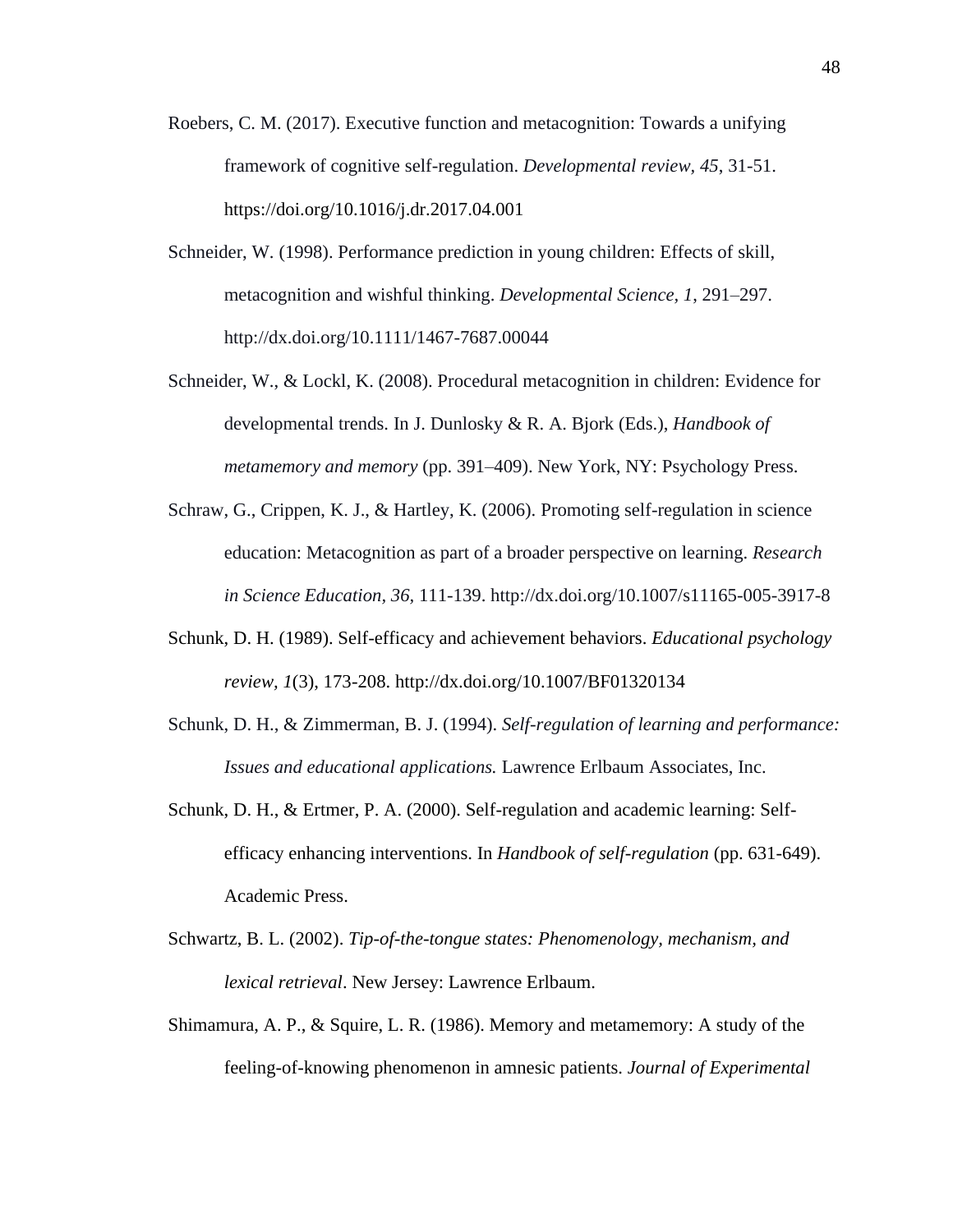*Psychology: Learning, Memory, and Cognition, 12*(3), 452. http://dx.doi.org/10.1037/0278-7393.12.3.452

Siegesmund, A. (2017). Using self-assessment to develop metacognition and selfregulated learners. *FEMS microbiology letters, 364*(11). http://dx.doi.org/10.1093/femsle/fnx096

Smortchkova, J., & Shea, N. (2020). Metacognitive development and conceptual change in children. *Review of Philosophy and Psychology, 11*(4), 745-176 http://dx.doi.org/10.1007/s13164-020-00477-7

- Stankov, L. (2000). Complexity, metacognition and fluid intelligence. *Intelligence 28*(2), 121-43. http://dx.doi.org/10.1016/S0160-2896(99)00033-1
- Stanton, J. D., Neider, X. N., Gallegos, I. J., & Clark, N. C. (2015). Differences in metacognitive regulation in introductory biology students: When prompts are not enough. *CBE—Life Sciences Education, 14*(2), https://doi.org/10.1187/cbe.14-08- 0135
- Stone, N. J. (2000). Exploring the relationship between calibration and self-regulated learning. *Educational Psychology Review, 1*2(4), 437-475.
- Tekkaya, C. (2002). Misconceptions as barrier to understanding biology. *Hacettepe Üniversitesi Eğitim Fakültesi Dergisi, 23*(23).
- Thiede, K. W., Anderson, M., & Therriault, D. (2003). Accuracy of metacognitive monitoring affects learning of texts. *Journal of Educational Psychology, 95*, 66 – 73. http://dx.doi.org/10.1037/0022-0663.95.1.66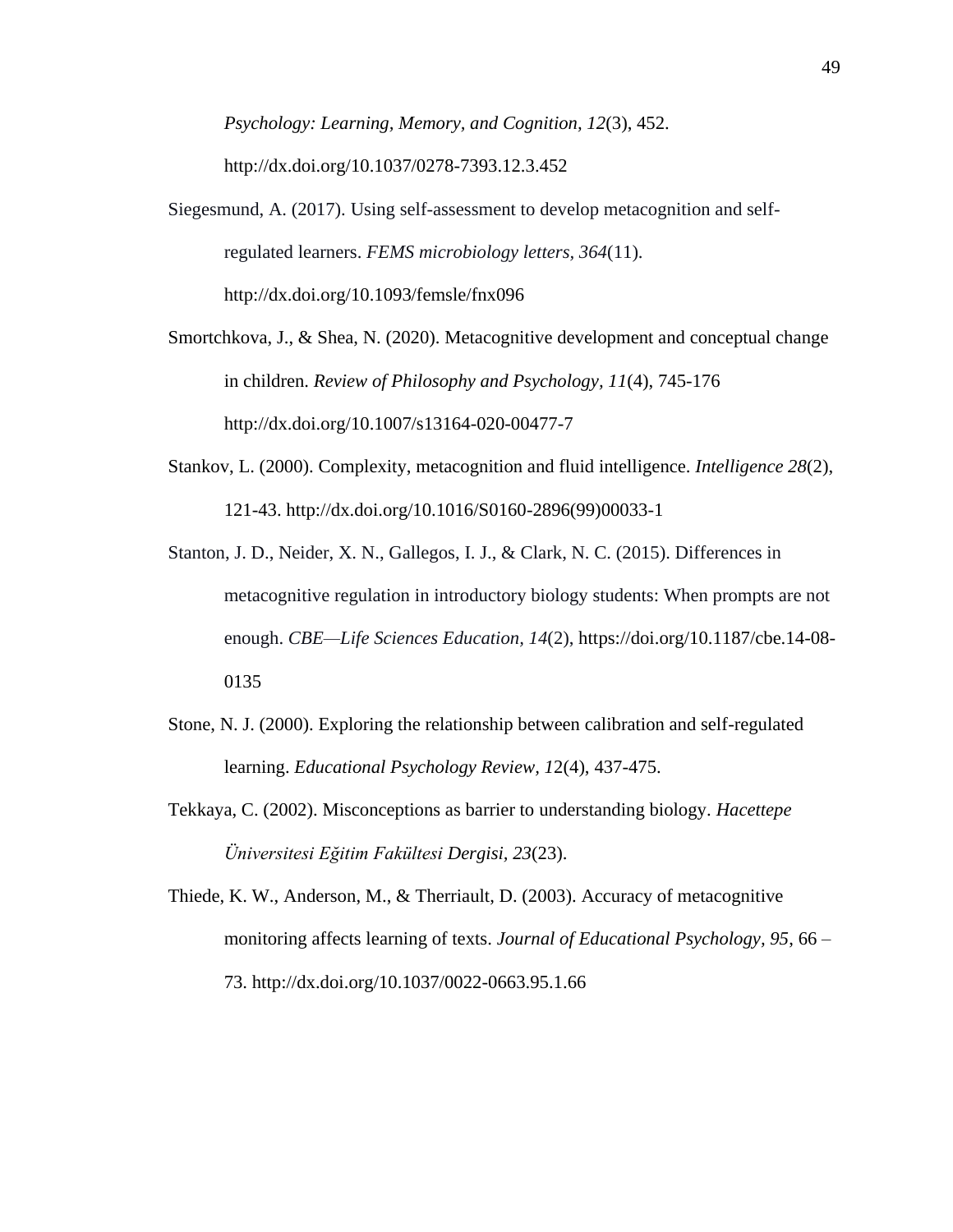- Trainin, G., & Swanson, H. L. (2005). Cognition, metacognition, and achievement of college students with learning disabilities. *Learning Disability Quarterly, 28*(4), 261-272. http://dx.doi.org/10.2307/4126965
- Vaughn, A. R., Brown, R. D., & Johnson, M. L. (2020). Understanding conceptual change and science learning through educational neuroscience. *Mind, Brain, and Education, 14*(2), 82-93. http://dx.doi.org/10.1111/mbe.12237
- Veenman, M. V. (1993). Intellectual ability and metacognitive skill: Determinants of discovery learning in computerized learning environments. Doctoral dissertation, University of Amsterdam, Amsterdam.
- Veenman, M. V., Elshout, J. J., & Meijer, J. (1997). The generality vs domain-specificity of metacognitive skills in novice learning across domains. *Learning and instruction, 7*(2), 187-209. http://dx.doi.org/10.1016/S0959-4752(96)00025-4
- Veenman, M. V., & Verheij, J. (2003). Technical students' metacognitive skills: Relating general vs. specific metacognitive skills to study success. *Learning and Individual differences, 13*(3), 259-272. http://dx.doi.org/10.1016/S1041-6080(02)00094-8
- Veenman, M. V., Wilhelm, P., & Beishuizen, J. J. (2004). The relation between intellectual and metacognitive skills from a developmental perspective. *Learning and instruction, 14*(1), 89-109.

http://dx.doi.org/10.1016/j.learninstruc.2003.10.004

Venville, G. (2004). Young children learning about living things: A case study of conceptual change from ontological and social perspectives. *Journal of Research in Science Teaching: The Official Journal of the National Association for*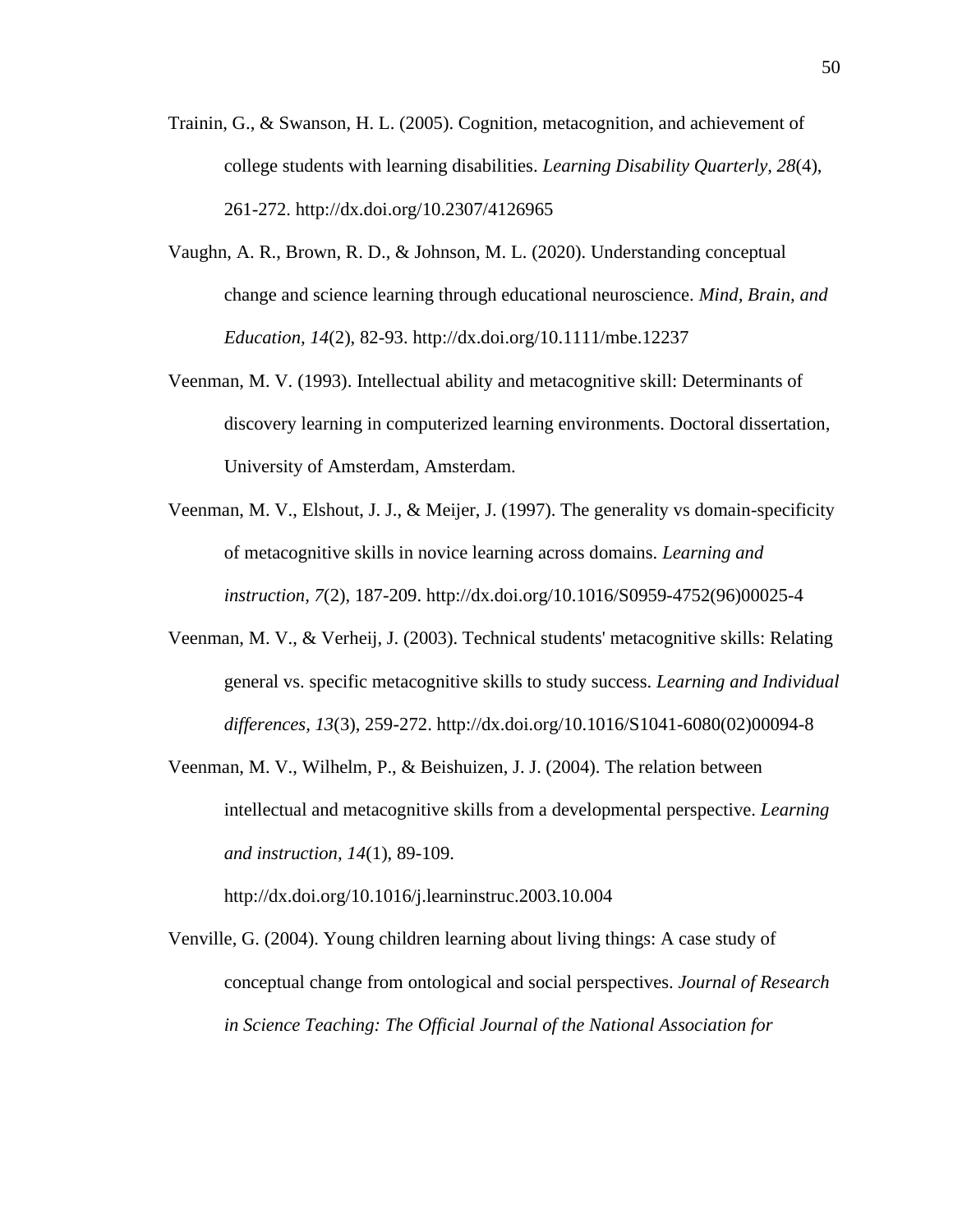*Research in Science Teaching, 41*(5), 449-480. http://dx.doi.org/10.1002/tea.20011

- Weil, L. G., Fleming, S. M., Dumontheil, I., Kilford, E. J., Weil, R. S., Rees, G., ... & Blakemore, S. J. (2013). The development of metacognitive ability in adolescence. *Consciousness and cognition, 22*(1), 264-271. http://dx.doi.org/10.1016/j.concog.2013.01.004
- Winne, P. H. (1996). A metacognitive view of individual differences in self-regulated learning. *Learning and individual differences, 8*(4), 327-353. http://dx.doi.org/10.1016/S1041-6080(96)90022-9
- Winne, P. H. (2010). Improving measurements of self-regulated learning. *Educational psychologist, 45*(4), 267-276. http://dx.doi.org/10.1080/00461520.2010.517150
- Wollenschläger, M., Hattie, J., Machts, N., Möller, J., & Harms, U. (2016). What makes rubrics effective in teacher-feedback? Transparency of learning goals is not enough. *Contemporary Educational Psychology, 44*, 1-11. http://dx.doi.org/10.1016/j.cedpsych.2015.11.003
- Yusuf, M. (2011). The impact of self-efficacy, achievement motivation, and selfregulated learning strategies on students' academic achievement. *Procedia-Social and Behavioral Sciences, 15*, 2623-2626. http://dx.doi.org/10.1016/j.sbspro.2011.04.158
- Zelazo, P. D., & Cunningham, W. (2007). Executive function: Mechanisms underlying motion regulation. In J. Gross (Ed.), *Handbook of emotion regulation* (pp. 135– 158). New York: Guilford.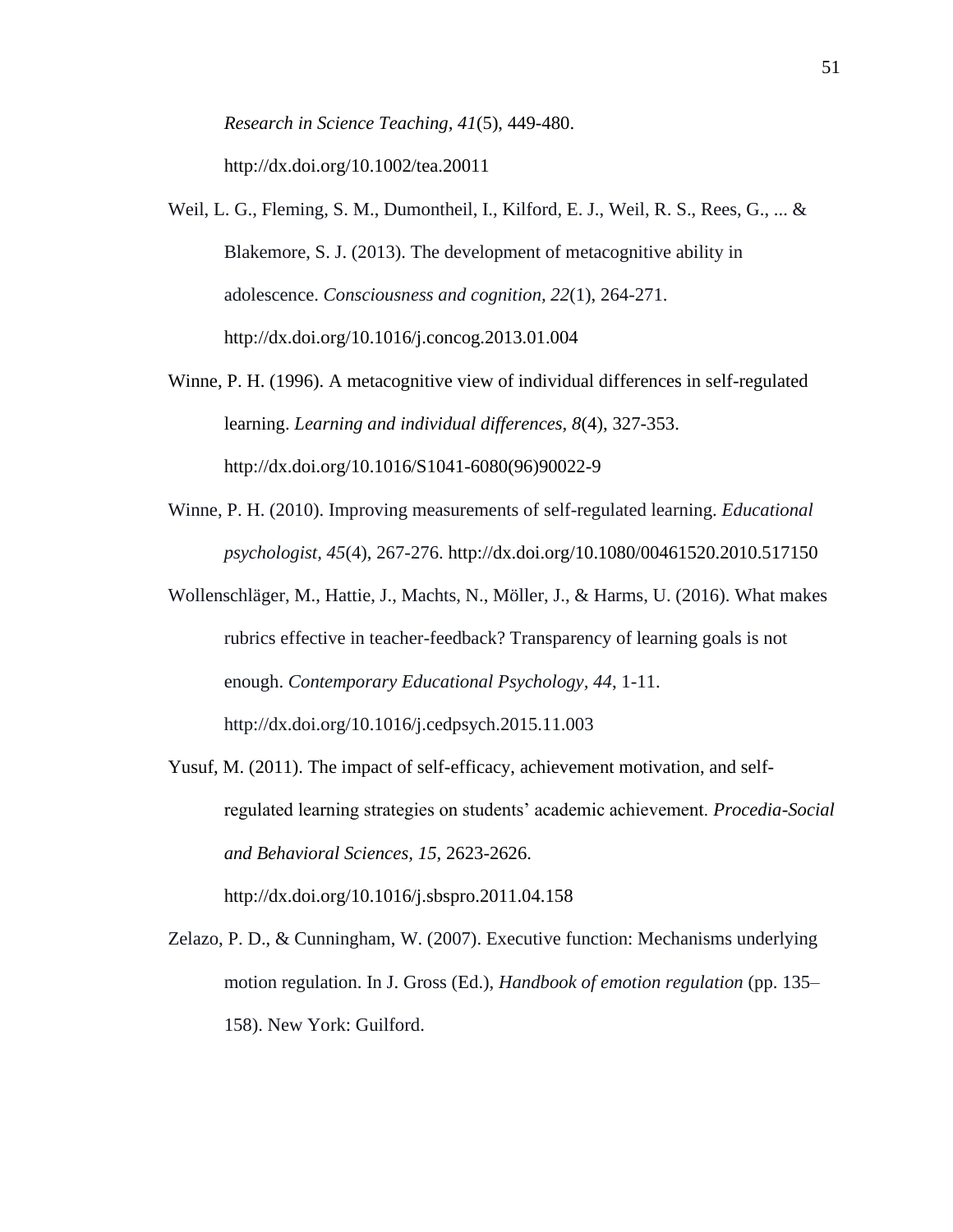- Zeleke, S. (2004). Self-concepts of students with learning disabilities and their normally achieving peers: A review*. European Journal of Special Needs Education, 19*(2), 145-170. https://doi.org/10.1080/08856250410001678469
- Zimmerman, B. J. (1986). Becoming a self-regulated learner: Which are the key subprocesses? *Contemporary Educational Psychology, 11*, 307-313. http://dx.doi.org/10.1016/0361-476X(86)90027-5
- Zimmerman, B. J. (1995). Self-regulation involves more than metacognition: A social cognitive perspective. *Educational psychologist, 30*(4), 217-221. http://dx.doi.org/10.1207/s15326985ep3004\_8
- Zimmerman, B. J. (2002). Becoming a self-regulated learner: An overview. *Theory into practice, 41*(2), 64-70. http://dx.doi.org/10.1207/s15430421tip4102\_2
- Zimmerman, B. J. (2013). From cognitive modeling to self-regulation: A social cognitive career path. *Educational psychologist, 48*(3), 135-147. http://dx.doi.org/10.1080/00461520.2013.794676
- Zimmerman, B. J., & Martinez-Pons, M. (1988). Construct validation of a strategy model of student self-regulated learning. *Journal of educational psychology, 80*(3), 284. http://dx.doi.org/10.1037/0022-0663.80.3.284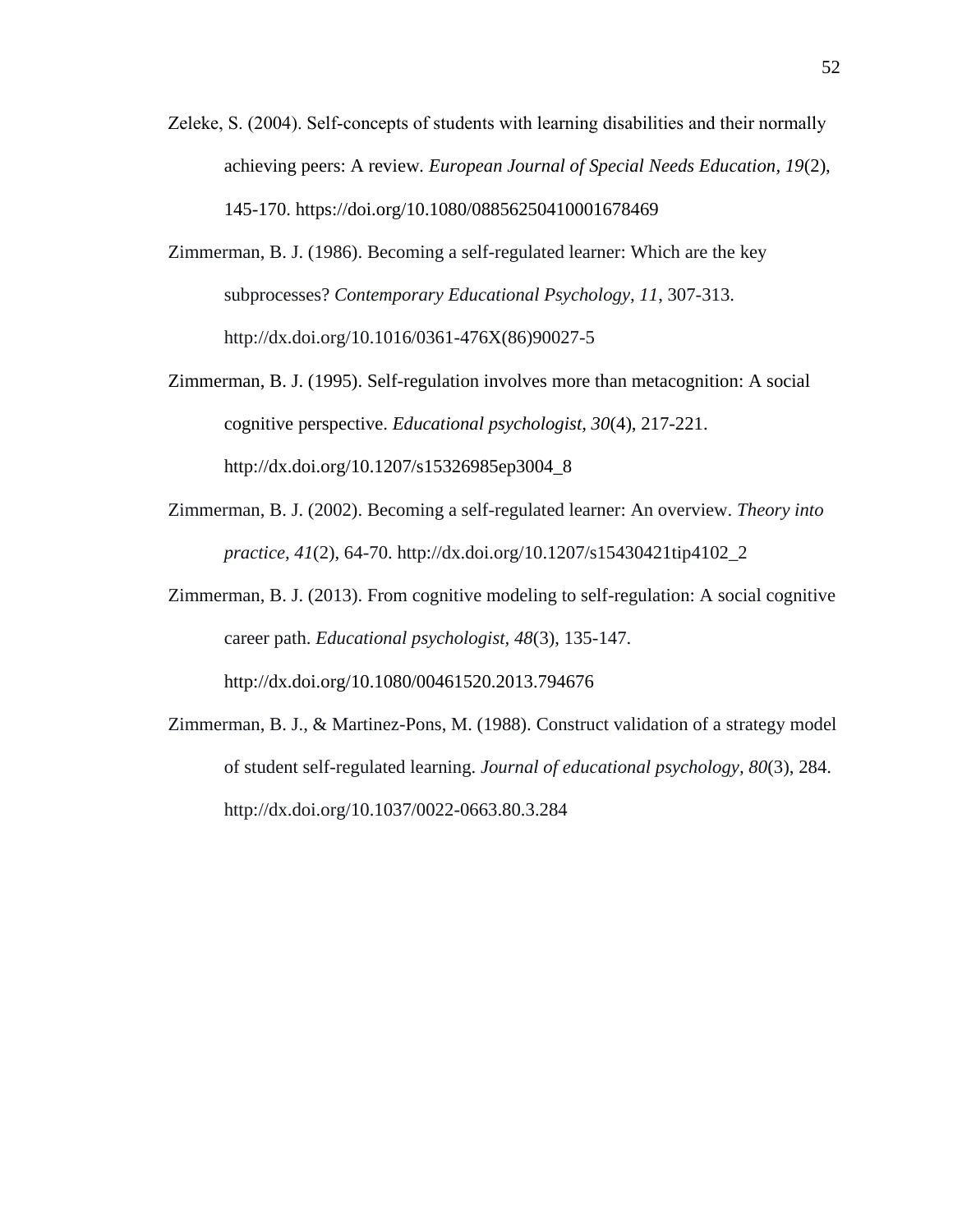### **Table 1**

# *Demographics of the Calibration Groups*

### Demographics

|                          | Calibrated     |       | Non-Calibrated |       |
|--------------------------|----------------|-------|----------------|-------|
|                          | $\mathbf N$    | $\%$  | ${\bf N}$      | $\%$  |
| Gender                   |                |       |                |       |
| Female                   | 18             | 59.94 | 11             | 32.35 |
| Male                     | $\mathbf{1}$   | 2.94  | $\overline{4}$ | 11.76 |
| Race and Ethnicity       |                |       |                |       |
| European American/White  | 17             | 50.00 | 14             | 41.17 |
| Hispanic American/Latino | $\overline{2}$ | 5.88  | $\overline{0}$ | 0.00  |
| Asian/Asian American     | $\mathbf{1}$   | 2.94  | 1              | 2.94  |
| <b>Grade Level</b>       |                |       |                |       |
| Freshman                 | 15             | 44.12 | 11             | 32.35 |
| Sophomore                | 3              | 8.82  | 3              | 8.82  |
| Junior                   | $\mathbf{1}$   | 2.94  | $\mathbf{1}$   | 2.94  |

*Note.* Percentages may not add up to 100 percent because of multi-select questions.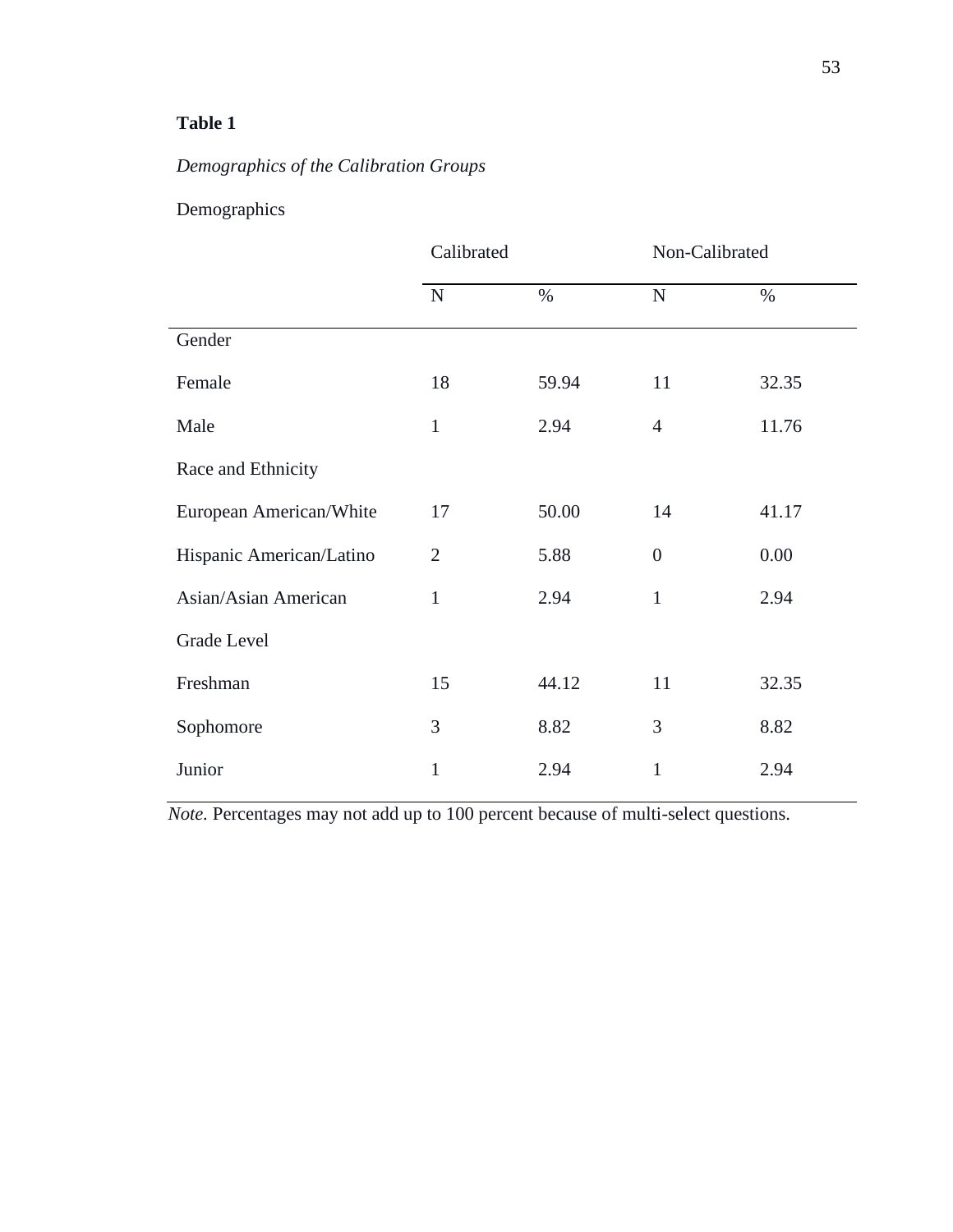## **Table 2**

# *Sample Descriptive Statistics for the Calibration Groups*

|                | Calibrated       |       |                  | Non-Calibrated |                |                  |
|----------------|------------------|-------|------------------|----------------|----------------|------------------|
|                | $(n=19)$         |       | $(n = 15)$       |                |                |                  |
|                | $\boldsymbol{M}$ | SD    | $\boldsymbol{M}$ | <b>SD</b>      | $\mathfrak{t}$ | $\boldsymbol{p}$ |
| Cumulative GPA | 3.71             | .48   | 3.51             | .49            | $-1.15$ .26    |                  |
| KBIT-2         | 103.32           | 13.96 | 101.93           | 9.68           | $-.32$         | .75              |
| Self-Efficacy  | 2.35             | .87   | 2.13             | .79            | $-.65$         | .52              |
| Factor 1       | 19.63            | 4.80  | 17.33            | 4.00           | $-1.62$ .12    |                  |
| Factor 2       | 19.32            | 4.55  | 19.13            | 5.41           | $-.11$         | .92              |
| Factor 3       | 12.84            | 4.40  | 12.80            | 3.97           | $-.03$         | .98              |
| Engagement     | 16.00            | 2.05  | 16.60            | 1.55           | .94            | .36              |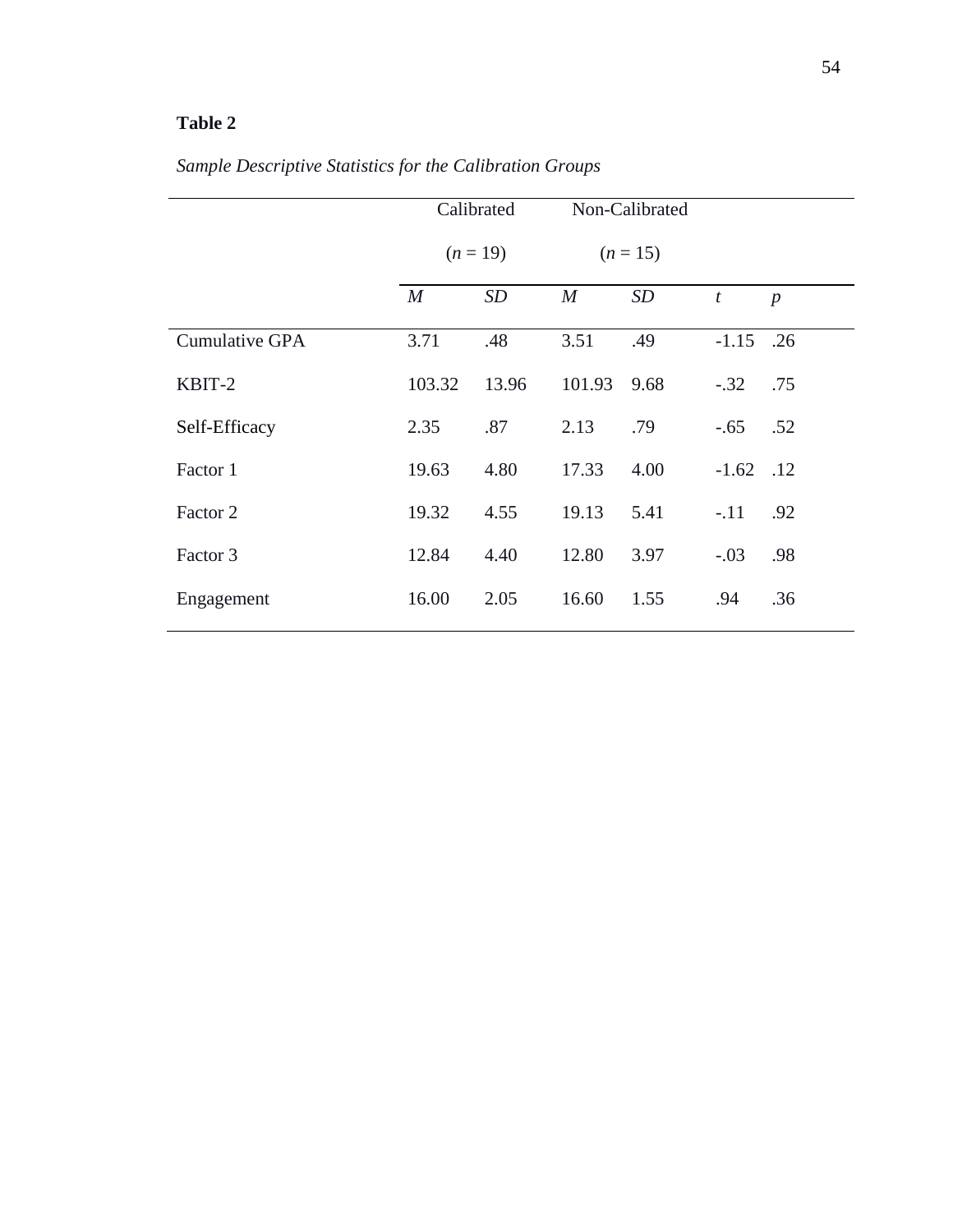

### *Layout of the Model Evaluation Task Presented in the fMRI*

*Figure 1:* The model evaluation task required participants to examine and determine whether the presented biology models contained errors, as well as to assess their confidence level for each model.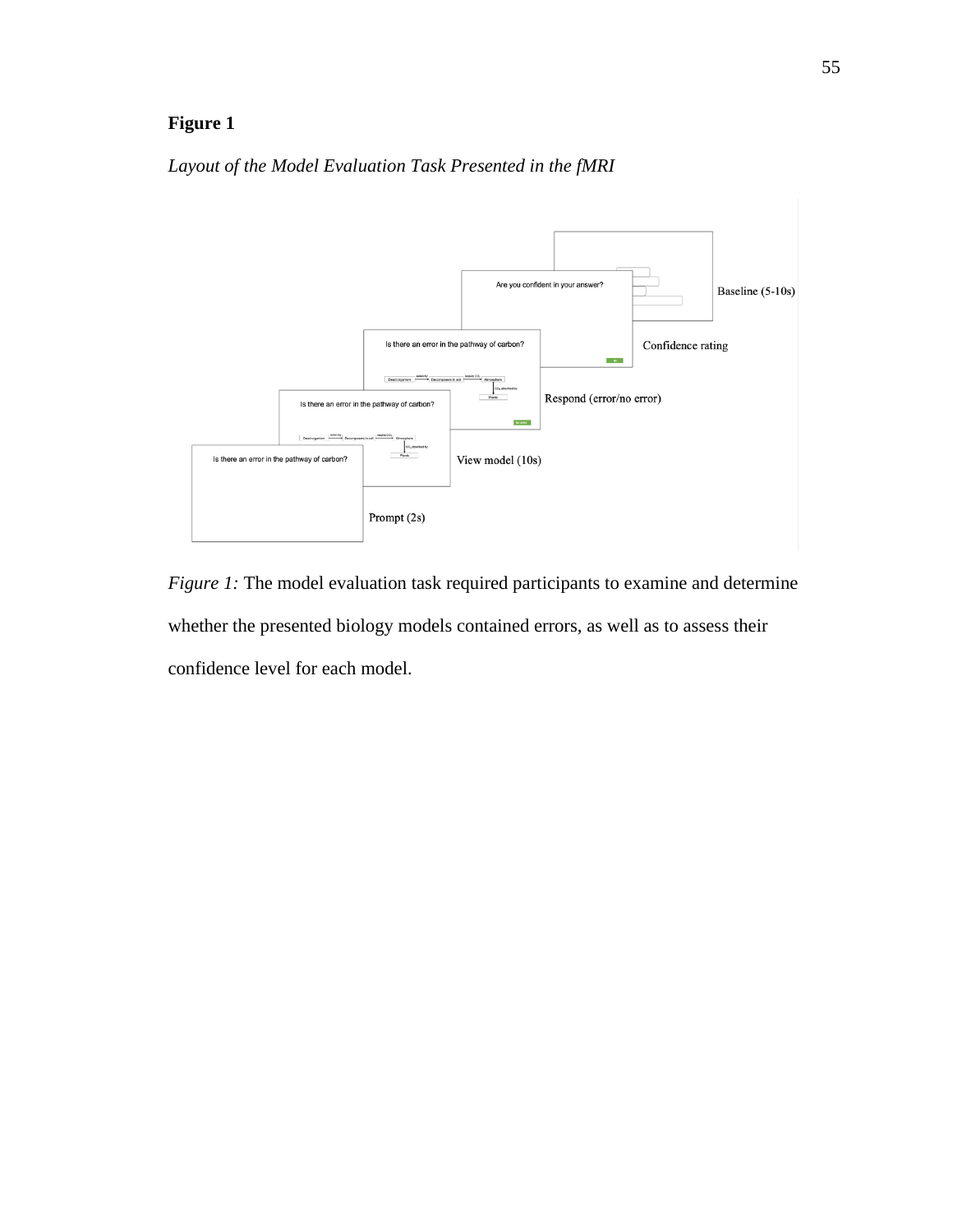

*Total Accurate Responses to Total Confident Responses*

*Figure 2:* Correlation between students' total accuracy and reported confidence.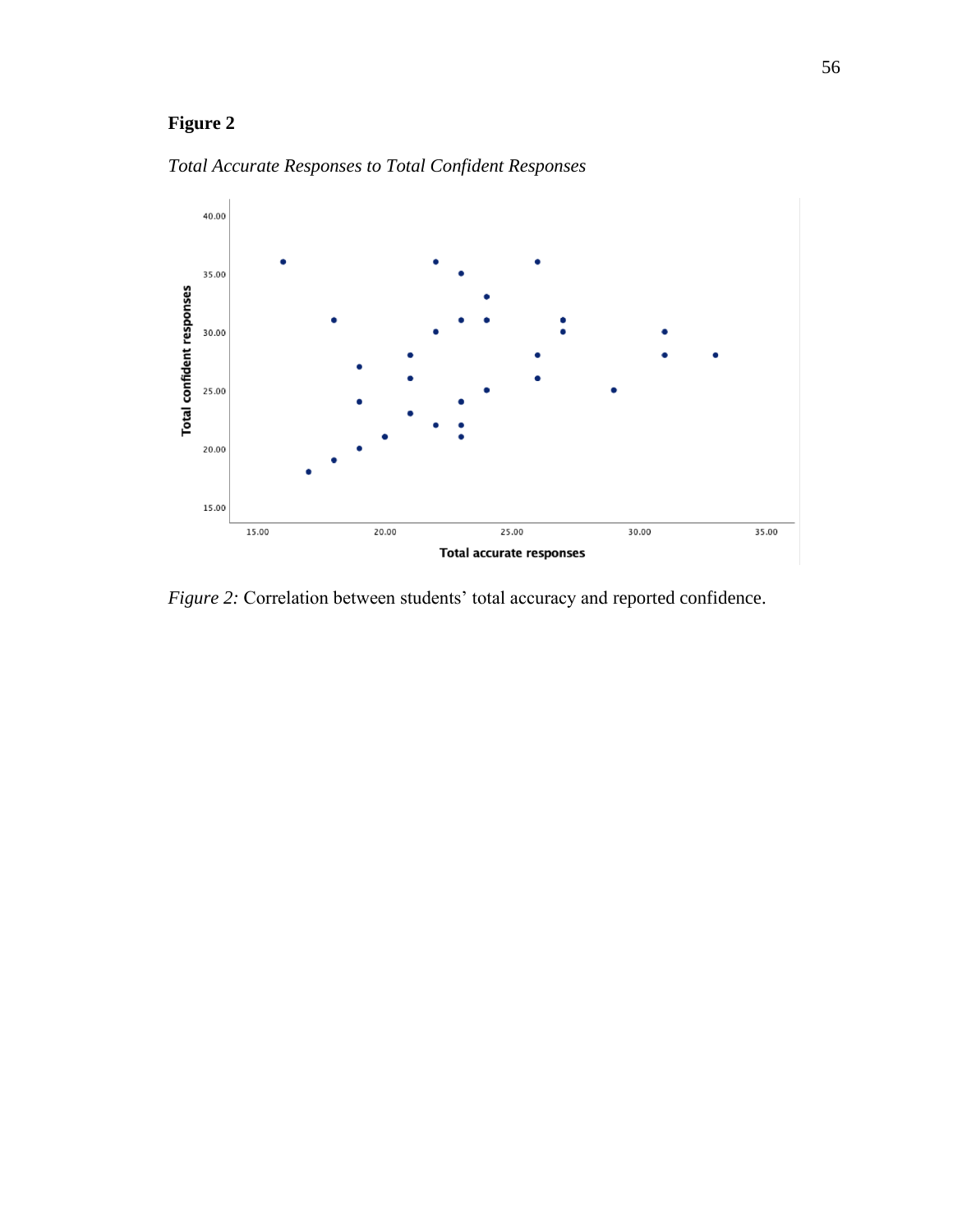



*Figure 3:* The relationship between total accuracy and their total number of reported confident responses levels based on students' calibration groups during the model evaluation task.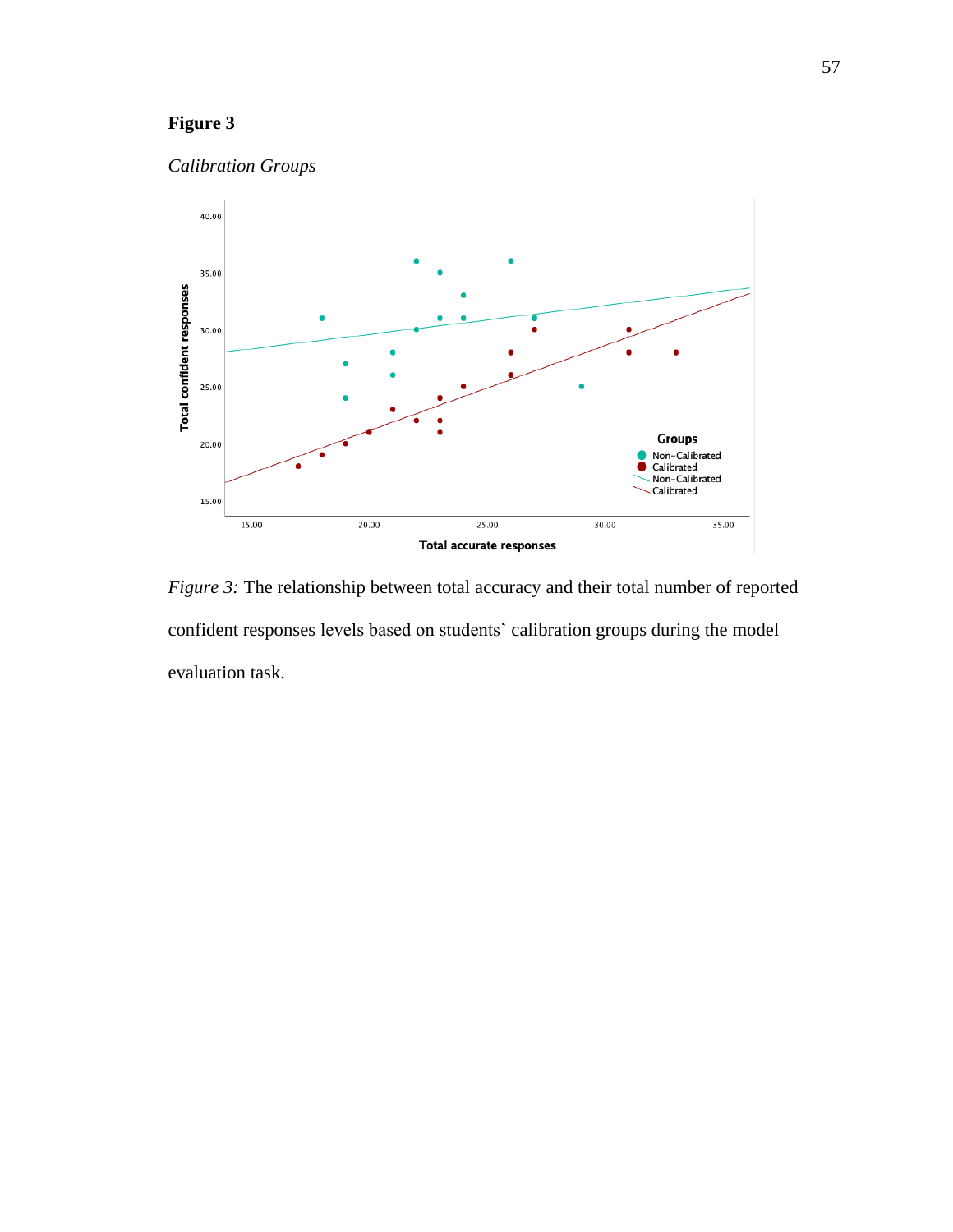

*Accurate Trials to Students' Confidence Ratings*

*Figure 4:* Accurate trials in relation to students' confidence ratings for the model evaluation task.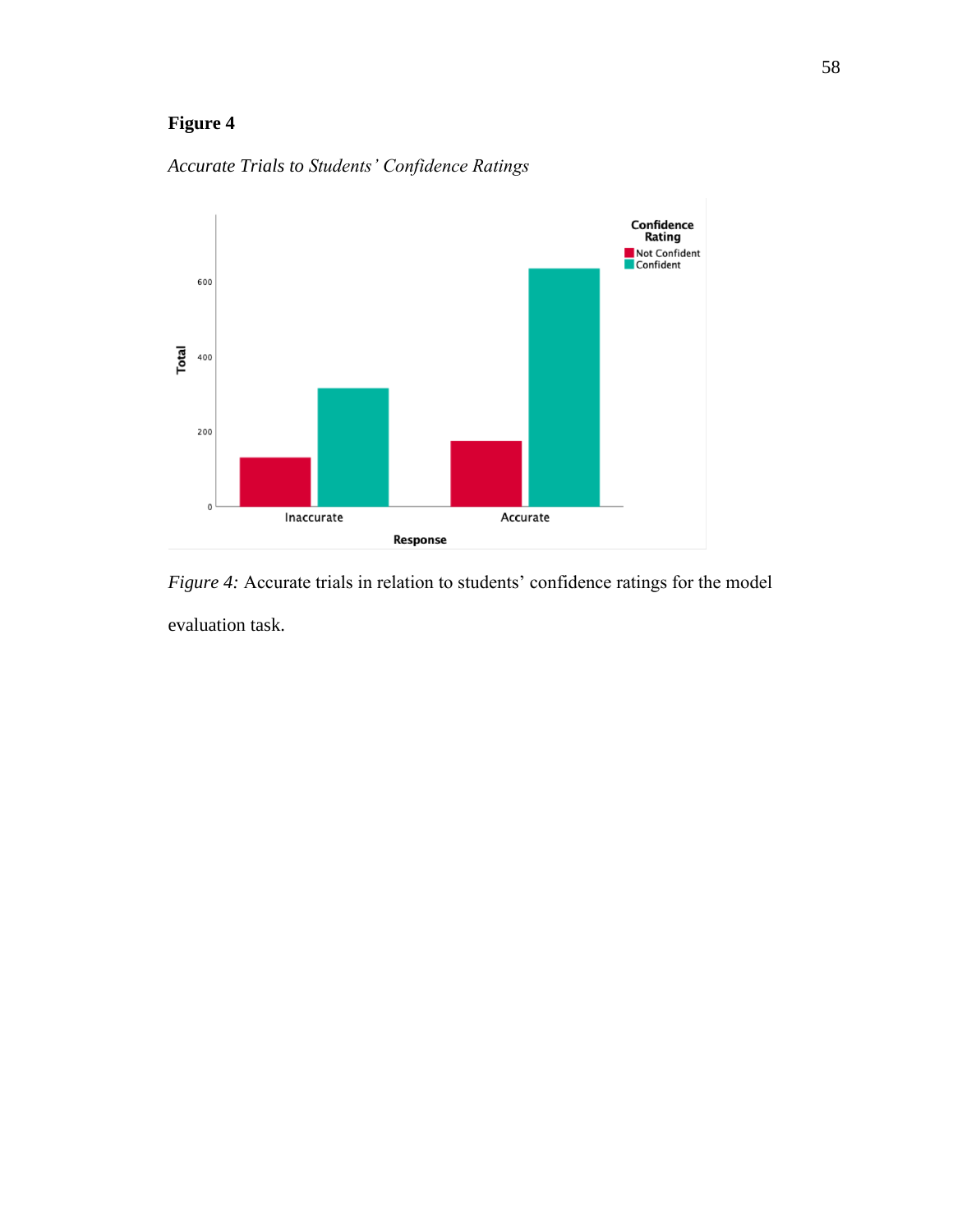*Students' Neural Activity When Evaluating Correct Models*



*Figure 5:* Accuracy during the model evaluation task was associated with stronger activation in the left middle frontal gyrus when evaluating correct models.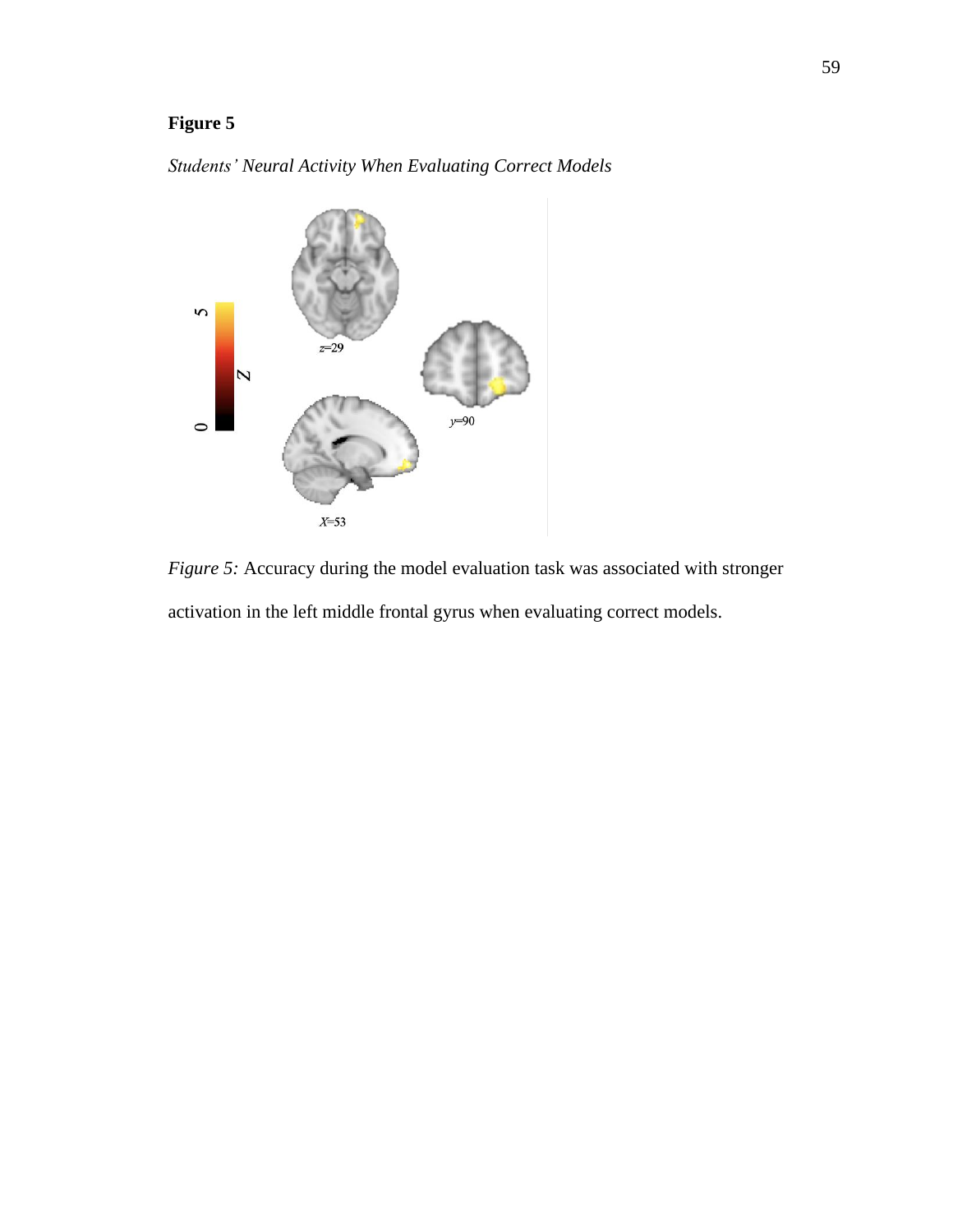### *Calibrated Group's Neural Activity While Making Confidence Judgments*



*Figure 6:* Students in the Calibrated group showed higher levels of activity in the anterior cingulate gyrus on trials they were confident on in the model evaluation task than students in the Non-Calibrated group.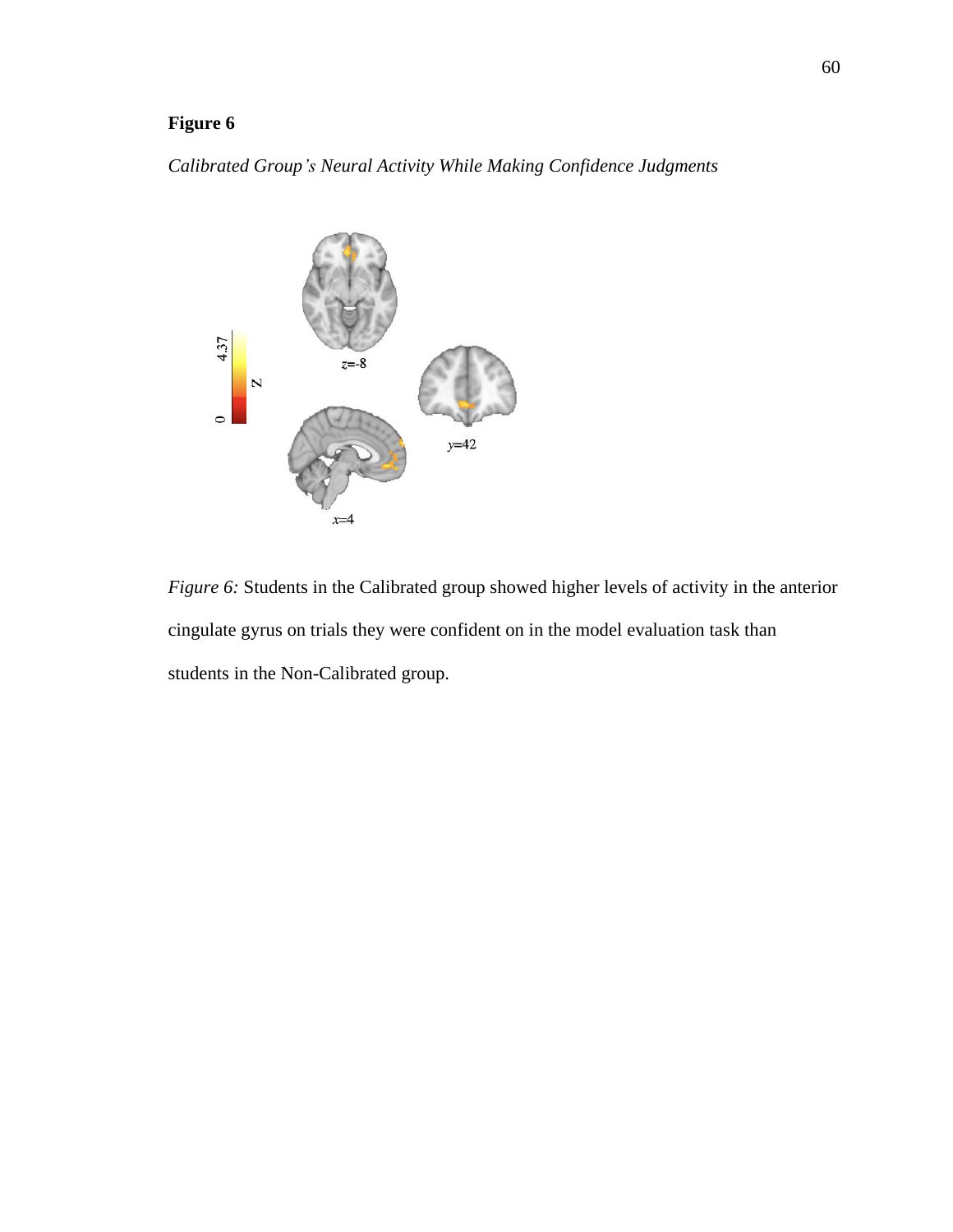



*Figure 7:* Total accuracy rates for participants with low, middle, and high GPA levels.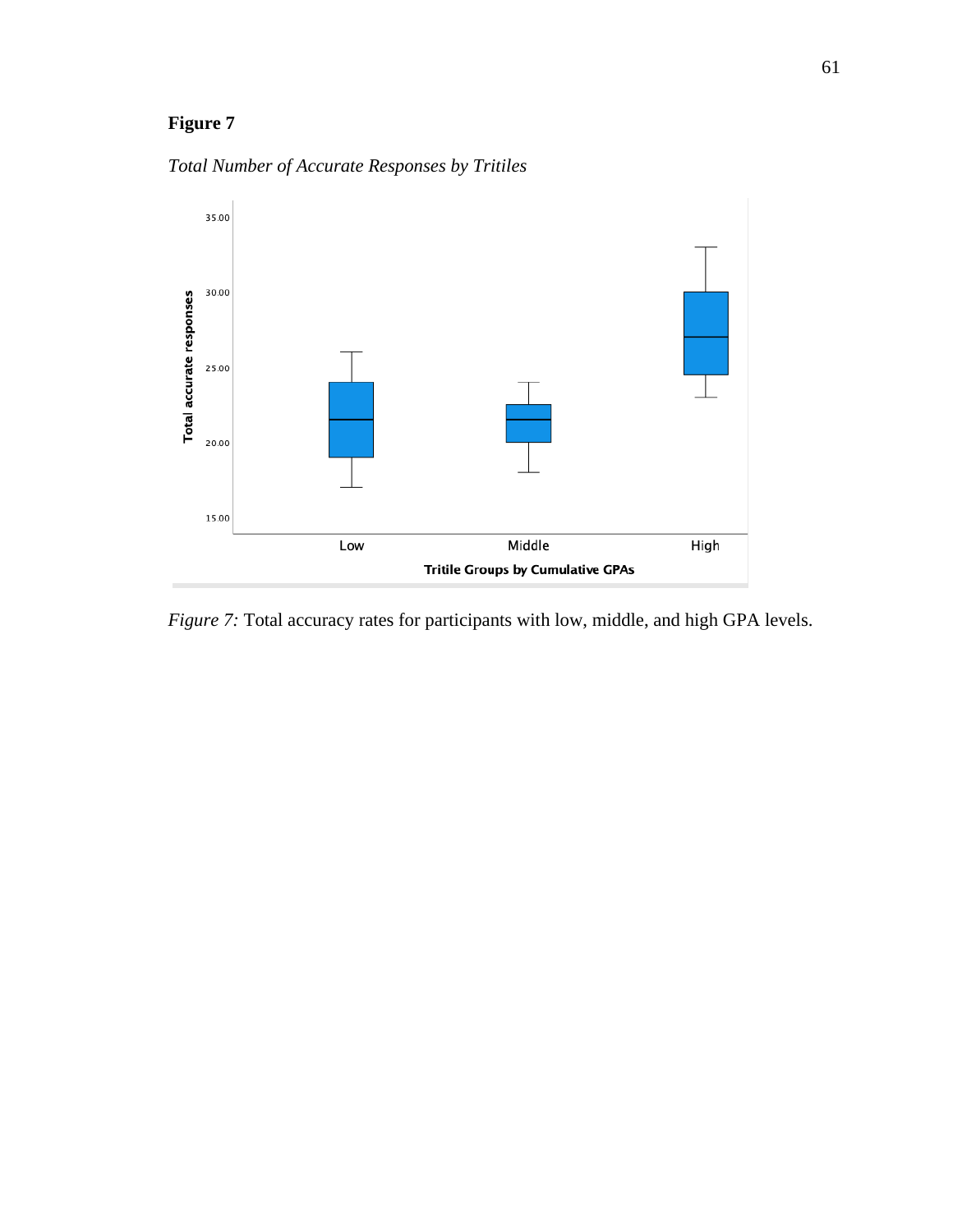

*Total Number of Confident Responses by Tritiles*

*Figure 8:* Total confident rates for participants with low, middle, and high GPA levels.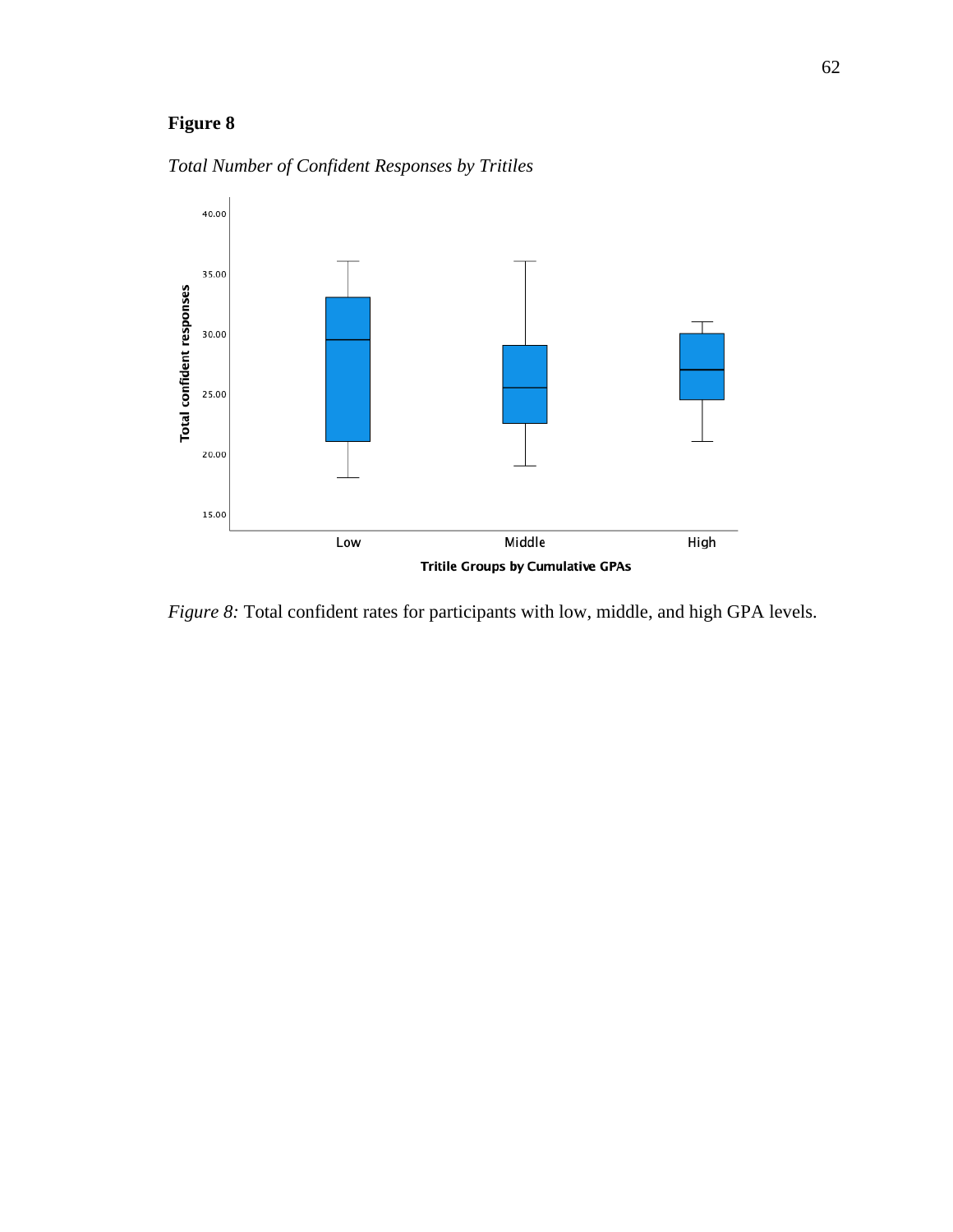### **APPENDIX A**

### **Modified PNAS Engagement Assessment**

The scale consists of a number of words that describe different feelings or emotions. Read each item and list the number from the scale below next to each word. Indicate to what extent you felt this way today while you were completing the modeling/fMRI activities.

| $\mathbf{1}$                   | $\overline{2}$ | 3          | $\overline{4}$ | 5         |  |  |  |
|--------------------------------|----------------|------------|----------------|-----------|--|--|--|
| Very slightly or<br>not at all | A little       | Moderately | Quite a bit    | Extremely |  |  |  |
| Interested                     |                |            |                |           |  |  |  |
| Motivated                      |                |            |                |           |  |  |  |
| Distressed                     |                |            |                |           |  |  |  |
| Enthusiastic                   |                |            |                |           |  |  |  |
| Proud                          |                |            |                |           |  |  |  |
| Irritable                      |                |            |                |           |  |  |  |
| Alert                          |                |            |                |           |  |  |  |
| Inspired                       |                |            |                |           |  |  |  |
| Nervous                        |                |            |                |           |  |  |  |
| <b>Ashamed</b>                 |                |            |                |           |  |  |  |
| Determined                     |                |            |                |           |  |  |  |
| Attentive                      |                |            |                |           |  |  |  |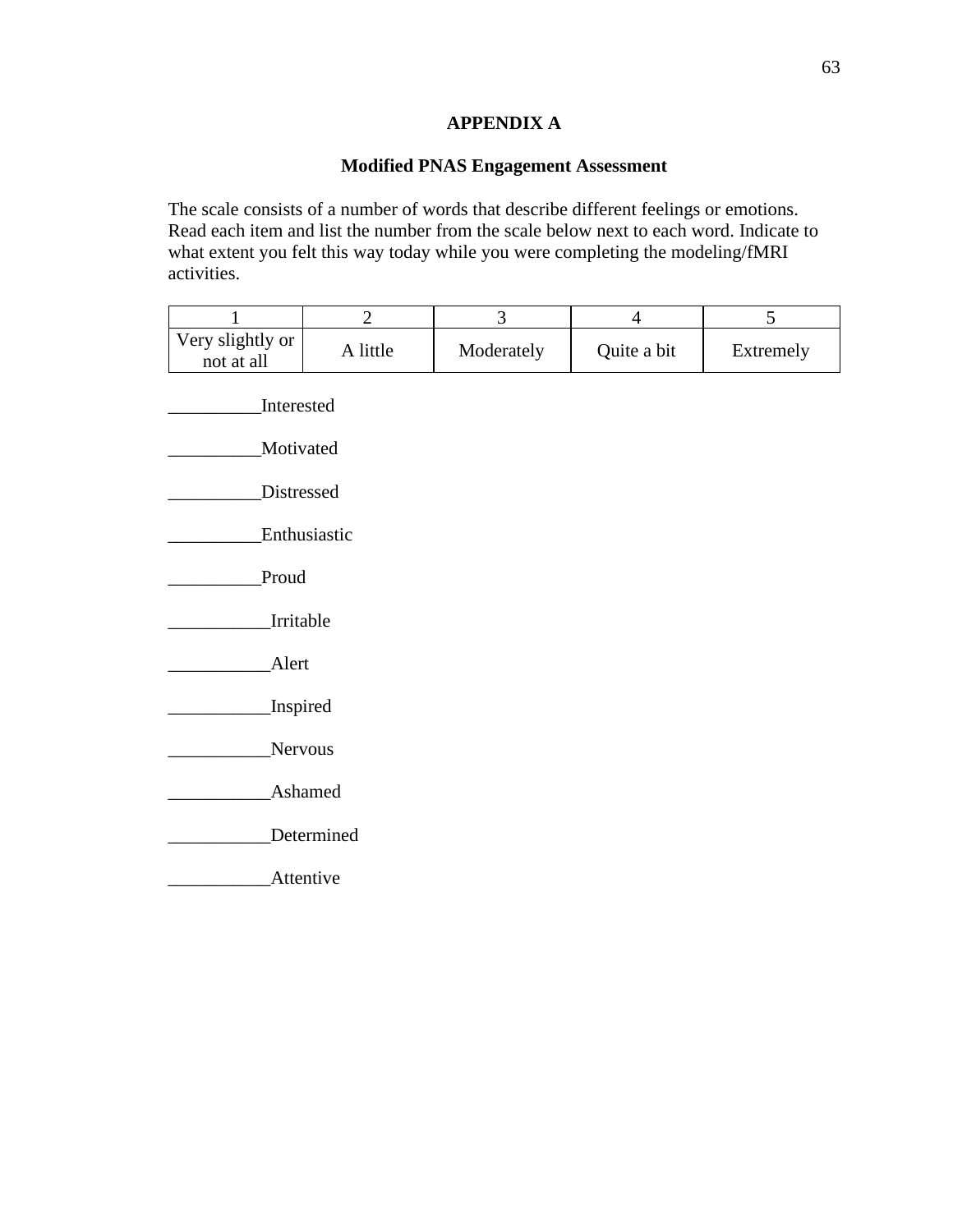## **APPENDIX B**

|                                                                                                                                                                   | Calibrated               | Non-<br>Calibrated | Total      |
|-------------------------------------------------------------------------------------------------------------------------------------------------------------------|--------------------------|--------------------|------------|
|                                                                                                                                                                   | M(SD)                    | M(SD)              | M(SD)      |
| How confident are you that after reading<br>an article about a biology experiment,<br>you could write a summary of its main<br>points?                            | 2.00(.82)                | 1.93(0.71)         | 1.97(0.76) |
| How confident are you that you could<br>critique a laboratory report written by<br>another student?                                                               | 2.58(.96)                | 2.00(.66)          | 2.32(.88)  |
| How confident are you that you could<br>write an introduction to a lab report?                                                                                    | 2.16(1.01)               | 1.80(.68)          | 2.00(.89)  |
| How confident are you that after reading<br>an article about a biology experiment,<br>you could explain its main ideas to<br>another person?                      | 2.00(.75)                | 2.13(.74)          | 2.06(.74)  |
| How confident are you that you could<br>read the procedures for an experiment<br>and feel sure about conducting the<br>experiment on your own?                    | 2.63(.83)                | 2.47(.64)          | 2.56(.75)  |
| How confident are you that you could<br>write the methods section of a lab report<br>(i.e., describe the experimental<br>procedures)?                             | 2.26(.93)                | 2.00(.66)          | 2.15(.82)  |
| How confident are you that after<br>watching a television documentary<br>dealing with some aspect of biology, you<br>could write a summary of its main<br>points? | $2.21(1.03)$ $2.07(.88)$ |                    | 2.15(.96)  |
| How confident are you that you will be<br>successful in this biology course?                                                                                      | 1.50(.62)                | 1.73(.59)          | 1.61(.61)  |
| How confident are you that you could<br>write up the results to a lab report?                                                                                     | 1.89(.74)                | 2.00(.76)          | 1.94(0.74) |

## *Calibrated and Non-Calibrated Students' Self-Efficacy in Biology*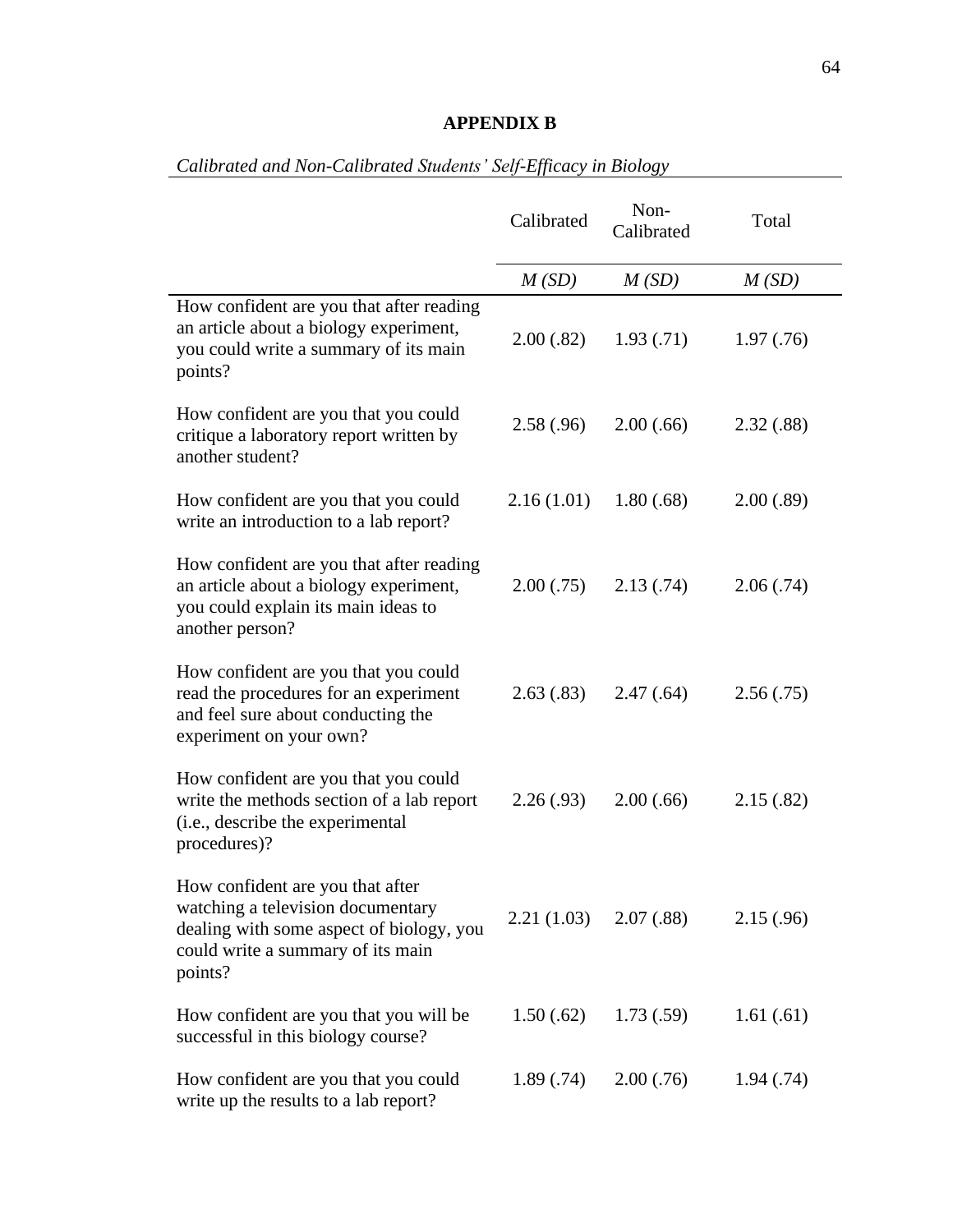| How confident are you that after<br>watching a television documentary<br>dealing with some aspect of biology, you<br>could explain its main ideas to another<br>person? | 2.00(.82)  | 1.93(.88)      | 1.97(.83)  |
|-------------------------------------------------------------------------------------------------------------------------------------------------------------------------|------------|----------------|------------|
| How confident are you that you will be<br>successful in another biology course?                                                                                         | 1.68(.58)  | 2.00(.93)      | 1.82(0.76) |
| How confident are you that you could<br>write the conclusion to a lab report?                                                                                           | 2.26(.65)  | 1.80(.56)      | 2.06(.65)  |
| How confident are you that after listening<br>to a public lecture regarding some<br>biology topic, you could write a<br>summary of its main points?                     | 2.42(1.07) | 2.40(.83)      | 2.41(.96)  |
| How confident are you that you would be<br>successful in an ecology course?                                                                                             | 2.63(.96)  | 2.40<br>(1.06) | 2.53(.99)  |
| How confident are you that you could<br>analyze a set of data (i.e., look at the<br>relationships between variables)?                                                   | 2.21(.98)  | 2.20(.68)      | 2.21(.85)  |
| How confident are you that after listening<br>to a public lecture regarding some<br>biology topic, you could explain its main<br>ideas to another person?               | 2.21(.92)  | 2.33(.90)      | 2.26(.90)  |
| How confident are you that you would be<br>successful in a human physiology<br>course?                                                                                  | 1.89(.74)  | 2.33<br>(1.05) | 2.09(.90)  |
| How confident are you that you could<br>tutor another student on how to write a<br>lab report?                                                                          | 3.00(.94)  | 2.40(0.91)     | 2.74(.96)  |
| How confident are you that you could<br>critique an experiment described in a<br>biology textbook (i.e., list the strengths<br>and weaknesses)?                         | 2.84(.83)  | 2.67(0.72)     | 2.76(.78)  |
| How confident are you that you could<br>tutor another student for this biology<br>course?                                                                               | 2.63(1.07) | 2.40(0.99)     | 2.53(1.02) |